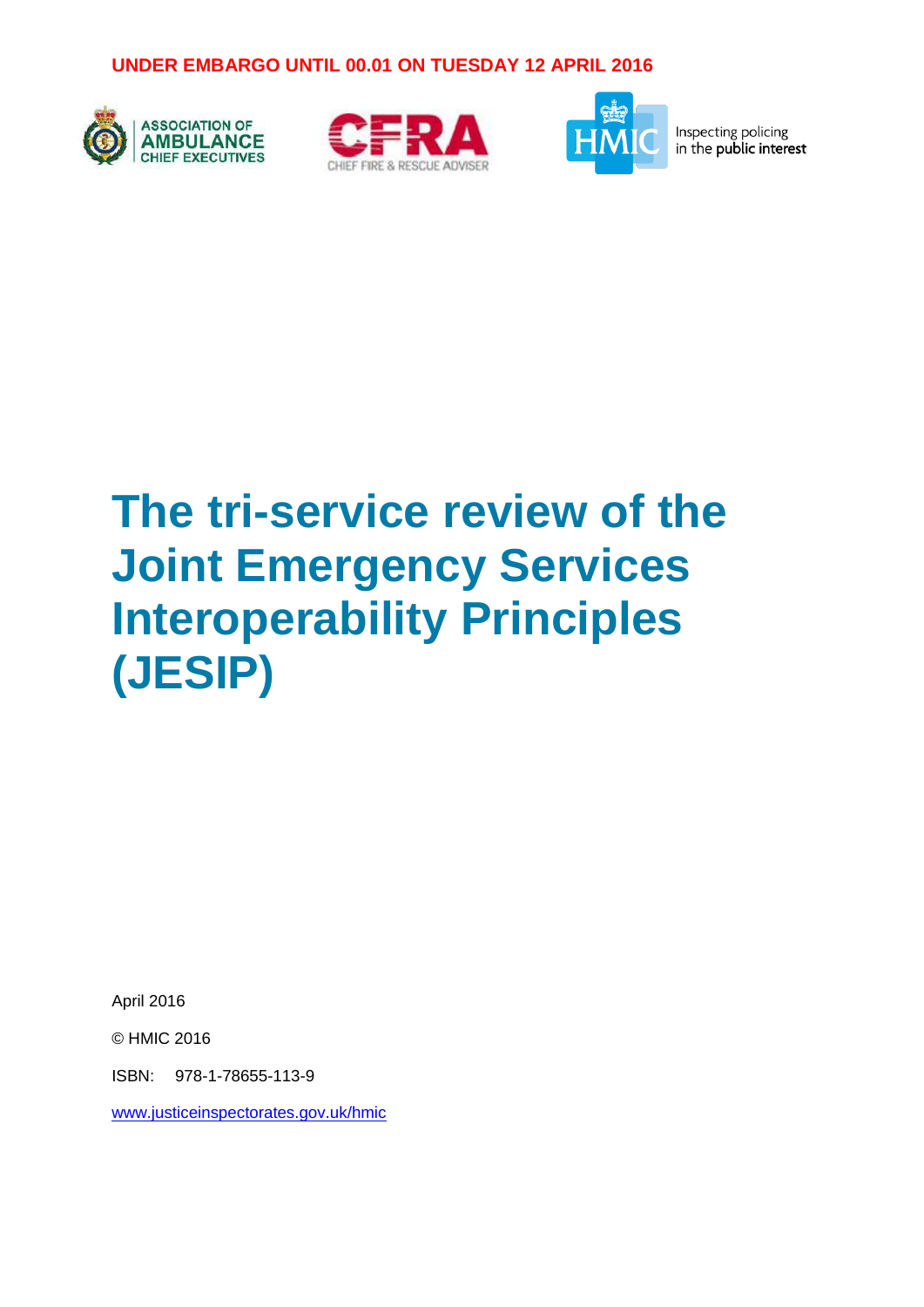# **Contents**

| 1. |  |
|----|--|
| 2. |  |
| 3. |  |
| 4. |  |
|    |  |
|    |  |
|    |  |
|    |  |
|    |  |
|    |  |
|    |  |
| 5. |  |
|    |  |
|    |  |
|    |  |
|    |  |
|    |  |
|    |  |
|    |  |
|    |  |
|    |  |
|    |  |
|    |  |
| 7. |  |
|    |  |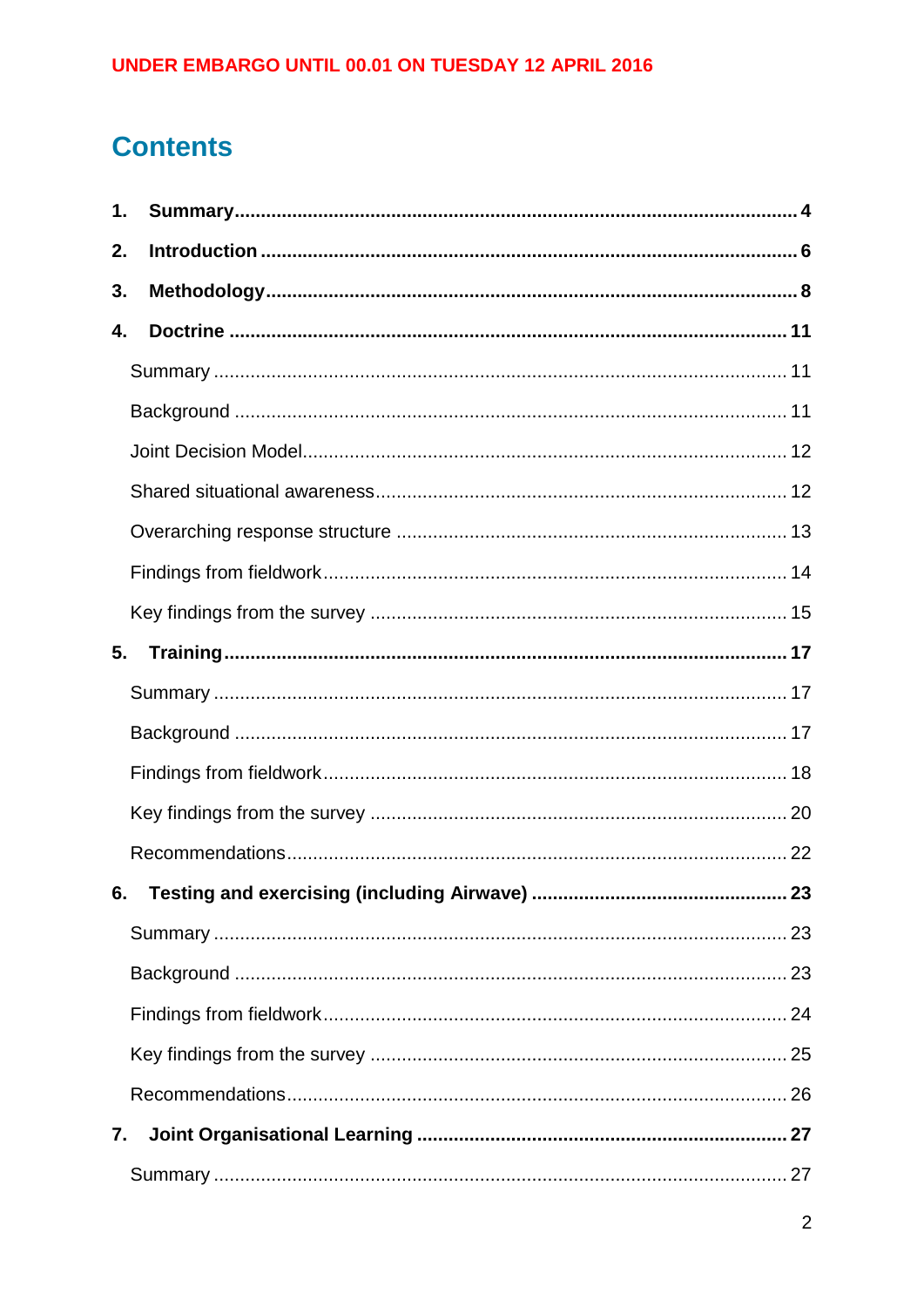| 8.  |    |  |  |
|-----|----|--|--|
|     |    |  |  |
|     |    |  |  |
|     |    |  |  |
| 9.  |    |  |  |
|     |    |  |  |
| 10. |    |  |  |
|     |    |  |  |
|     |    |  |  |
|     |    |  |  |
|     |    |  |  |
|     |    |  |  |
|     |    |  |  |
|     | 41 |  |  |
|     |    |  |  |
|     |    |  |  |
|     |    |  |  |
|     |    |  |  |
|     |    |  |  |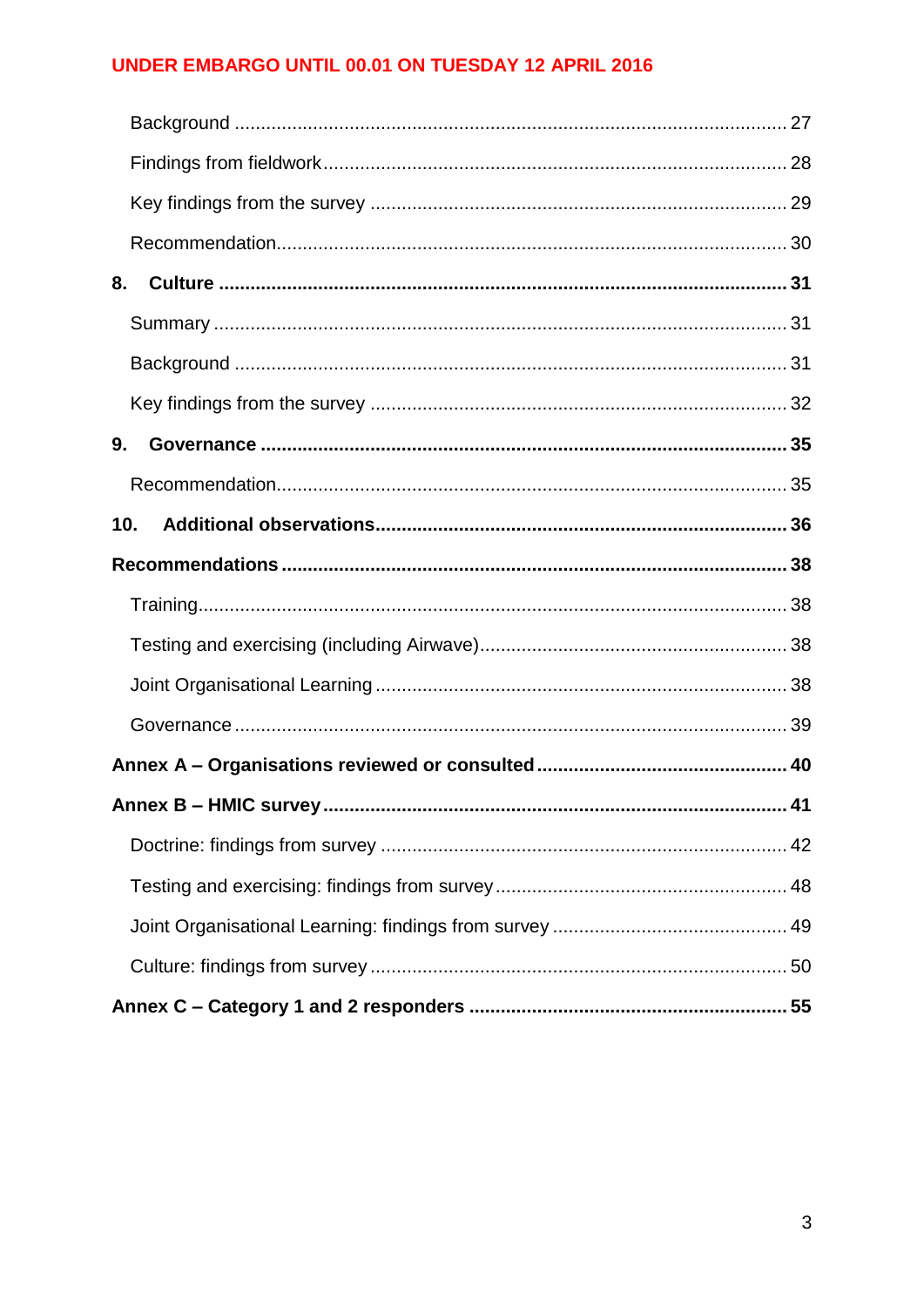# <span id="page-3-0"></span>**1. Summary**

- 1.1. Events over recent years have shown the need for the emergency services to operate together as effectively as possible during major, serious or catastrophic incidents or events. The public expects no less and the Joint Emergency Services Interoperability Programme (JESIP) was established to address the issue of interoperability<sup>1</sup> across the blue light services.
- 1.2. The programme prepared Doctrine, a Joint Decision Making Model and a common format of shared situational awareness and training was provided to commanders and control room staff across the blue light services. With the completion of the formal initial training in 2014, the programme has evolved into 'principles'. This recognised the closure of the formal two-year programme, which was primarily training, and focused on building the longer term foundations for interoperability. A small residual team based in the Cabinet Office remains to provide a continuing focus on emergency service interoperability. It is recognised that the JESIP team has made significant progress in providing JESIP training to emergency service responders.
- 1.3. In January 2015 the JESIP Ministerial Board commissioned an HMIC-led tri-service review of the level of JESIP is across the emergency services. This review was welcomed and included visits across England and also Northern Ireland and Wales by invitation.
- 1.4. The review was conducted against a maturity matrix<sup>2</sup> provided by JESIP and although there were issues with the terminology used in the matrix, the services visited were assessed by using it and were supported by a narrative judgment which is considered to be more accurate. Their overall findings were as follows:
	- Doctrine Level 2. Joint doctrine exists, but not widely accepted or understood.
	- Training Level 3. A nationally consistent approach to joint training, though not formally integrated into existing training programmes.
	- Testing and Exercising Level 2. Some isolated examples of joint testing and exercising, but a highly inconsistent national picture.

<sup>&</sup>lt;u>.</u>  $<sup>1</sup>$  Interoperability in this context means "the extent to which organisations can work together</sup> coherently as a matter of routine". See JESIP joint doctrine (the October 2013 interoperability framework).

 $2$  The maturity matrix was developed as a means of providing a clear and consistent assessment of embeddedness.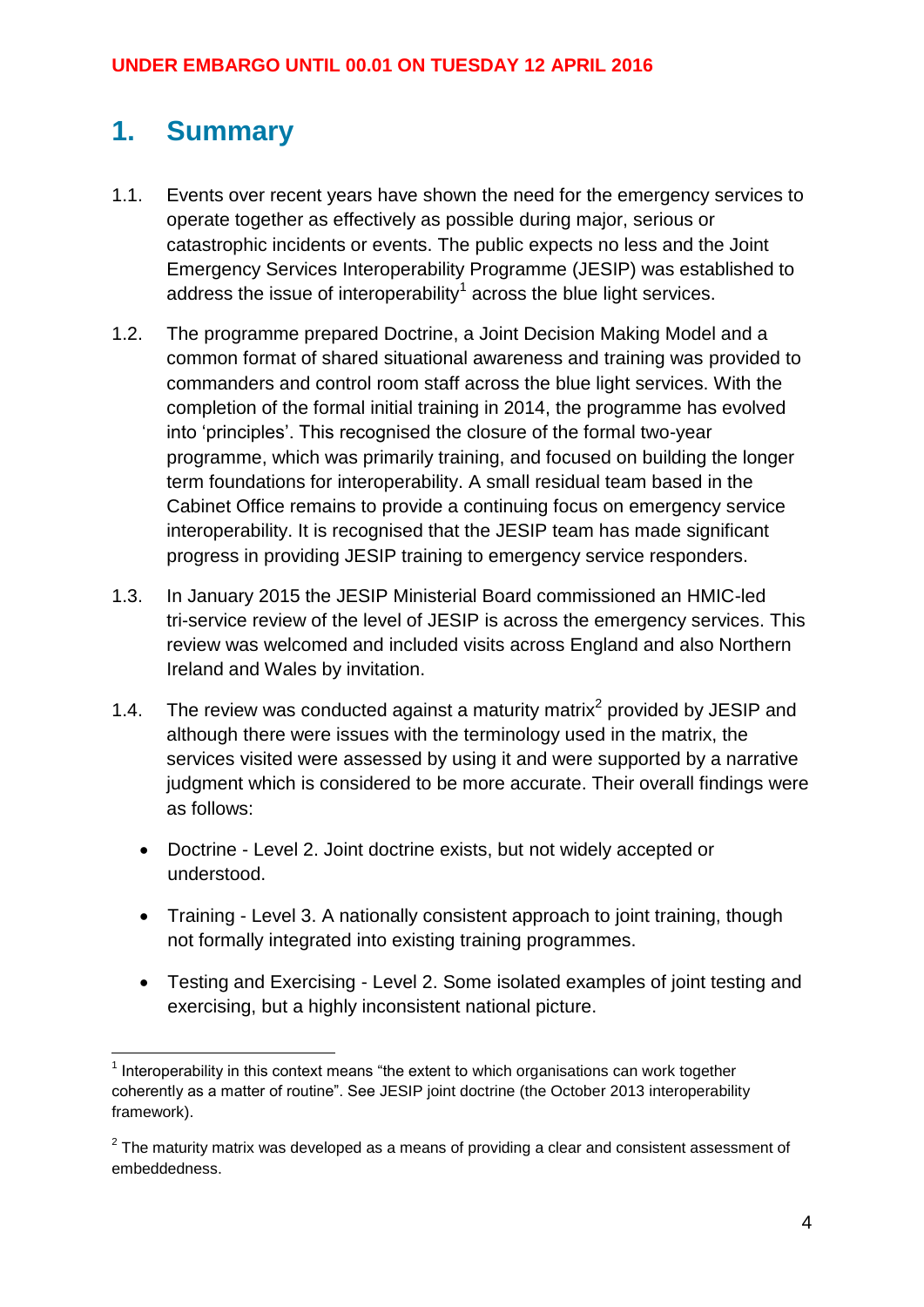- Joint Organisational Learning Level 1. Consistent failures to respond to lessons which have been identified.
- Culture Level 3. A national consistent commitment towards interoperable working, but not yet fully ingrained as part of the culture.
- 1.5. Overall the review team considers that interoperability has yet to be fully embedded across the services visited with an overall assessment that England is at Level 2. There are considered to be some isolated but positive examples, but a highly inconsistent national picture.
- 1.6. Several observations emerge from the review:
	- All three services across the country recognise the importance of interoperability and consider that JESIP provides a welcome focus and structure to develop the associated skills.
	- JESIP was driven top-down whereas if it is to become fully embedded then it needs to be part of the initial and continuation training and shared across the wider responder community such as the Maritime and Coast Guard Agency and Border Agency.
	- Central guidance and direction remains necessary to provide the focus and drive to ensure JESIP remains a high priority.
	- All three services have very different historical backgrounds, ethos and cultures. Improving interoperability has been and will remain a challenge. The introduction of METHANE<sup>3</sup> as a method of sharing situational awareness is a step forward but it needs to be used more frequently so that it becomes part of normal day-to-day business.

1

 $3$  METHANE is a mnemonic for passing information in an agreed standard format, described in paragraph 4.6.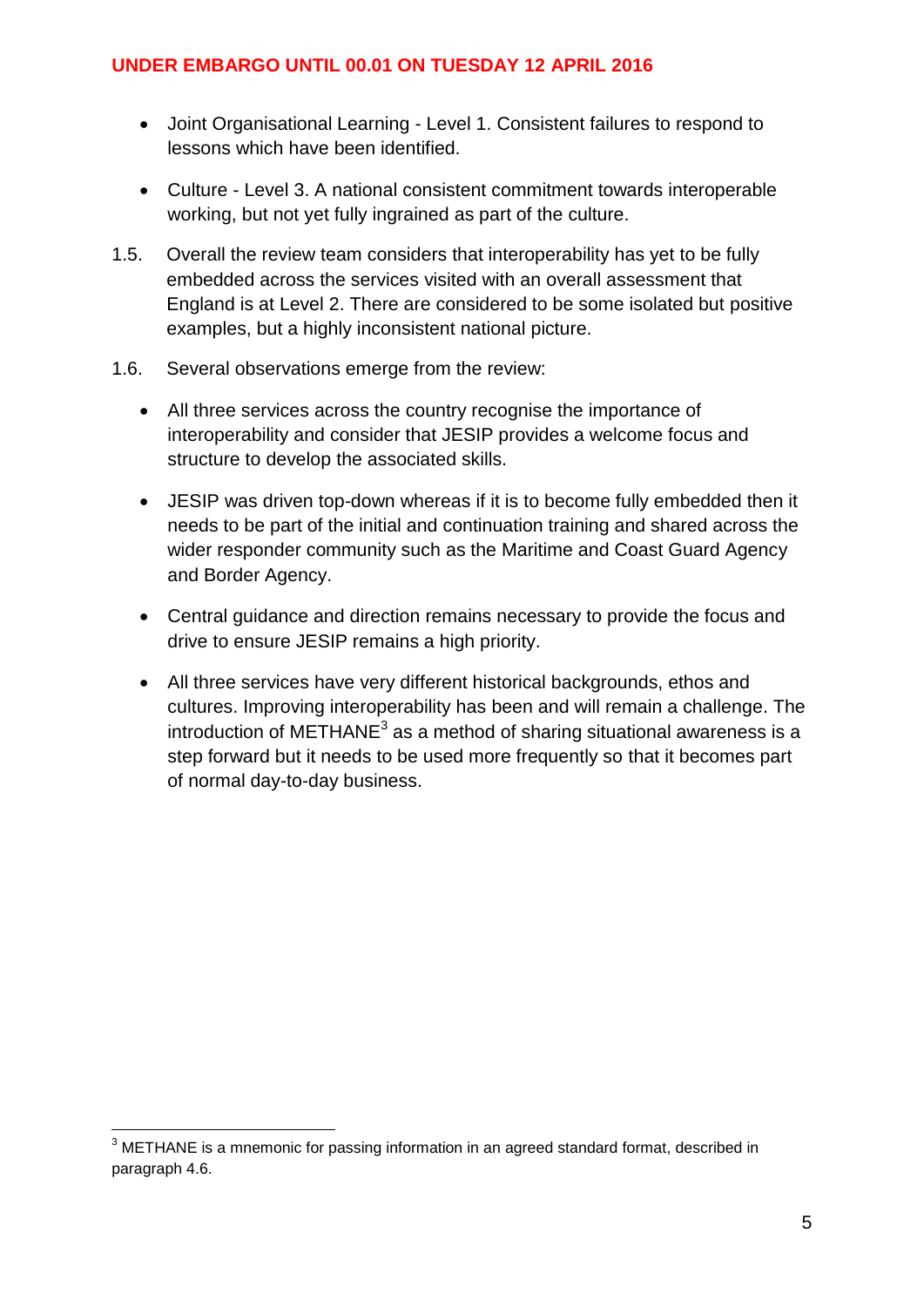# <span id="page-5-0"></span>**2. Introduction**

- 2.1. In times of emergency, the 'blue light' services of ambulance, police, and fire and rescue must be able to work together effectively and seamlessly to contain and respond to the crisis, protect the public and save lives. However, reviews following major incidents such as the July 2005 London bombings, the wide-area floods across the UK in 2014, and the shooting of 12 people in Cumbria by Derrick Bird in 2010 all reported gaps and failings in the interoperability<sup>4</sup> between the services.<sup>5</sup> Employers also have a duty to train and protect their responders in order for them to fulfil their life-saving roles.
- 2.2. The Joint Emergency Services Interoperability Programme (JESIP) was established in 2012 following a report<sup>6</sup> by the Association of Chief Police Officers, Chief Fire Officers Association (National Resilience) and Association of Ambulance Chief Executives (AACE) which was submitted to the Home Secretary in April 2012. The programme is administered by the three blue light services, and was initially funded for two years by the Office for Security and Counter-Terrorism (OSCT),<sup>7</sup> and supported and overseen by a cross-departmental Ministerial Oversight Board.
- 2.3. JESIP's stated aim is:

"[t]o ensure the blue light services are trained and exercised to work together as effectively as possible at all levels of command in response to major or complex incidents (including fast moving terrorist scenarios) so that as many lives as possible can be saved."<sup>8</sup>

2.4. In May 2013, the Ministerial Oversight Board asked HMIC to lead on a short review of the arrangements in place for the development and implementation of the programme. This was conducted by a review team, comprising representatives from the Association of Ambulance Chief Executives (AACE), the Chief Fire and Rescue Adviser (CFRA), and HMIC.

 4 Interoperability in this context means "the extent to which organisations can work together coherently as a matter of routine". See JESIP joint doctrine; the interoperability framework dated October 2013.

<sup>5</sup> Coroner's Inquests into the London Bombings of 7 July 2005: Report under Rule 43 of the Coroner's Rules 1984, The Rt. Hon Lady Justice Hallett DBE, May 2011; Learning Lessons from the 2007 Floods, Sir Michael Pitt, June 2008.

<sup>&</sup>lt;sup>6</sup> Blue Light Interoperability Programme, Association of Chief Police Officers, Chief Fire Officers Association (National Resilience) and Association of Ambulance Chief Executives, April 2012.

 $^7$  JESIP was allocated funding of £1.76m for the period 2012 to 2014.

<sup>&</sup>lt;sup>8</sup> See <u>www.jesip.org.uk</u>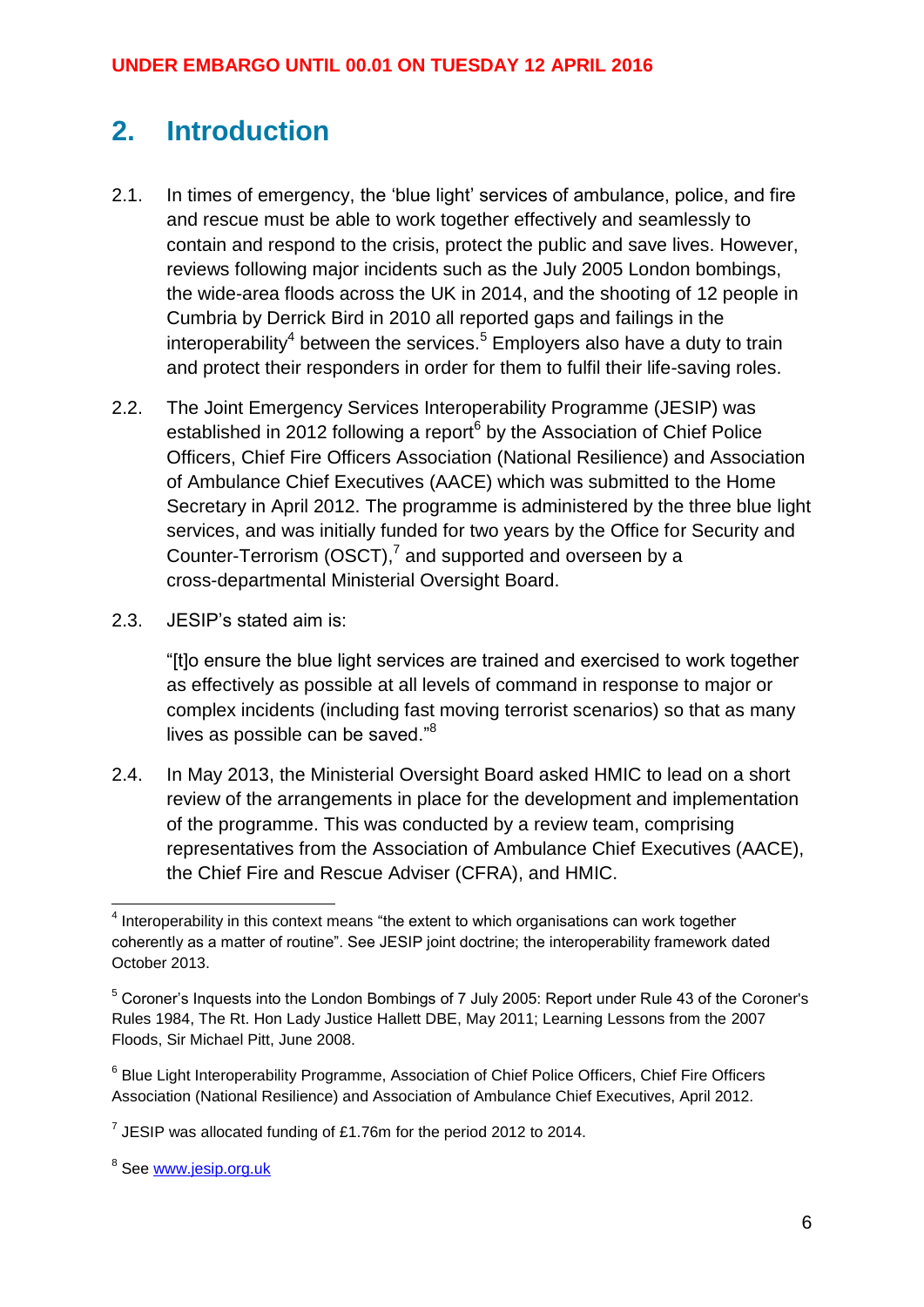- 2.5. The review team submitted the first part of the review an interim report on JESIP's governance, leadership and resourcing – in June 2013. In October 2013, the review team submitted the second part of the review; a review of the JESIP delivery and implementation plan.
- 2.6. JESIP as a programme formally ended in September 2014 and moved into a period of consolidation. In April 2015, it was renamed as the Joint Emergency Services Interoperability Principles. The JESIP Interoperability Board has agreed terms of reference to ensure that the capability built by the programme is sustained, developed and embedded in the emergency services. A small central JESIP team representing the blue light services remained to support the board, to continue rolling out the training, and to ensure that the principles in the longer term are established within organisations.
- 2.7. In January 2015, the JESIP Ministerial Board commissioned a further HMIC-led tri-service review. This was intended to provide independent assurance on the extent to which JESIP is embedded across the emergency services.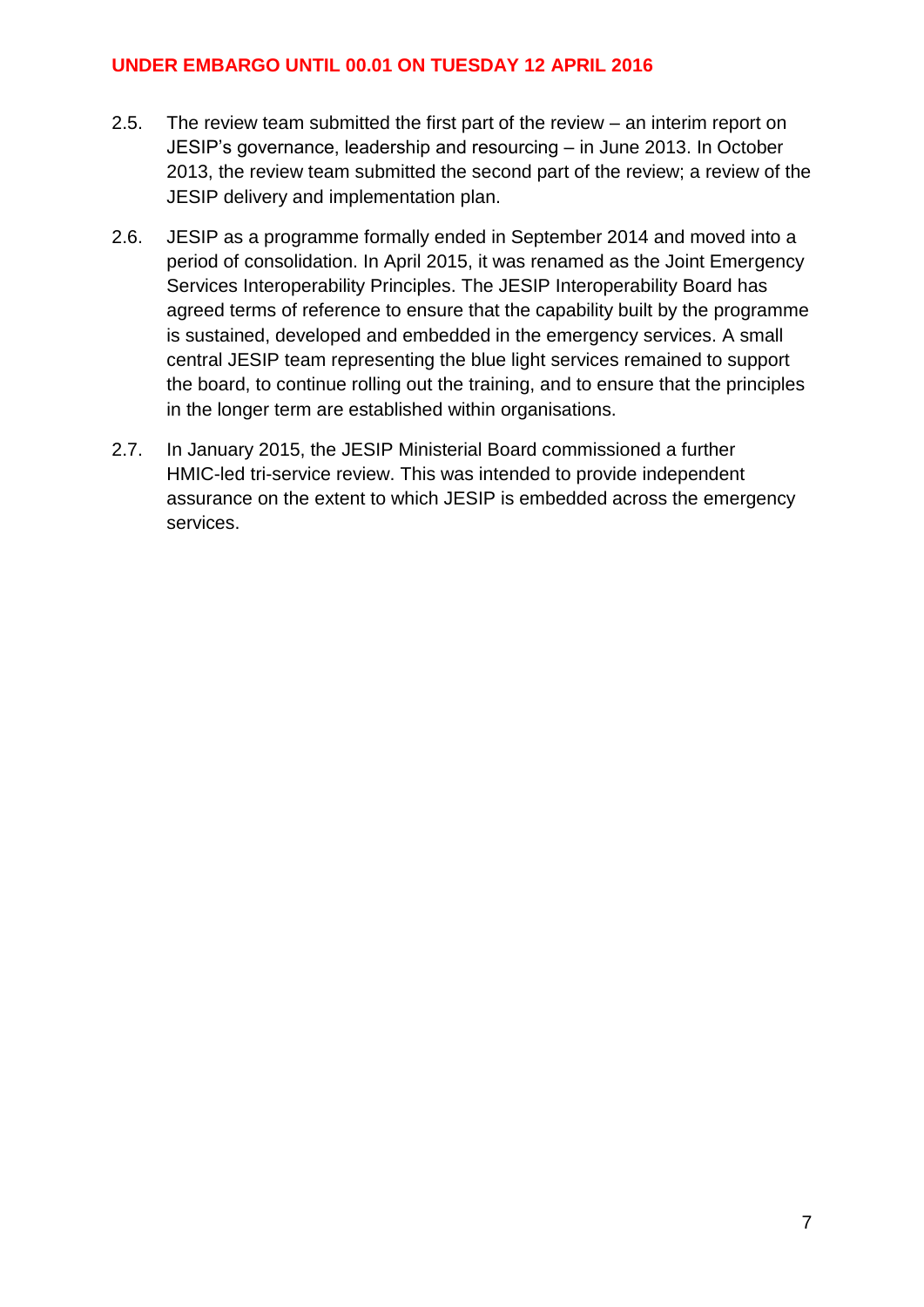# <span id="page-7-0"></span>**3. Methodology**

- 3.1. The review governance board agreed the terms of reference in conjunction with the JESIP team and the JESIP Interoperability Board service leads.
- 3.2. We then issued a formal invitation to all blue light services across England to participate in the review and received a very positive response from all areas. The final selection of services to be visited was made to ensure representation of the differing governance and operational structures across the services and trusts, including some areas which had recent experience of major incidents. We also made visits to Northern Ireland and Wales by invitation.
- 3.3. The review team $9$  analysed documentation provided by the JESIP team and conducted interviews with the JESIP team, including the Senior Responsible Officer and Deputy Senior Responsible Officer. The strategic leads of the blue light services with responsibility for JESIP, and members of the Civil Contingencies Secretariat who provide support to the programme were also interviewed.
- 3.4. In June and July 2015 we conducted fieldwork in the ten ambulance trust areas within England.<sup>10</sup> This included one police force and one fire and rescue service within each trust area.
- 3.5. The fieldwork included:
	- interviews with strategic and tactical JESIP champions;
	- interviews with strategic leaders across the blue light services;
	- focus groups with operational staff including control room staff:
	- reality testing to demonstrate and confirm knowledge of JESIP;
	- consultation with Local Resilience Forums (LRFs) and partners; and
	- visits to and discussions with devolved administrations (Northern Ireland and Wales).

<sup>&</sup>lt;u>.</u>  $9$  The review team comprised representatives from HMIC, the police service, Association of Ambulance Chief Executives and, through DCLG, a representative of the Chief Fire and Rescue Adviser.

 $10$  The ten Ambulance Trust Areas are North West, North East, Yorkshire, West Midlands, East Midlands, East of England, South Western, South Central, London and South East Coast.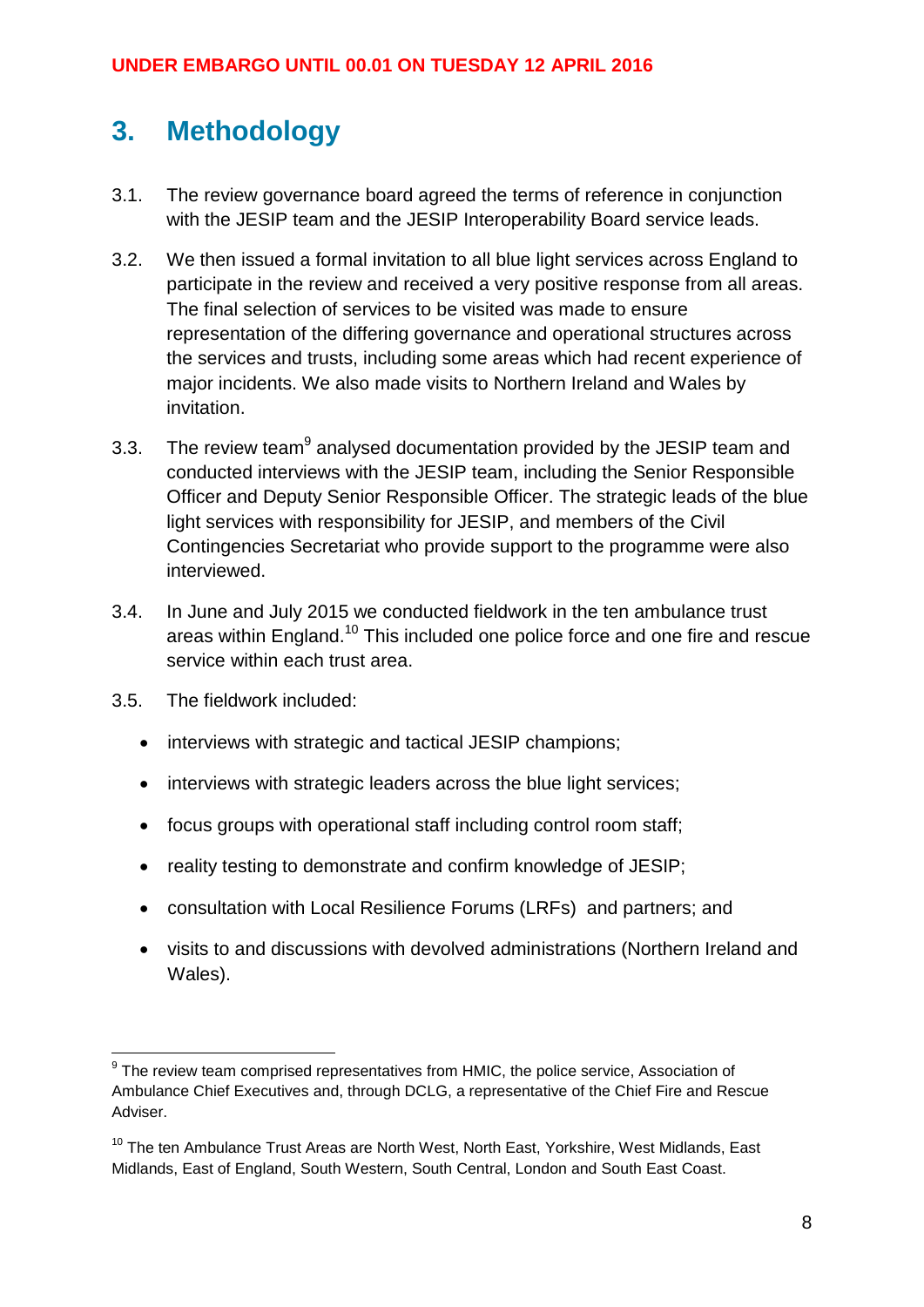- 3.6. We distributed an online survey across all three blue light services and received over 5,000 completed responses. The results of the survey have been analysed and extracts have been included in this report to inform the recommendations. The full survey results and methodology can be found at Annex B.
- 3.7. The agreed terms of reference<sup>11</sup> specified that the following JESIP maturity matrix would be used to provide a clear and consistent assessment of embeddedness. We shared the maturity matrix with all services prior to the review team's visit.

#### **Figure 1: Maturity matrix**

|                                           | Level One<br>(Chaotic/Intuitive)                                           | Level Two<br>(Informal/Ad-Hoc)                                                                                   | Level Three<br>(Managed/Effective)                                                                                             | Level Four<br>(Optimal/Best Practice)                                                                                                                 |
|-------------------------------------------|----------------------------------------------------------------------------|------------------------------------------------------------------------------------------------------------------|--------------------------------------------------------------------------------------------------------------------------------|-------------------------------------------------------------------------------------------------------------------------------------------------------|
| <b>Doctrine</b>                           | Single service doctrine.                                                   | Joint doctrine exists, but not<br>widely accepted or understood.                                                 | Universally accepted and<br>understood joint doctrine on<br>interoperable working.                                             | Joint doctrine on interoperable<br>working fully embedded and<br>aligned with all current & future<br>single service and specialist<br>doctrine.      |
| <b>Training</b>                           | Single service training.                                                   | Some isolated examples of joint<br>training, but a highly<br>inconsistent national picture.                      | A nationally consistent approach<br>to joint training, though not<br>formally integrated into existing<br>training programmes. | Joint training fully embedded as<br>the default position for the<br><b>Emergency Services and</b><br>integrated into existing training<br>programmes. |
| <b>Testing &amp;</b><br><b>Exercising</b> | Single service testing &<br>exercising programmes.                         | Some isolated examples of joint<br>testing & exercising, but a highly<br>inconsistent national picture.          | A joint testing and exercising<br>strategy developed and<br>accepted by all services.                                          | A joint testng and exercising<br>strategy fully embedded within<br>all services.                                                                      |
| Joint<br>Organisational<br>Learning       | Consistent failures to respond to<br>lessons that have been<br>identified. | Some positive examples of<br>responding to lessons identified,<br>but a highly inconsistent<br>national picture. | A joint organisational learning<br>strategy developed and<br>accepted by all services.                                         | A joint organisational learning<br>strategy fully embedded,<br>nationally.                                                                            |
| Culture                                   | A fundamentally ingrained<br>culture of single service working.            | Some positive examples of an<br>'interoperable culture', but a<br>highly inconsistent national<br>picture.       | A nationally consistent<br>commitment to interoperable<br>working, but not yet fully<br>ingrained as part of the culture.      | A fundamentally ingrained<br>culture of interoperable<br>working.                                                                                     |

3.8. However, upon examination and throughout the review, we found the matrix to be inconsistent and unworkable as a method of providing an assessment of JESIP embeddedness. As an example the change in classification from level 2 to level 3, is significantly wider than between levels 1 and 2, and 3 and 4.

<sup>1</sup>  $11$  Review Governance Board May 2015, and consultation with JESIP strategic leads.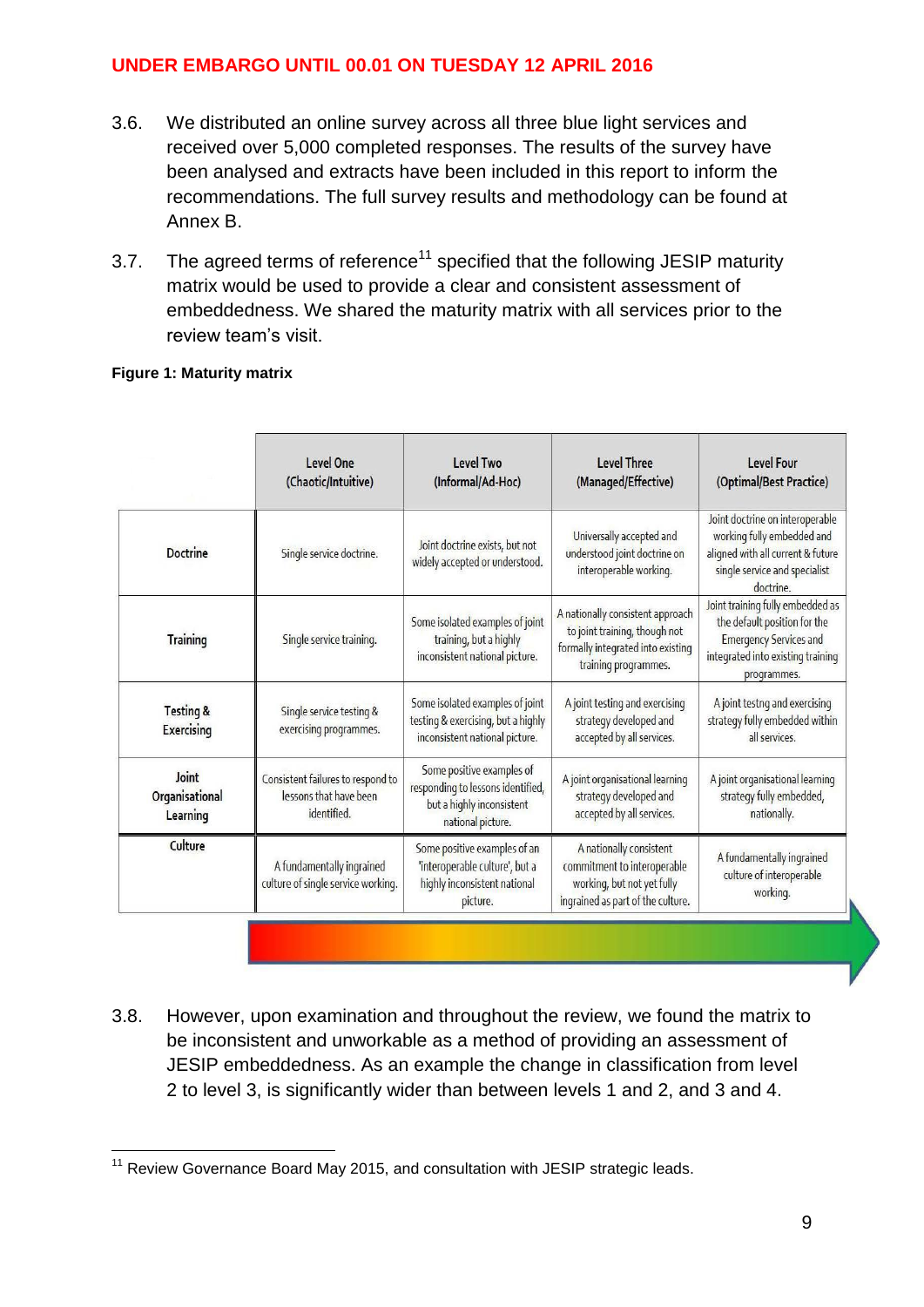- 3.9. Some of descriptors contained in level 3 are by definition nearly impossible to meet. For example, the use of terms such as "universally accepted and understood" are not helpful. It was also found that some aspects of level 3 could be achieved without delivering any change to current practice. In Joint Organisational Learning, level 3 can be reached by a strategy being developed and agreed with no corresponding requirement for that strategy to be put into practice.
- 3.10. While the following assessment has been made against the five elements in the maturity matrix, it is supported with a narrative judgment which we consider to provide a more accurate view of how well JESIP is embedded. Of note is that a revised version of the matrix has now been issued which removes culture as a standalone theme. It is also understood that a full review of the descriptors will be undertaken in November 2015.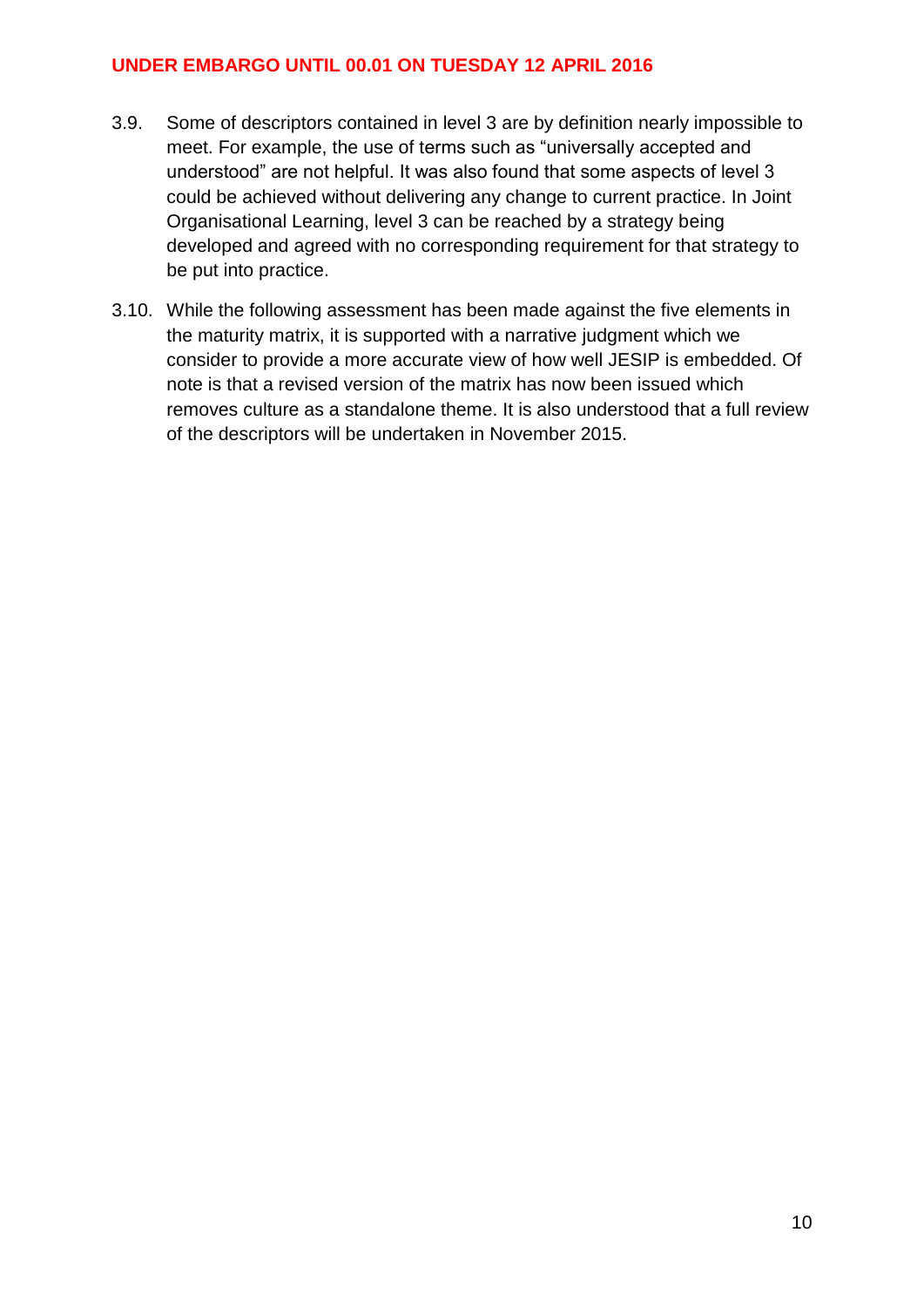# <span id="page-10-0"></span>**4. Doctrine**

### <span id="page-10-1"></span>**Summary**

The overall assessment of doctrine against the existing JESIP maturity matrix is level 2. This is defined as:

"Joint doctrine exists, but not widely accepted or understood."

### **Key points**

- The level of understanding of the five principles (co-location, co-ordination, communication, shared situational awareness and joint understanding of risk) among strategic, tactical and operational commanders was good.
- Awareness of JESIP amongst frontline operational responders, as opposed to JESIP trained commanders, was poor.
- The understanding and use of the Joint Decision Model and common approach known as METHANE (see paragraph 4.6) varied across the three services.

### <span id="page-10-2"></span>**Background**

- 4.1. The shared understanding of a major incident by the blue light services by applying joint doctrine is considered essential for improved interoperability.
- 4.2. JESIP joint doctrine was ratified by the JESIP Strategic Board in October 2013 and formed a significant part of the training delivered by the JESIP team.
- 4.3. Joint doctrine can be summarised as to:

"provide operational and tactical commanders with a framework to enable them to effectively respond together."

It contains the five key principles of:

- co-location:
- communication;
- co-ordination;
- joint understanding of risk; and
- shared situational awareness.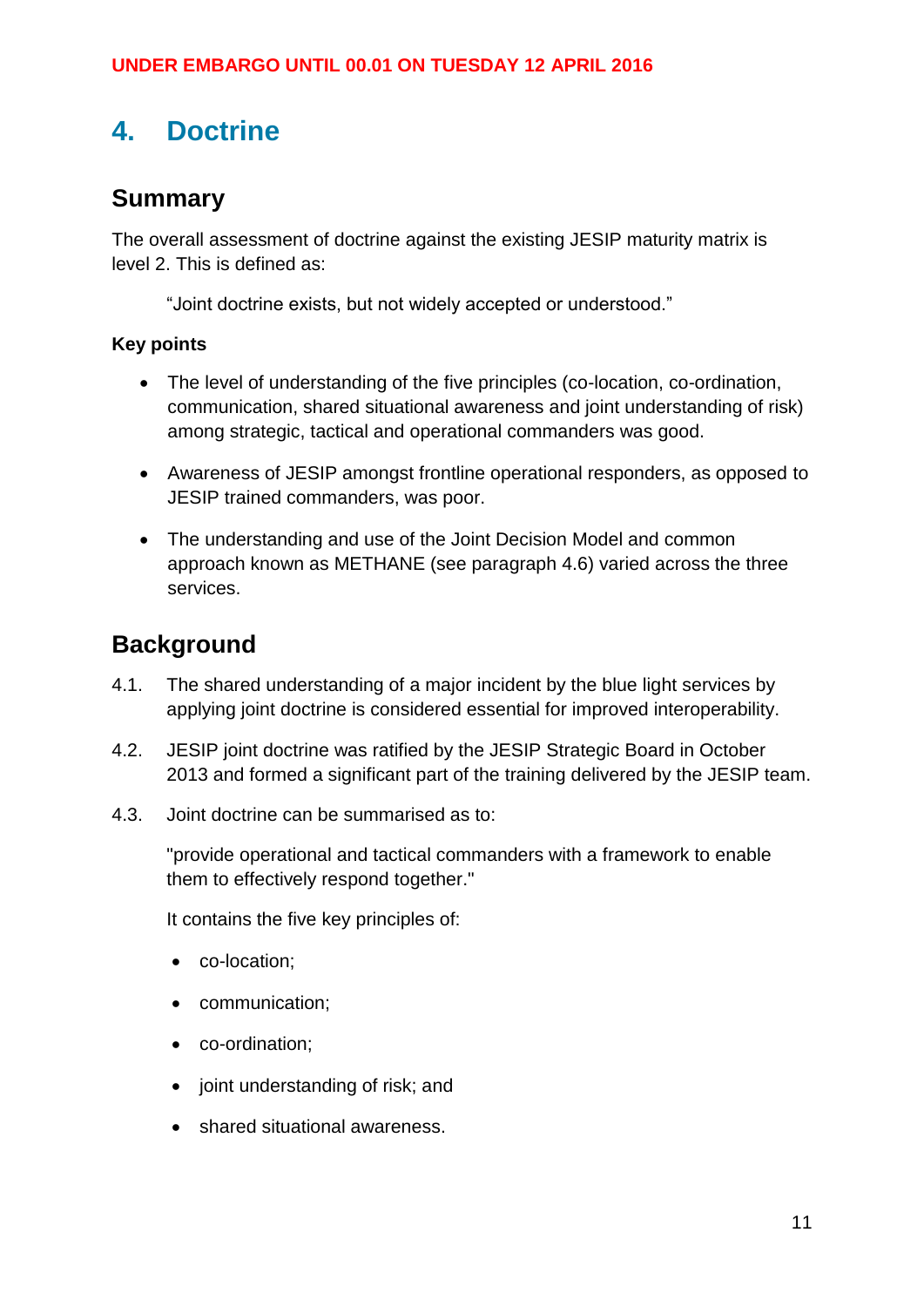- 4.4. The five key principles of the joint doctrine introduce changes to the way in which emergency services work together at the scene of major and complex incidents. The five principles are underpinned by three significant elements:
	- a Joint Decision Model;
	- an agreed format for sharing situational awareness (METHANE); and
	- an overarching response structure.

### <span id="page-11-0"></span>**Joint Decision Model**

4.5. Individual emergency services previously used different models to support decision making. The Joint Decision Model introduces a structured approach for decision making, information gathering and risk assessment to be used jointly by commanders at the scene of a major or complex incident. This model was largely based on the National Decision Model modified from the police service.

#### **Figure 2: Joint Decision Model**



### <span id="page-11-1"></span>**Shared situational awareness**

4.6. The joint doctrine also clarifies the need for blue light services to pass and assimilate information in an agreed and standard format known as METHANE: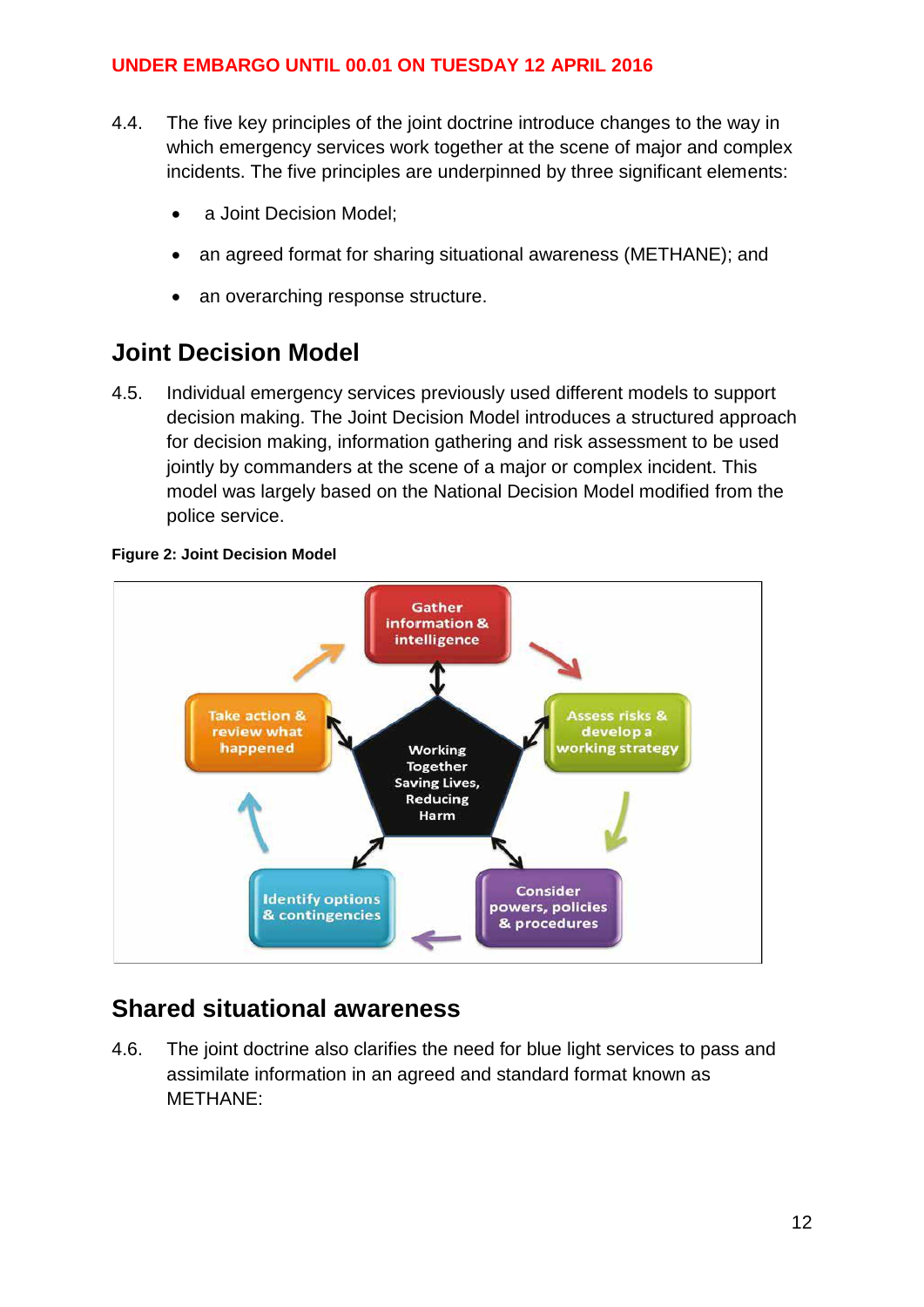- **M**ajor incident declared;
- **Exact location [of the incident];**
- **T**ype of incident e.g. explosion, building collapse;
- **H**azards present, potential or suspected;
- **A**ccess routes that are safe to use;
- **N**umber, type, severity of casualties; and
- **E**mergency services now present and those required.
- 4.7. Use of this mnemonic enables early situational awareness to be shared between the services and respective control rooms. This method of passing information was predominantly in use by the ambulance service before the doctrine was introduced.

### <span id="page-12-0"></span>**Overarching response structure**

4.8. The joint doctrine illustrates how the command structures employed by each individual service are broadly similar; however the terminology to describe the tiers of command differs. To overcome this, the joint doctrine provides guidance on the command structure at a major or complex incident including clarification of strategic, tactical and operational roles.



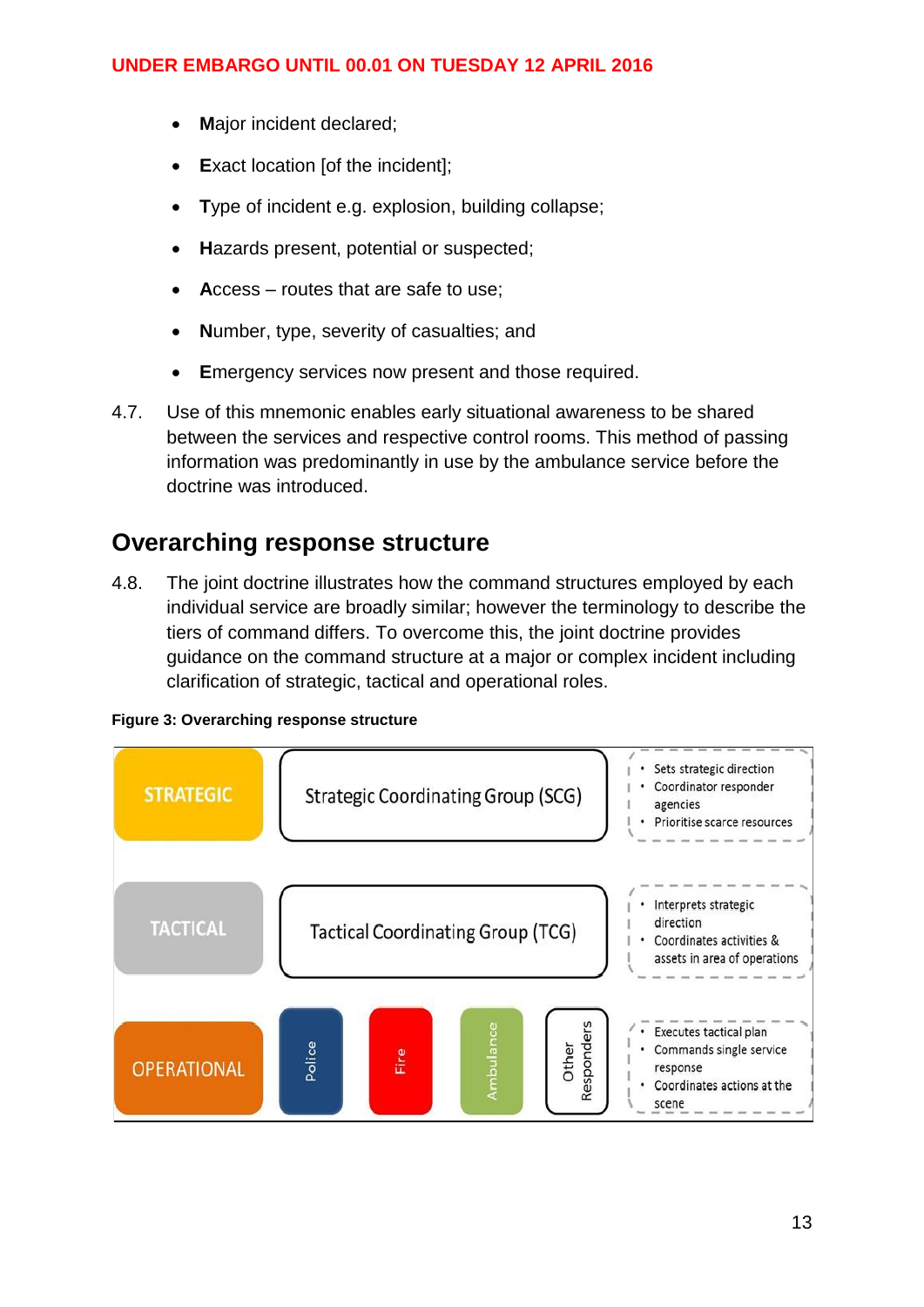### <span id="page-13-0"></span>**Findings from fieldwork**

- 4.9. The strategic leads for each of the services visited are committed to the principles of the joint doctrine. The review team is confident that this commitment is shared across the leadership of all blue light services.
- 4.10. While all services visited have committed to the principles of joint doctrine, fully aligning this with single service policies and doctrine has yet to be achieved. Some services have undertaken a review of all policies and, where appropriate, ensured that JESIP is integrated.
- 4.11. We found that some services had decided to view JESIP as an addition to single service policies. Through discussions with focus groups there was an inconsistent understanding as to when personnel would switch from their own service policy to the JESIP policy. We recognise that this is work in progress.
- 4.12. The review team has two areas of concern. First, some services believed that JESIP was a two year programme to carry out training and this has now been achieved. Consequently JESIP is regarded as completing a discrete piece of work (further discussed in paragraphs 5.12-13) rather than ongoing work to embed the principles in the organisation. Second, there appears to be confusion as to when JESIP doctrine should be applied. Some believe it is initiated at a major or complex incident; others apply the principles at what they describe as a significant incident. The JESIP team is already aware of this anomaly which will be clarified in the forthcoming review of the joint doctrine, expected in February 2016.
- 4.13. A particular issue for each ambulance trust is that their operational area covers more than one police force, fire and rescue service and Local Resilience Forums (with the exception of London) which presents strategic, logistical and resource challenges. Despite this, the majority of senior personnel and control staff in the ambulance service view joint doctrine as a good framework for them to have discussions with partner organisations using common language.
- 4.14. Representatives from Local Resilience Forums (LRFs) stated that the progress of joint working and partnerships may have been hindered in some areas by JESIP training because it initially focused only on blue light services. While the JESIP training was never intended to exclude LRFs and other responders, the sharing of JESIP and access to training involving partners was extremely varied.
- 4.15. Where services have included LRFs in the JESIP training, it has had a positive impact resulting in improved working relationships and a better understanding of each others' capabilities. This confirms the need to extend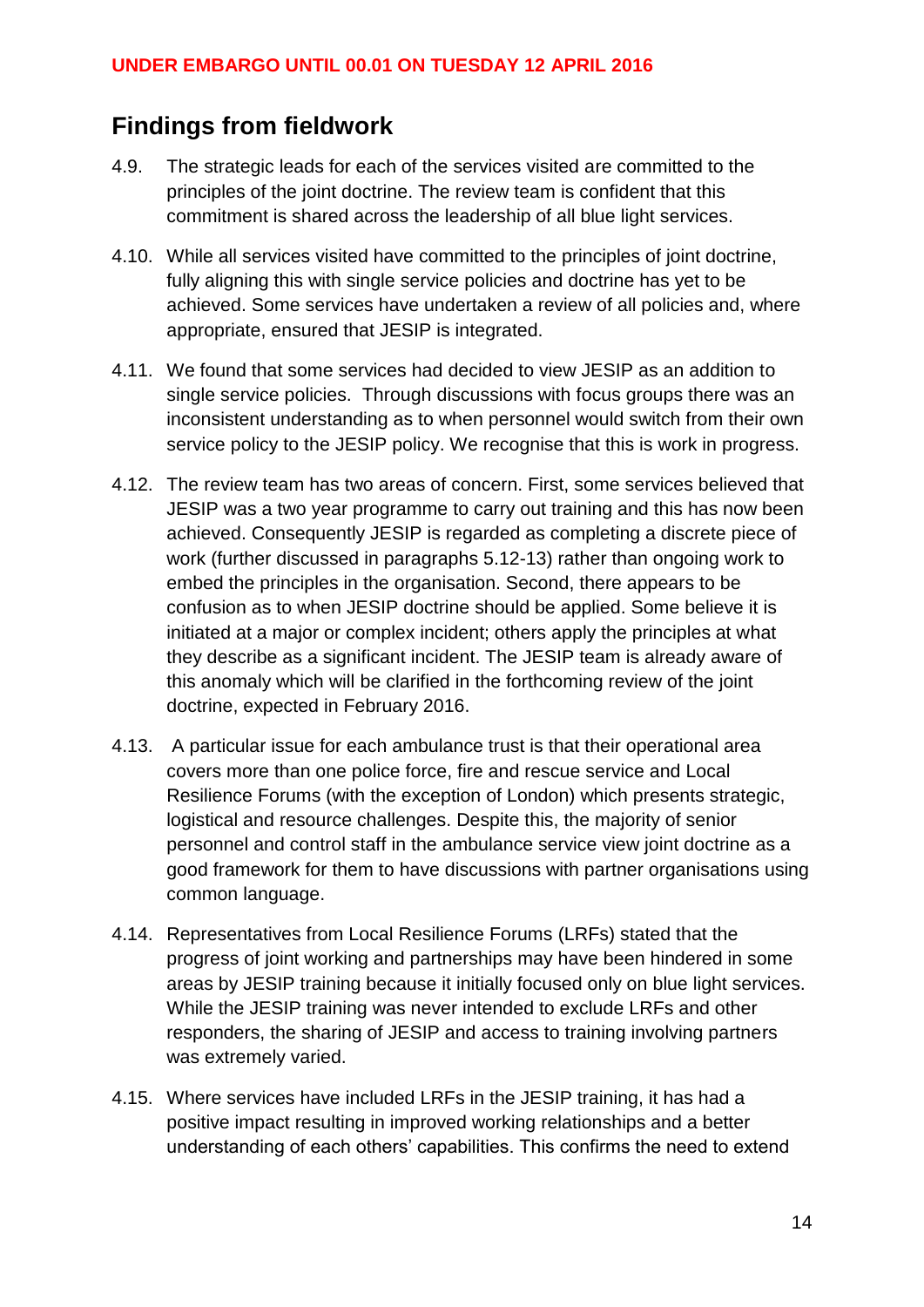awareness and/ or training to LRFs and other category 1 and 2 responders.<sup>12</sup> Our fieldwork also highlighted that the knowledge of joint doctrine among frontline operational responders across the blue light services (less so in the fire service) was poor.

### <span id="page-14-0"></span>**Key findings from the survey**

- 4.16. Of the 5,107 respondents across the services only 59 percent (3,011) reported that they positively knew that their service had adopted JESIP joint doctrine. The picture was not consistent across services, however, with 51 percent (2,007) of respondents from the police aware that their service had adopted the joint doctrine, compared with 72 percent (282) and 94 percent (722) of ambulance and fire respondents, respectively.
- 4.17. Respondents at different levels of seniority for each service varied (see survey methodology – Annex B), and the proportion of respondents aware their service had adopted JESIP doctrine was not consistent across those levels of seniority. As may be expected a higher proportion of respondents at more senior ranks were aware of their service's adoption of JESIP joint doctrine.
- 4.18. Respondents from police and ambulance services show greater awareness of the adoption of JESIP doctrine at strategic levels than at operational levels; this is not so much the case for the fire service (figure 4). We believe this is because fire services provided training to watch commander level where appropriate.
- 4.19. Figure 4: The proportion of respondents within the three services who were aware that their service had adopted JESIP joint doctrine, by level of seniority (middle and senior management aggregated due to small volumes of respondents at a service level).



<sup>12</sup> See Annex C

1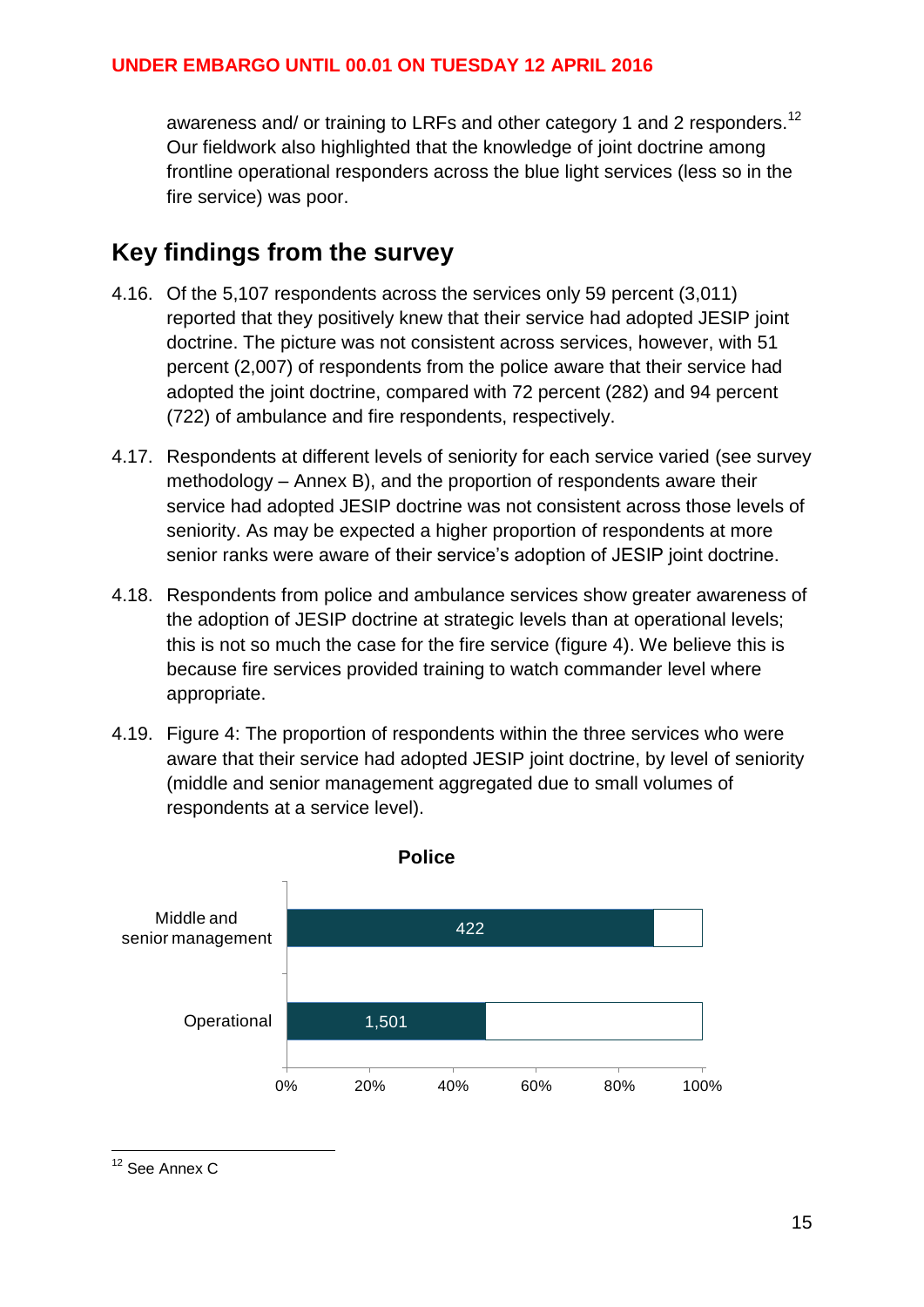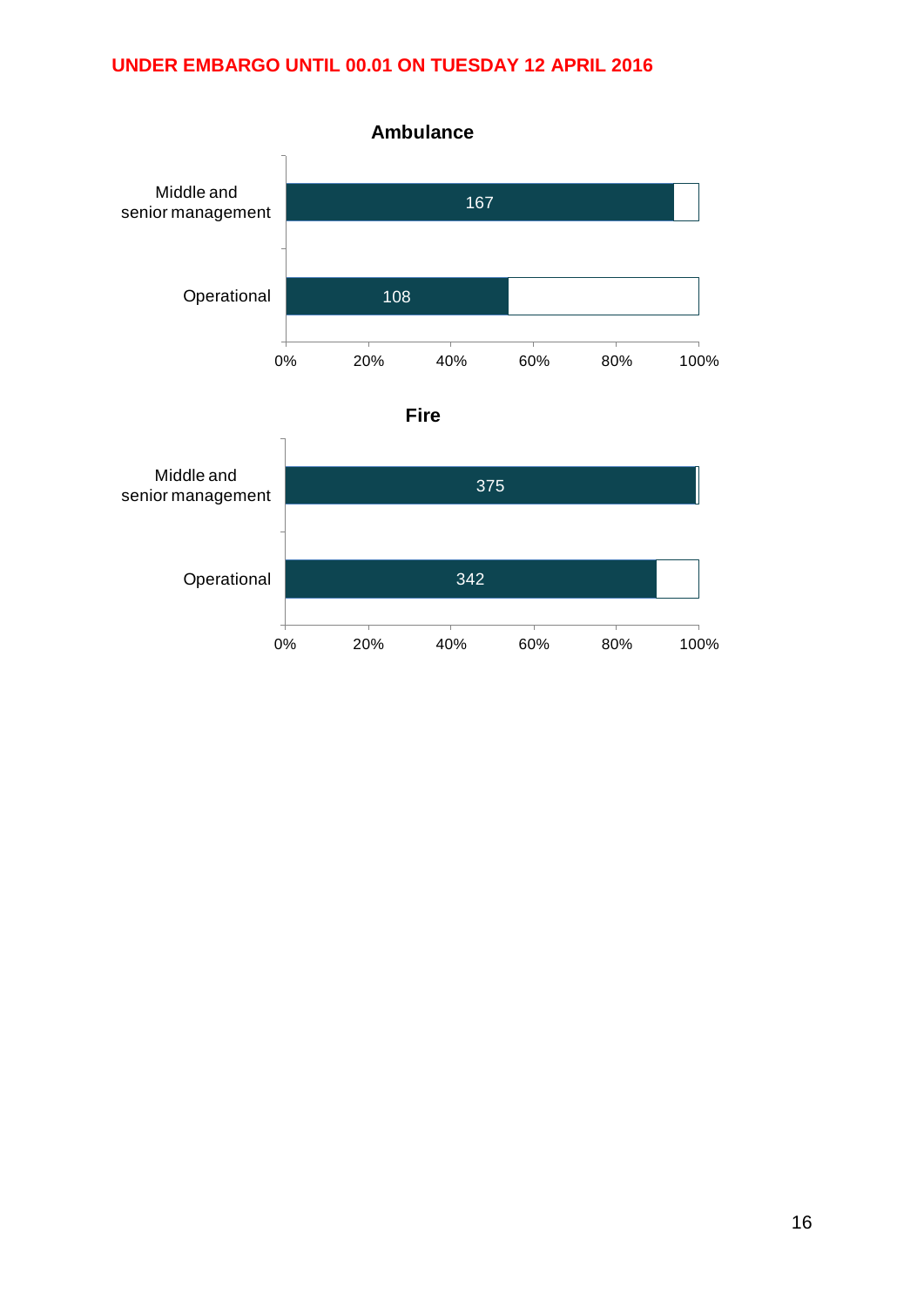# <span id="page-16-0"></span>**5. Training**

### <span id="page-16-1"></span>**Summary**

The overall assessment of training against the JESIP maturity matrix is level 3. This is defined as:

"A nationally consistent approach to joint training, though not formally integrated into existing training programmes."

### **Key points**

- The approach to joint training is good. The training has been delivered to the command level that each respective service considers to be appropriate.
- There is a risk to effective interoperability because the majority of first responders at major or complex incidents (particularly police) may not have received any JESIP training or awareness.
- Many staff members across the services hold the view that JESIP is a programme of training which has now been concluded.
- Arrangements to carry out future JESIP training for new commanders, new recruits and refresher training are sporadic. In most services it is dependent upon competing priorities.
- The extent to which JESIP awareness and/ or training has been extended to Local Resilience Forums and other partner organisations is extremely varied accepting that this was never the expectation.

### <span id="page-16-2"></span>**Background**

- 5.1. To support the introduction of joint doctrine and recommend how services should work together at the scene of a major incident, the JESIP team produced a series of training products.
- 5.2. These included:
	- an introduction to JESIP presentation;
	- an e-learning package;
	- a control room supervisors' course;
	- an operational commanders' course; and
	- a tactical commanders' course.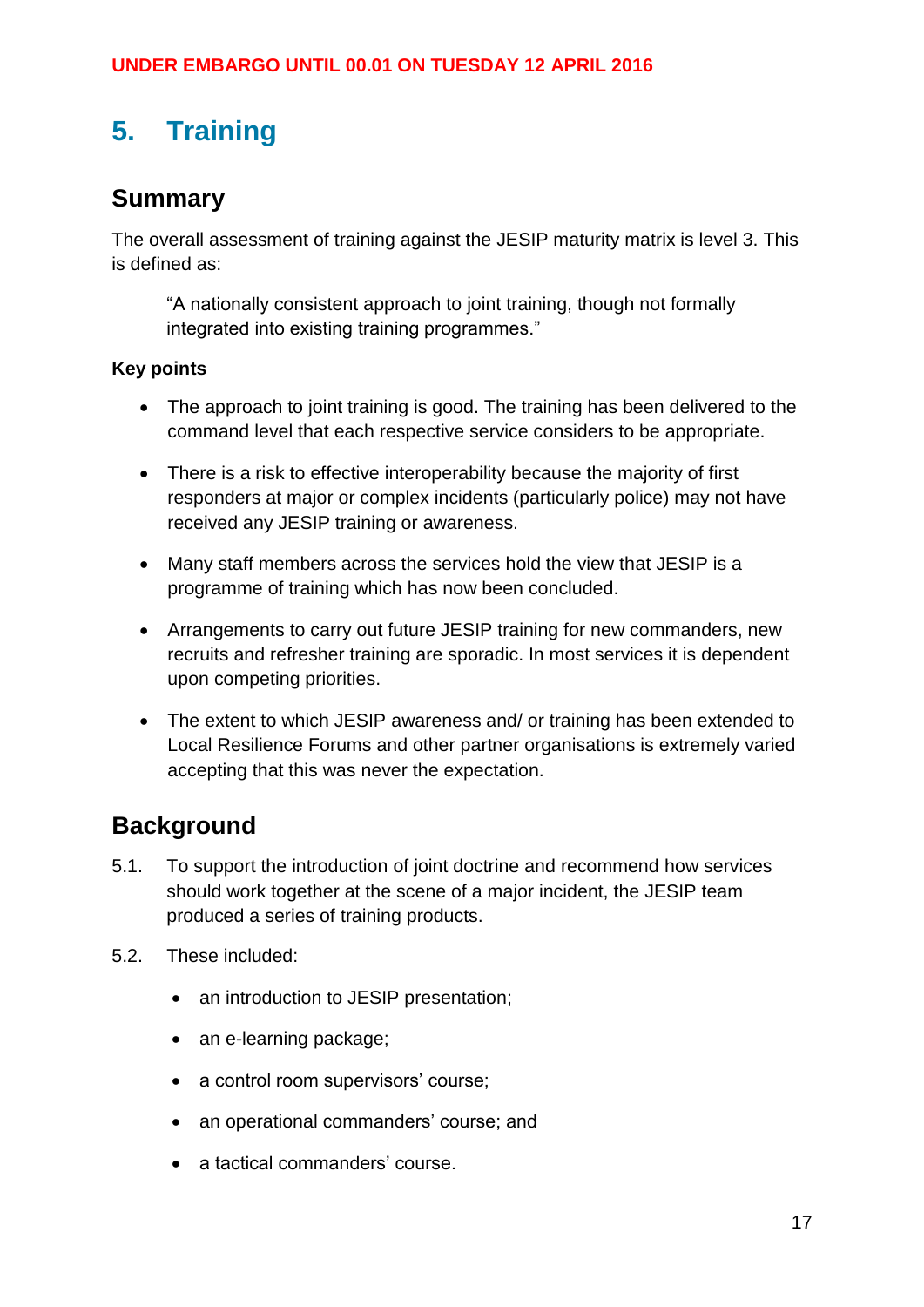



5.3. Nationally, JESIP training was initially provided by the JESIP team to all training representatives from the emergency services. Representatives were then accredited to 'train the trainers' and the training cascaded to appropriate commanders and personnel within each service.

# <span id="page-17-0"></span>**Findings from fieldwork**

- 5.4. The approach to joint training is good. Each of the services had conducted an assessment of who should be trained based upon local need and this included control room staff. As a result the rank and role of those trained differed in each of the services and geographically.
- 5.5. First responders at incidents are at different command levels across the three services. This has created an element of inconsistency which the review team considers could be a risk to effective interoperability. The fieldwork identified that in some cases (police, particularly) it can be hours before a JESIP-trained commander arrives on the scene of a major or complex incident. Of note is that British Transport Police recognised this as a potential risk given their geographical spread and consequently trained a number of first line supervisors (sergeants) as JESIP commanders. This highlights the need for individual services to train commanders at a suitable level to ensure the early arrival of a JESIP-trained commander at a scene, when necessary.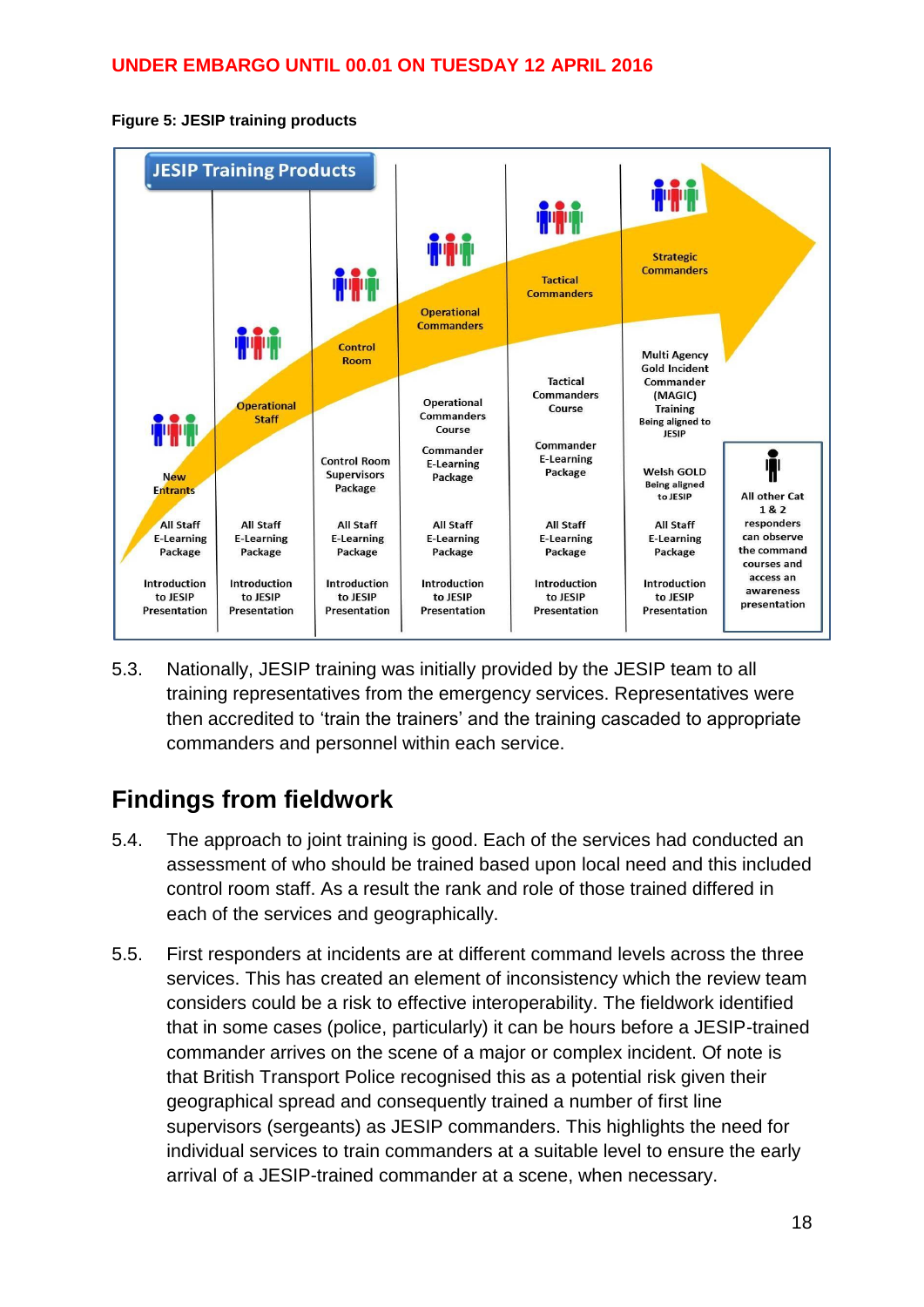- 5.6. While relevant training products (the presentation and e-learning package) have been made available to all services, the extent to which they have been used is variable, and consequently staff awareness remains low across services. This became more apparent when staff were asked to complete a short knowledge check to confirm their understanding of the principles of JESIP, the Joint Decision Model and METHANE. The level of knowledge was limited. At the very least all staff should receive some awareness of JESIP which could also include an informative video.
- 5.7. In focus groups with staff that had received either the operational or tactical command training, they expressed a positive attitude towards training alongside colleagues from the other blue light services. Many of the staff explained that they felt the benefits of joint training was being able to talk with other colleagues outside an operational environment and having the opportunity to better understand each others capabilities and operational demands.
- 5.8. If the principles for effective scene management were used more regularly, not just for major and complex incidents, this would create greater staff awareness. Most operational staff interviewed expressed the view that they want to have a greater understanding of JESIP and its application. This would continue to build momentum and lead to greater embeddedness.
- 5.9. A similar observation was made by The Rt. Hon Lady Justice Hallett DBE, in her review of the London Bombings of 7 July 2005. A recommendation was made that the 'provision of multi-agency training (specifically London in this instance) for frontline staff was reviewed; in recognition that it is those staff who are tasked with responding to the initial chaos of a major incident. This reinforces the need for first responders across the blue light services to receive JESIP awareness training.
- 5.10. A similar view of JESIP awareness was expressed by Local Resilience Forum members. The level of JESIP awareness and participation in training varied significantly across the regions. We found that in some areas, additional responders such as the Maritime and Coast Guard Agency and the Border Agency had been invited to attend the training and where Local Resilience Forums have been included it has had a positive impact. The opportunity to widen participation in training beyond blue light services has been missed in some areas.
- 5.11. The fieldwork confirmed that the training of control room staff was good and had been well received by staff. The improved level of knowledge enabled supervisors to task staff on-scene to undertake essential cross-agency actions.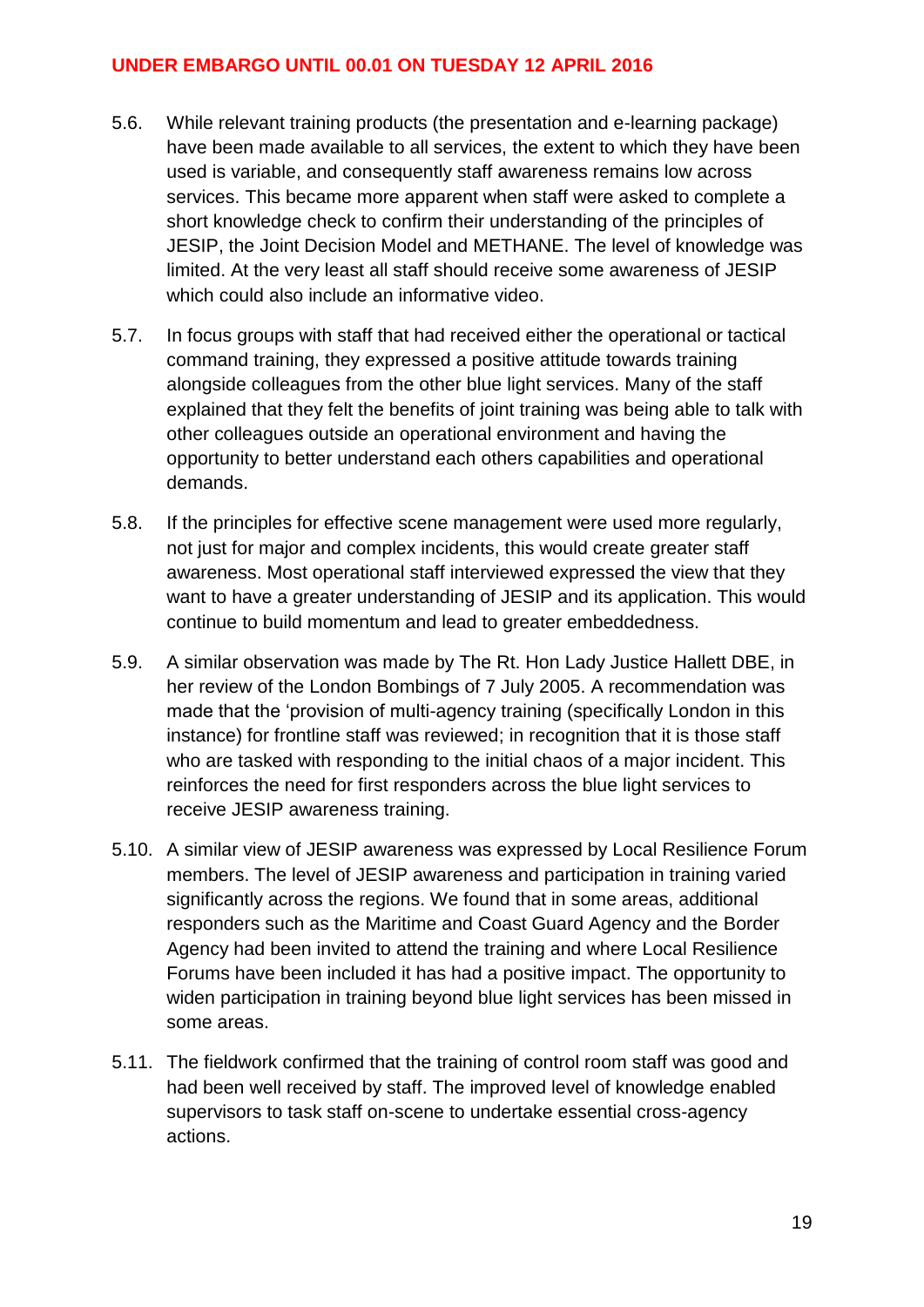- 5.12. While the training had been well received there is very little planned training for the future, specifically for new commanders, new recruits and refresher training (whether single service or multi-agency). This reinforces a belief held by some that the JESIP programme has achieved its objective which was simply to deliver a significant programme of training and is now closed.
- 5.13. It is imperative that services view JESIP training as an ongoing requirement. It should not be viewed as having been delivered as part of a programme which is now complete.
- 5.14. All three services were unequivocal in their view that future JESIP training should continue to be tri-service to ensure the continued sharing of expertise and understanding of capabilities. Our fieldwork established that this had been vital to improving effective interoperability.

### <span id="page-19-0"></span>**Key findings from the survey**

- 5.15. For training, we look at a large subset (93 percent) of the total respondents to the survey, excluding those less likely to use JESIP principles in their day-to-day work, for example, HR staff. Of the respondents in this subset 48 percent (2,265) stated that they had received some form of JESIP training or awareness, highlighting the fact that more needs to be done to make sure that everyone who is likely to attend a major or complex incident has a basic awareness at the very least.
- 5.16. The take up of training across levels of seniority varied considerably, with only 37 percent (1,383) of respondents at an operational level having received some form of JESIP training, compared with 85 percent (677) and 88 percent (205) at middle management and senior management levels respectively (figure 6). See Annex B for survey methodology for management levels.

**Figure 6: The proportion of survey respondents from the three blue light services who have received some form of JESIP training, by level of seniority.**

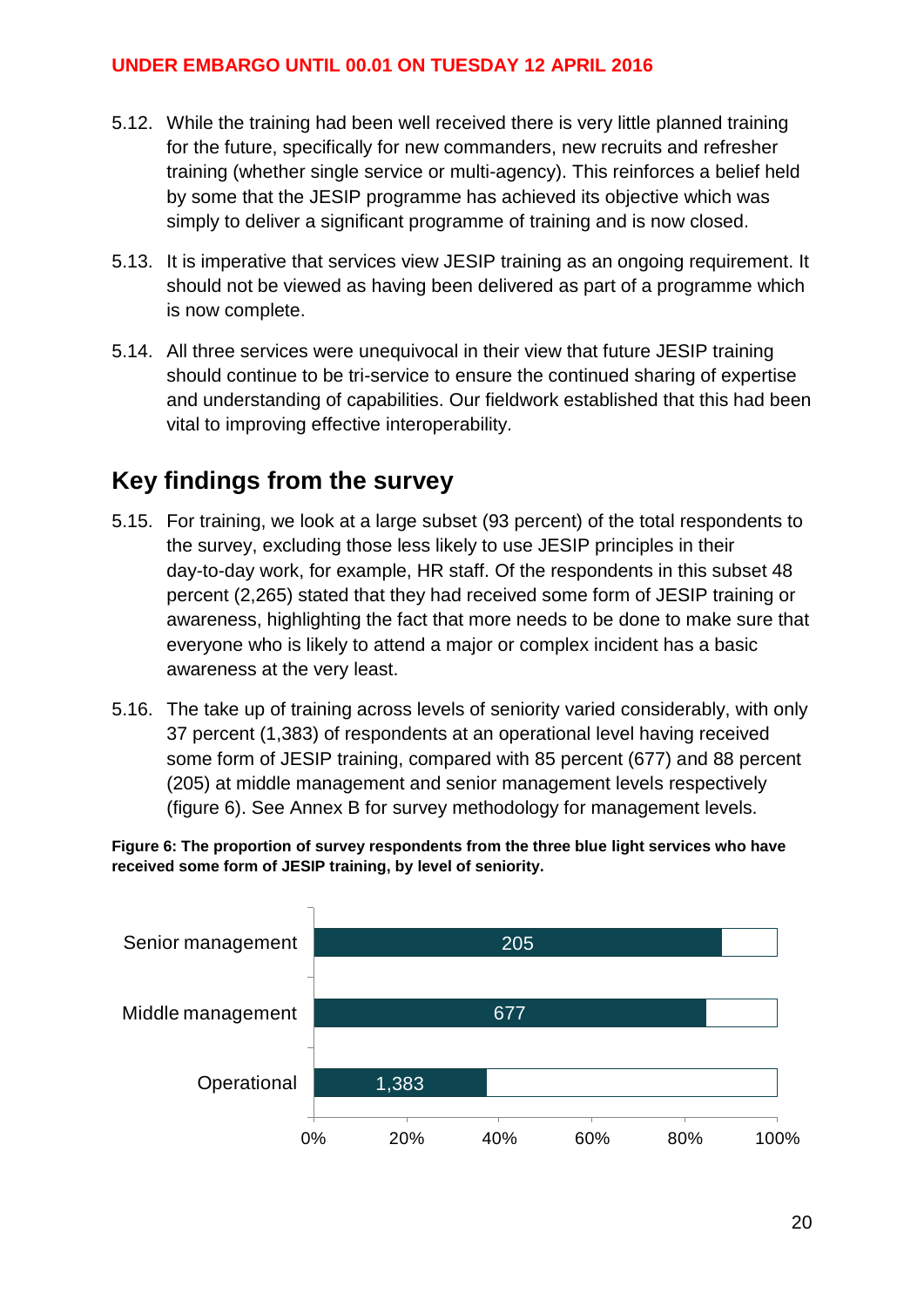5.17. Those respondents who had received JESIP training were asked whether their training needs had been met: those at a higher level of seniority within the services were more likely to agree or strongly agree (figure 7).

**Figure 7: Responses from all three blue light services on whether or not they felt all their training needs had been met to prepare them to work effectively across services at the scene of a major incident, by level of seniority.**



5.18. The proportion who either agreed or strongly agreed that their training needs had been met was also higher for those who had undertaken joint training with the other services (figure 8).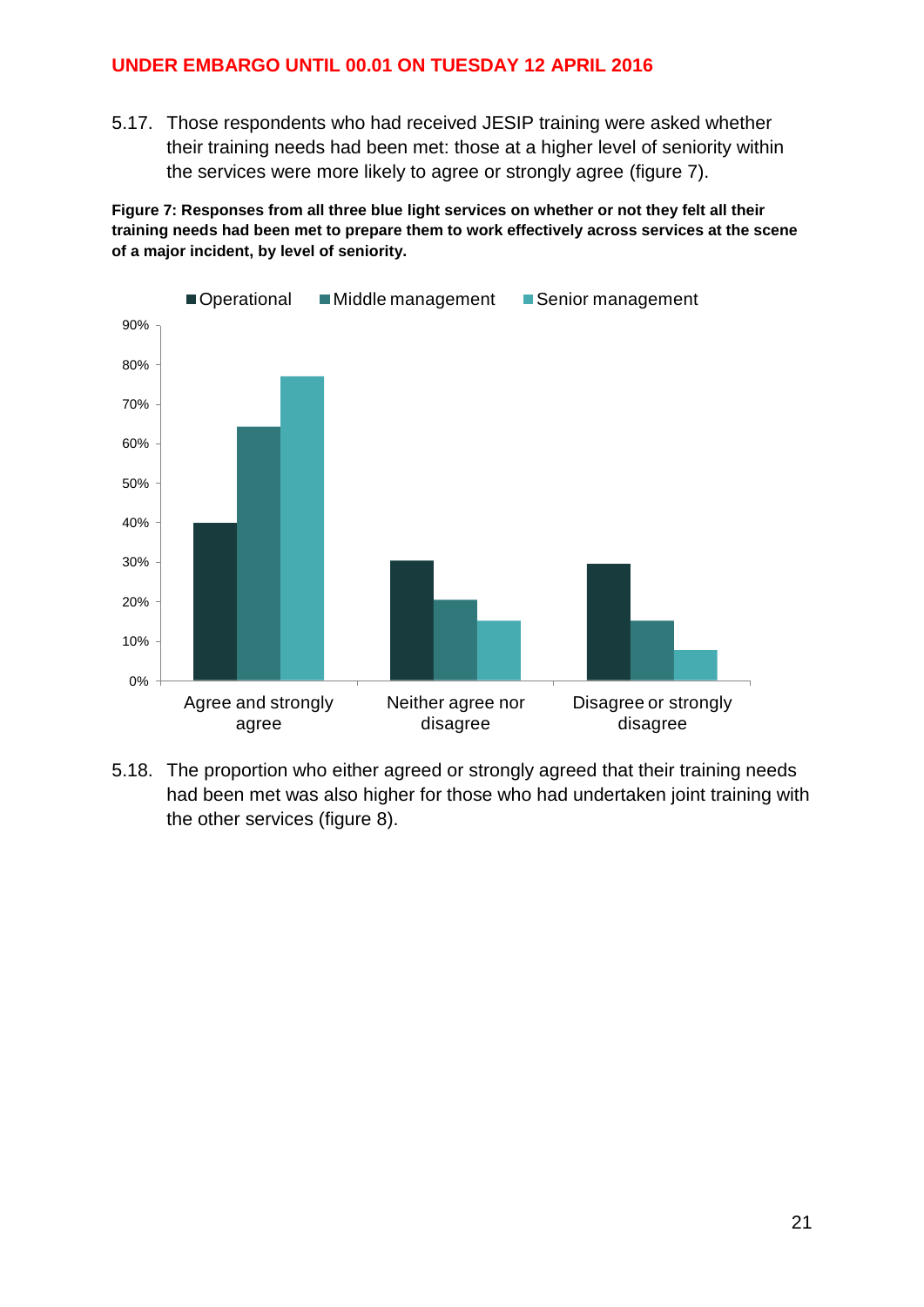Figure 8: Responses from all three blue light services on whether or not they feel all their **training needs have been met to prepare them to work effectively across services at the scene of a major incident, by those who received their training joint with other services (1,225), and those who did not (1,040).**



### <span id="page-21-0"></span>**Recommendations**

#### **Recommendation 1**

All operational staff across the blue light services likely to attend operational incidents need at the very least to have an awareness of JESIP regardless of rank or grade.

#### **Recommendation 2**

The blue light services need to develop a programme for delivering future tri-service training. This should incorporate refresher training, initial training for newly promoted commanders and awareness for new recruits. It should also be extended to Local Resilience Forums and other category 1 and 2 responders.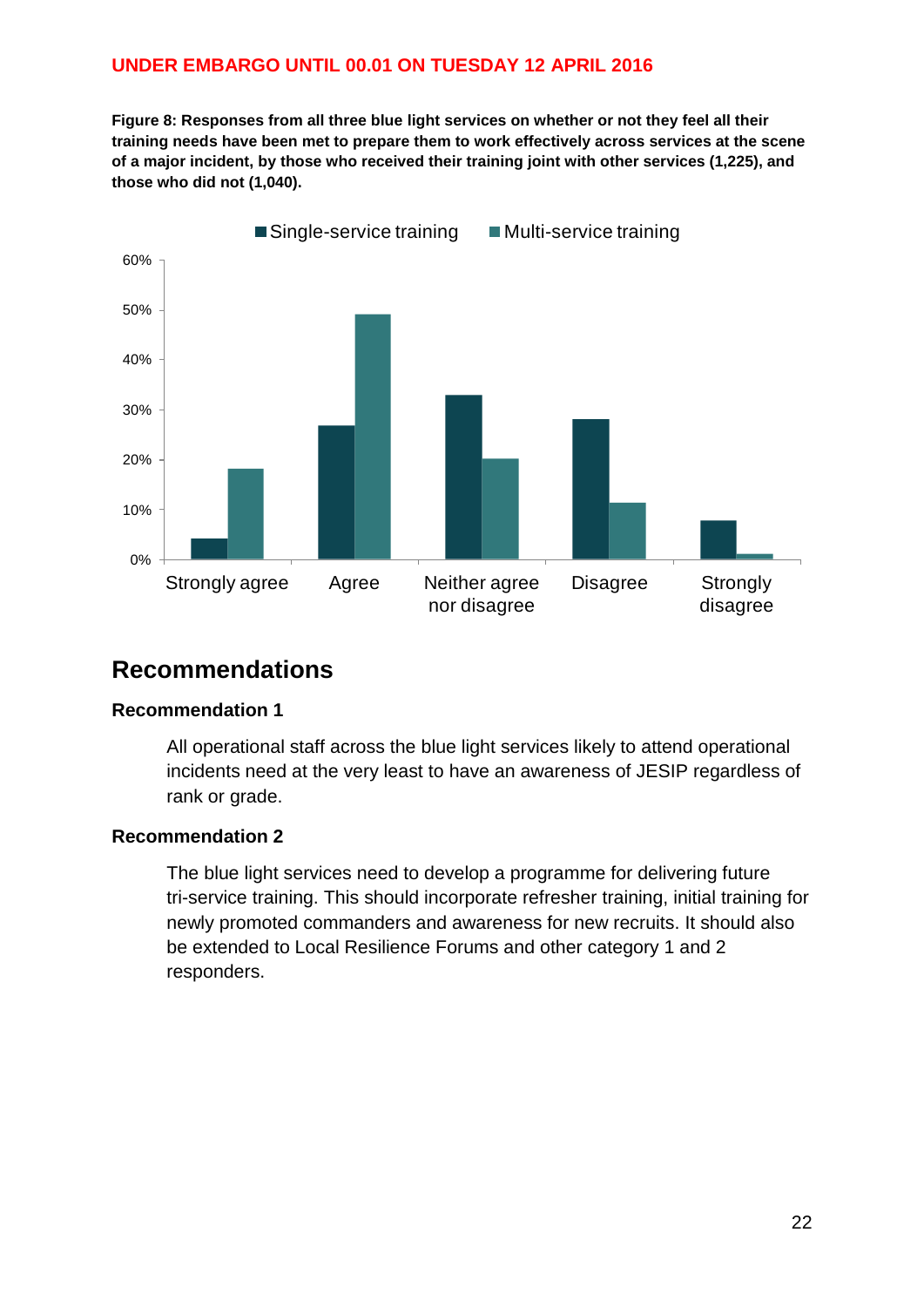# <span id="page-22-0"></span>**6. Testing and exercising (including Airwave)**

### <span id="page-22-1"></span>**Summary**

The overall assessment of testing and exercising against the JESIP maturity matrix is level 2. This is defined as:

"Some isolated examples of joint testing and exercising, but a highly inconsistent national picture."

#### **Key points**

- There are reasonable testing and exercising programmes across the blue light services. There is some evidence of co-ordination through the Local Resilience Forums, but less so between individual services.
- Multi-agency exercise programmes do not routinely consider risks beyond those identified through Local Resilience Forum Community Risk Registers. Exercises appear to be designed in isolation. They need to incorporate issues identified from alternative sources such as learning following counter terrorism exercises.
- The testing of Airwave was largely consistent across the services but limited to control rooms only. The understanding of its operational capability and interoperable channels was poor.

### <span id="page-22-2"></span>**Background**

- 6.1. One of the aims of JESIP is to ensure that emergency responders are trained and exercised to work together as effectively as possible, at all levels of command, in response to major or complex incidents.
- 6.2. The JESIP team recognised that:

"Having well-trained and exercised commanders on scene in the early stages of a major or complex incident is an essential element in ensuring an effective joint response."<sup>13</sup>

- 6.3. The JESIP team set a number of targets to be achieved which were:
	- a multi-agency calendar of regional and national exercises is kept up to date and used to plan training;
	- all commanders are tested at an exercise every three years;

<sup>1</sup> <sup>13</sup> Available at [www.jesip.org.uk/wp-content/uploads/2014/09/Legacy-Special-LR.pdf](http://www.jesip.org.uk/wp-content/uploads/2014/09/Legacy-Special-LR.pdf)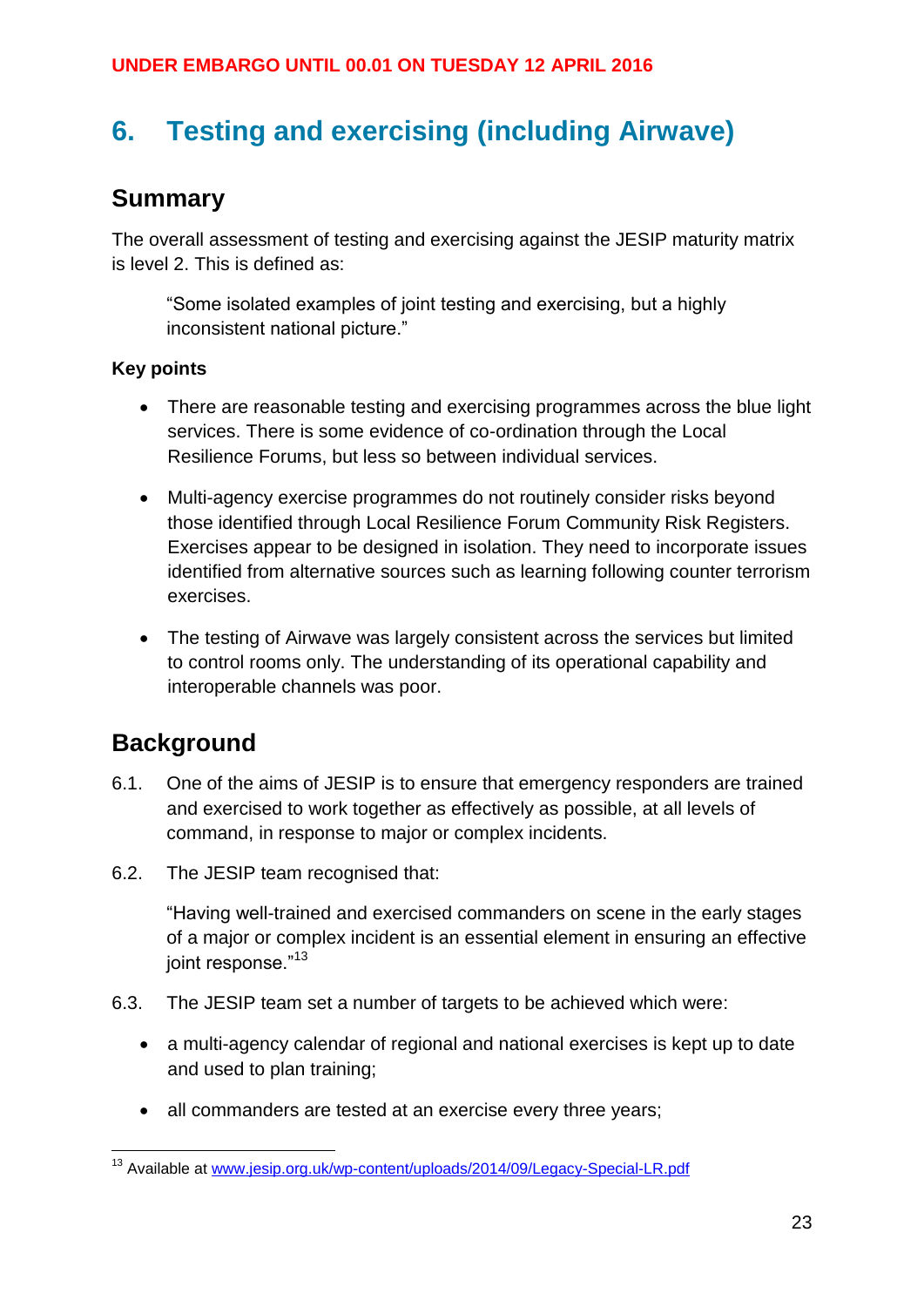- interoperability objectives are built into all exercises where there is a joint working element; and
- a toolkit which is kept up to date as a downloadable resource and emergency services are using it.

### <span id="page-23-0"></span>**Findings from fieldwork**

- 6.4. The services reviewed have established individual testing and exercising arrangements in accordance with risk and local requirements. This includes engagement with other organisations as part of licensing requirements (e.g.  $COMAH<sup>14</sup>$  sites and airports).
- 6.5. The ambulance services are not always able to participate in all multi-agency exercises. Ambulance services operate across multiple Local Resilience Forums, police forces and fire and rescue services which presents strategic, logistical and resource challenges.
- 6.6. Local Resilience Forums have existing multi-agency exercise arrangements in place to test their preparations against risks identified in the National Risk Assessment and Community Risk Registers. The outcomes and benefits of multi-agency exercises for each respective service are not always made clear during the planning and design stage. This is considered to inhibit participation as services, in particular ambulance trusts, do not see the value in releasing staff unless there are clearly specified exercise aims and objectives that benefit them.
- 6.7. Any exercise programme should consider a wider range of issues and risks against which to test beyond Local Resilience Forum risk registers. Looking to the future, consideration should be given to issues identified through Joint Organisational Learning.
- 6.8. During the fieldwork we were unable to establish whether commanders were subject to a robust three year testing and exercising regime in accordance with the target set by the JESIP programme. The review team consider this target to be overly ambitious and suggest that there are other less resource intensive methods of testing capability.

1

<sup>&</sup>lt;sup>14</sup> COMAH – the Control of Major Accident Hazards.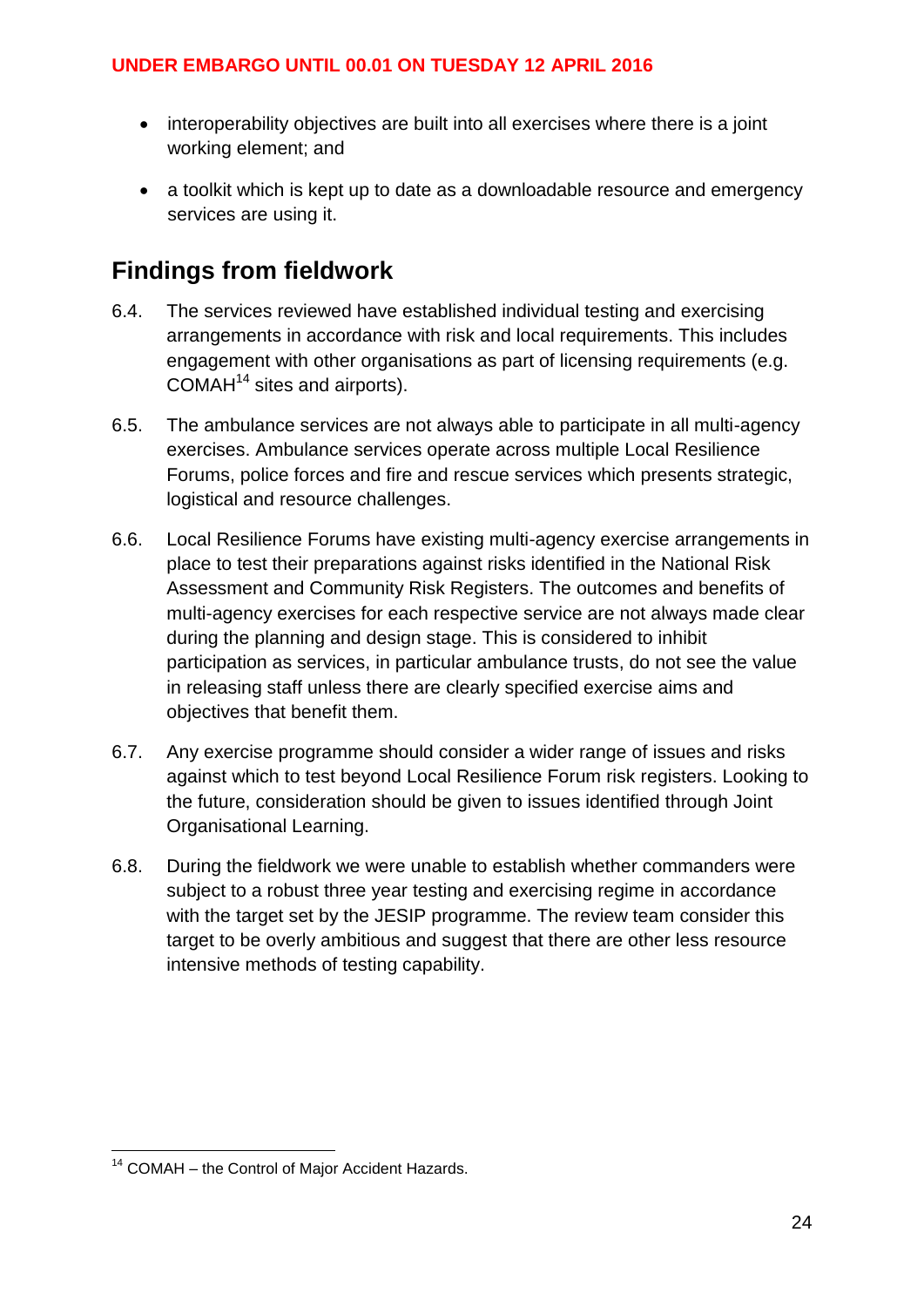### <span id="page-24-0"></span>**Key findings from the survey**

6.9. In the survey, 19 percent of respondents likely to be involved in or responsible for testing and exercising replied that they had undertaken testing and exercising in preparation for a major incident in the last 12 months. The involvement varied depending on the respondent's level of seniority: only 13 percent of those respondents at an operational level, compared with 38 percent at a middle management level and 66 percent at a senior management level (figure 9).

**Figure 9: Of those respondents likely to be involved in or responsible for testing and exercising within the three services, the proportion who have taken part in testing and exercising of the response to a major incident in the last 12 months, by level of seniority.**



6.10. Of those respondents who had taken part in testing and exercising in the past 12 months, 48 percent (439) had been trained to JESIP operational commander level and above (operational commanders' course, tactical commanders' course, and MAGIC). It was pleasing to find that the majority (89 percent) of the testing and exercising that the survey respondents took part in over the last 12 months was conducted with colleagues from the other services: 96 percent of instances for the fire service, 91 percent for the ambulance service, and 83 percent for the police service.

#### **Airwave**

6.11. The review team established that Airwave is regularly tested across the emergency services control rooms visited. Among staff interviewed there was a lack of understanding, and consequent lack of use, of the interoperability channels in training and at incidents. In addition, Airwave tactical advisers (TacAds) are not routinely being consulted or their specialism used effectively.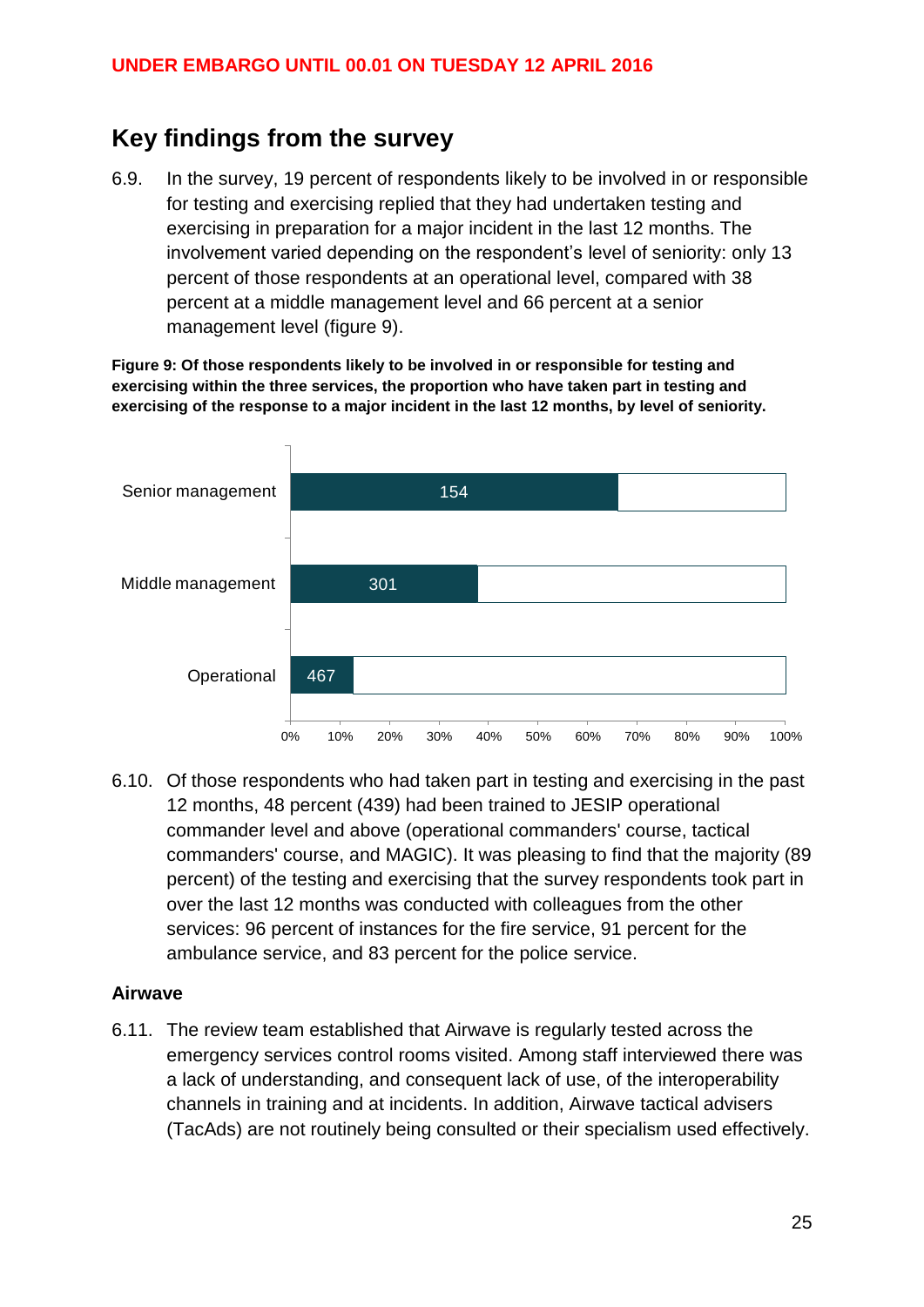### <span id="page-25-0"></span>**Recommendations**

#### **Recommendation 3**

Multi-agency testing and exercising programmes need to be better co-ordinated and risk-based beyond Local Resilience Forum Community Risk Registers and National Risk Assessments. These should be supported by a discrete budget allocation. The benefits for each service and trust need to be made clear at the design stage. The exercising programme should include issues identified through the Joint Organisational Learning process.

#### **Recommendation 4**

There needs to be a greater knowledge and understanding of the capabilities of Airwave and the use of the interoperable channels.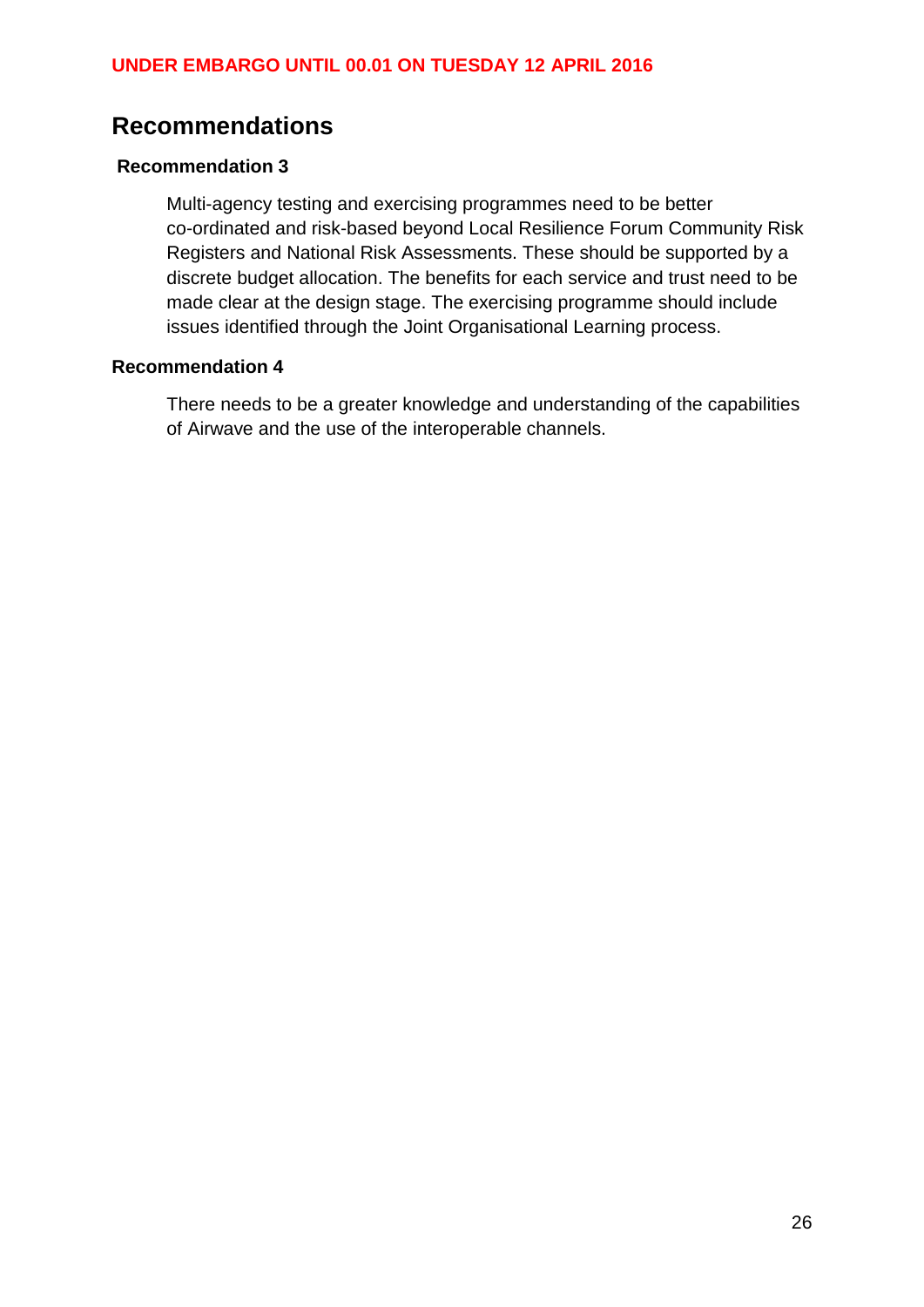# <span id="page-26-0"></span>**7. Joint Organisational Learning**

### <span id="page-26-1"></span>**Summary**

The overall assessment of Joint Organisational Learning against the JESIP maturity matrix is level 1. This is defined as:

"Consistent failures to respond to lessons which have been identified."

### **Key points**

- The review team acknowledges that the Joint Organisational Learning process has only been live since April 2015.
- The identification of issues through established single-service processes in those services reviewed is considered to be good. How those issues and lessons are then shared with staff, and how that learning is integrated and tested is largely missing.
- The knowledge and understanding of the Joint Organisational Learning process and application was poor across all three services. There is a requirement for greater clarity concerning the type and scale of incident which should be recorded.

### <span id="page-26-2"></span>**Background**

- 7.1. Following a review of major incident public inquiries and reviews by the Cabinet Office in 2013, a number of common failures which had an impact on multi-agency interoperability were identified and documented in the Pollock report.<sup>15</sup>
- 7.2. The report identified that the common causes of failure were:
	- poor working practices and organisational planning;
	- inadequate training;
	- ineffective communication;
	- no system to ensure that lessons were learned and taught;
	- lack of leadership;

<sup>1</sup> <sup>15</sup>: *Emergency Planning College Occasional Papers New Series Number 6 October 2013 Review of Persistent Lessons Identified Relating to Interoperability from Emergencies and Major Incidents since 1986*; Dr Kevin Pollock.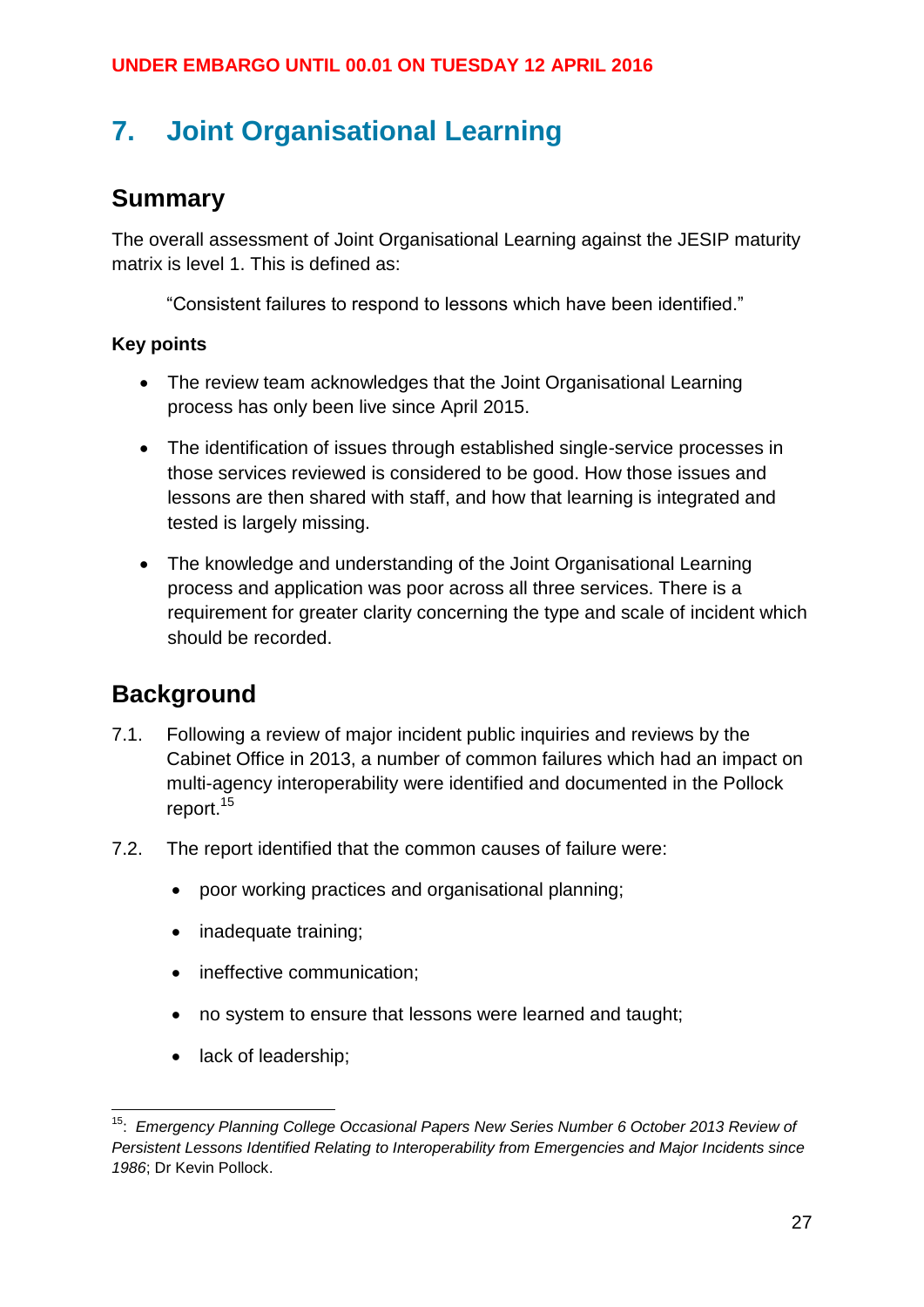- absence of no blame culture;
- failure to learn lessons;
- no monitoring /audit mechanism; and
- previous lessons/reports not acted upon.
- 7.3. To address the failures in learning lessons and ensuring that they were subsequently cascaded to all blue light services and Local Resilience Forums, the JESIP team developed the Joint Organisational Learning process.
- 7.4. The Joint Organisational Learning process aims to provide a consistent and accountable mechanism to ensure lessons from incidents, testing and exercising are identified and acted upon continually to improve interoperability.
- 7.5. Learning will be gathered from emergency services and local resilience forums, monitored and analysed by the JESIP team and, where required, recommendations for action may be made. For issues of national impact and importance, the JESIP team will propose actions and seek approval from the Interoperability Board and, if approved, will then cascade any actions to the services affected to implement locally.

### <span id="page-27-0"></span>**Findings from fieldwork**

- 7.6. We found that the identification of issues and lessons identified through established internal or Local Resilience Forums processes (including debriefs) was good. How the issues and lessons are then shared with staff, learned, and that learning integrated and tested is largely missing or achieved through ad hoc processes.
- 7.7. The fire and rescue service have some good processes in place through which lessons are identified, logged, managed and then made available for individuals to learn in their own time with records kept of these actions.
- 7.8. Across all three services the Joint Organisational Learning process and its future purpose is not clearly understood. Those staff who did have a limited knowledge of the Joint Organisational Learning process raised concerns about what should be included and how it should be used. Staff were unsure how ResilienceDirect<sup>16</sup> would continue to operate alongside the Joint Organisational Learning process, which system had precedence and what the difference would be.

<sup>1</sup>  $16$  ResilenceDirect is a web-based system which enables UK emergency responders to share information.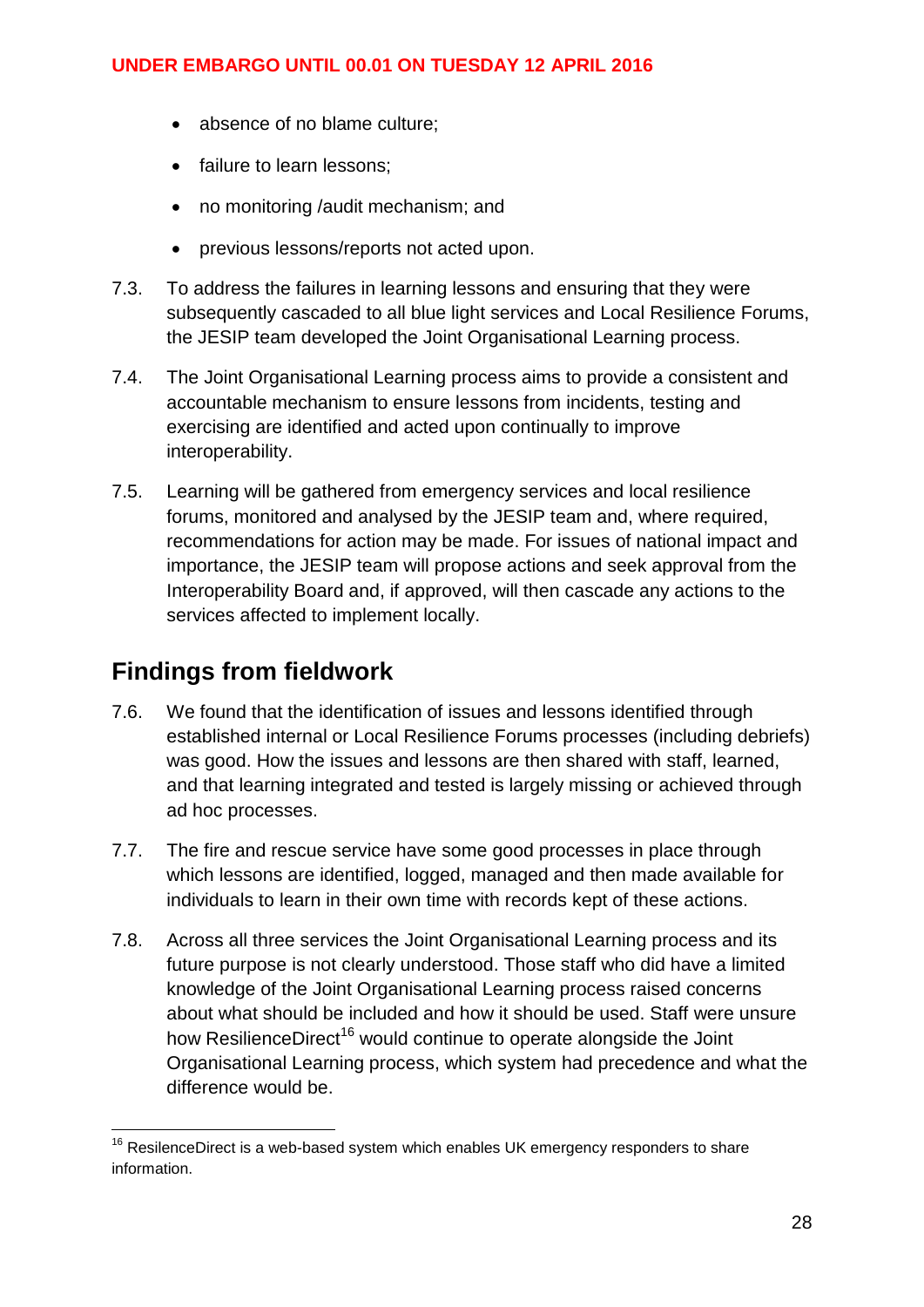- 7.9. This limited knowledge of the Joint Organisational Learning process is surprising given that the JESIP team has provided 11 workshops and trained nominated staff from across the respective services whose role it is to actively manage the Joint Organisational Learning process by inputting the lessons identified and sharing relevant information. That said, we acknowledge that the Joint Organisational Learning process has only been live since April 2015.
- 7.10. No clear link was established between the Joint Organisational Learning process and the Local Resilience Forums' testing and exercising programme.
- 7.11. In order not to flood the system, there needs to be clarity on the scale of incidents and the lessons identified used to populate Joint Organisational Learning. It was clear throughout the fieldwork that the knowledge of the Joint Organisational Learning process was poor; consequently the review team were unable to carry out any meaningful testing.

### <span id="page-28-0"></span>**Key findings from the survey**

7.12. Over half of respondents (53 percent, 2,720) were aware that their service had a process for identifying lessons following a major incident. This in itself is acceptable given that major incidents are infrequent. Those individuals that fell into the more junior ranks and were therefore likely to be first responders had the least knowledge of their service's lessons process (figure 10).

**Figure 10: The proportion of respondents who were aware that their service has a process for identifying lessons following major incidents, by level of seniority.**



7.13. Of those respondents who were aware of such a process, 47 percent (1,278) believed the process was conducted jointly with the other emergency services.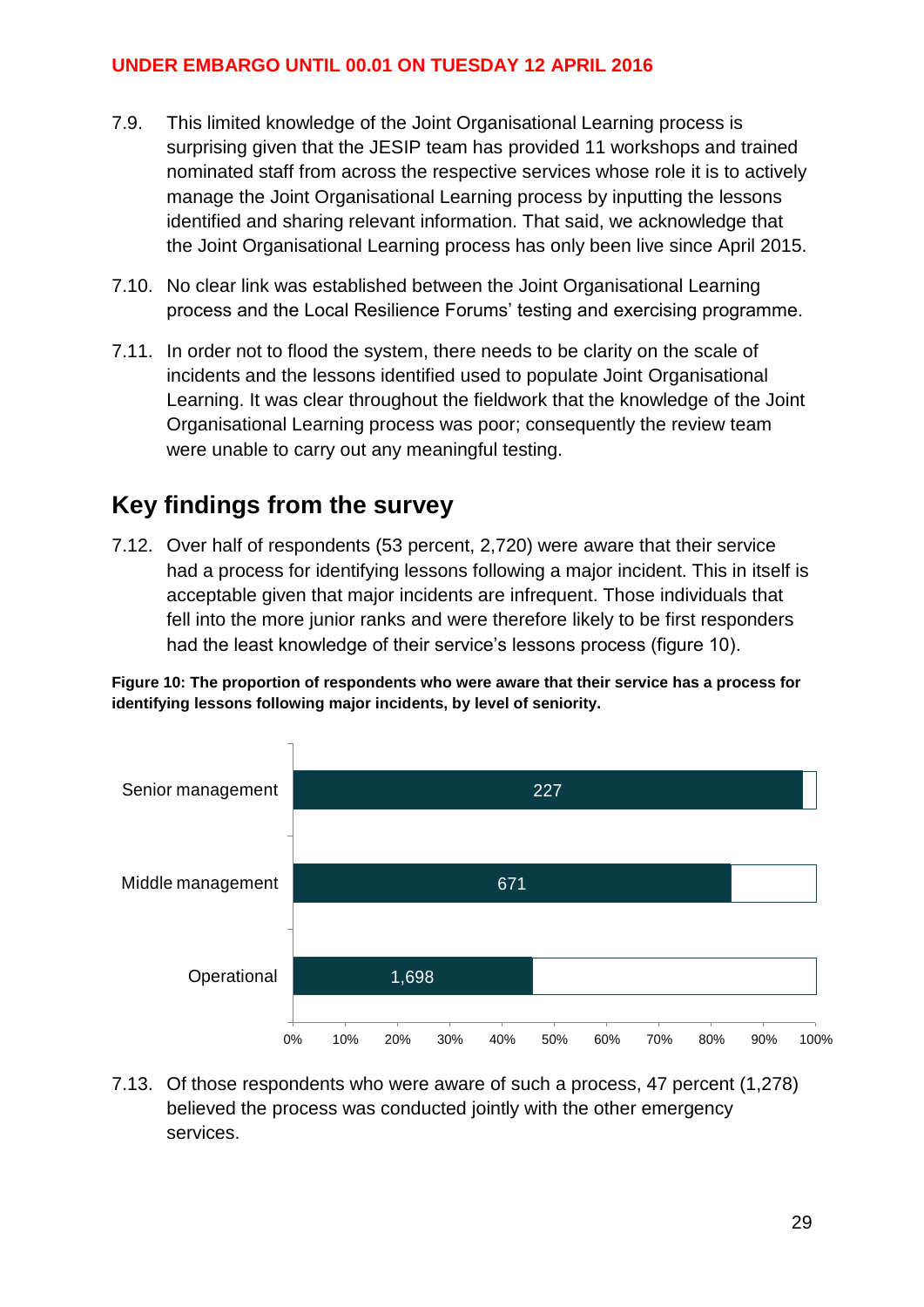- 7.14. Around two thirds (66 percent, 1,792) of those respondents who were aware of the process for identifying lessons within their service characterised their service's ability to learn lessons it identified itself as 'good' or 'very good' (73 percent for fire, 62 percent for ambulance, and 64 percent for police). The picture was very similar among those who believed their lessons process is conducted jointly with the other services, with 65 percent (826) characterising their service's ability to learn lessons identified by other emergency services as 'good' or 'very good' (67 percent for fire, 57 percent for ambulance, and 64 percent for police).
- 7.15. While this would appear to be a positive response it did not reflect the views of staff who were interviewed during the fieldwork. The majority of staff interviewed clearly stated that they were not aware of their organisation's learning processes following operational incidents.

### <span id="page-29-0"></span>**Recommendation**

#### **Recommendation 5**

The blue light services need to have more effective processes in place for learning and embedding lessons locally and, for sharing the learning with staff. The knowledge and understanding of how the Joint Organisational Learning process is used to identify and record multi-agency lessons which are to be shared and escalated across services, needs to be greatly improved.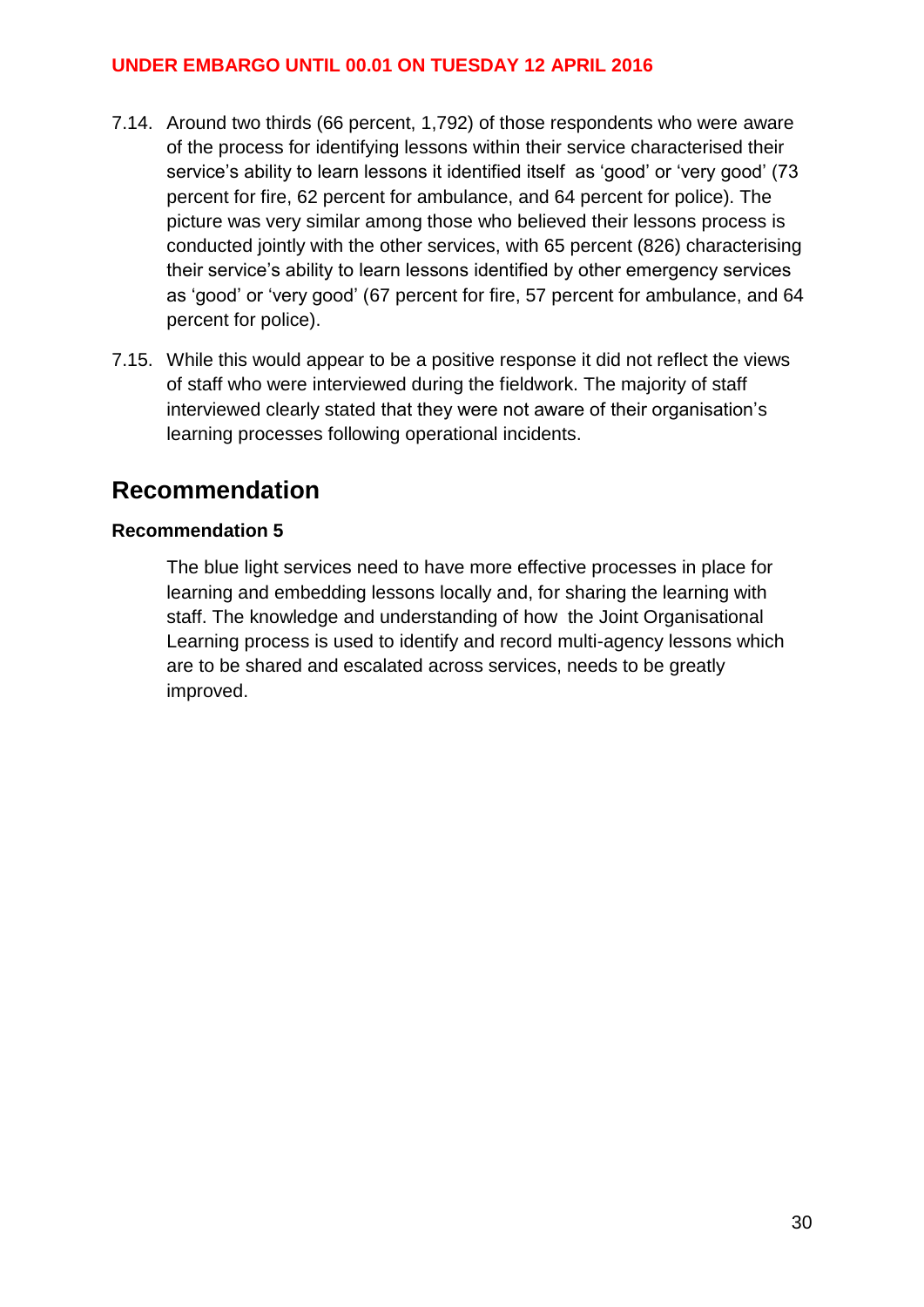# <span id="page-30-0"></span>**8. Culture**

### <span id="page-30-1"></span>**Summary**

The overall assessment of culture against the JESIP maturity matrix is level 3. This is defined as:

"A national consistent commitment towards interoperable working, but not yet fully ingrained as part of the culture."

### **Key points**

- The tri-service approach in delivering the training is considered hugely beneficial.
- Working relationships across the three services visited are markedly improved (supported by survey results – Annex B). Each service now has a greater appreciation of each others' roles, capabilities and operational demands.
- The formation of joint doctrine has provided the three services with an agreed structure and framework within which to work.

### <span id="page-30-2"></span>**Background**

- 8.1. Unlike joint doctrine, training, testing and exercising and Joint Organisational Learning, culture is not a specific area of work for the JESIP team. For this reason, no targets or milestones exist. It is however included on the JESIP maturity matrix.
- 8.2. The blue light services all possess their own organisational culture. What the JESIP maturity matrix seeks to judge is the extent to which each of the services is committed to interoperable working.
- 8.3. The review team understands that culture has now been removed from the maturity matrix as a specific theme. However, we consider that the findings from our fieldwork are notable.
- 8.4. During fieldwork, the review team found a strong commitment to working together and improving the service provided by each of the blue light services. It is clear that there are many motivating factors to improving interoperability, which are not all directly attributable to JESIP.
- 8.5. Many of the senior staff stated that interoperability between services already exists and JESIP had not been the primary driver for changing attitudes. There was an acknowledgement that JESIP has assisted greatly by providing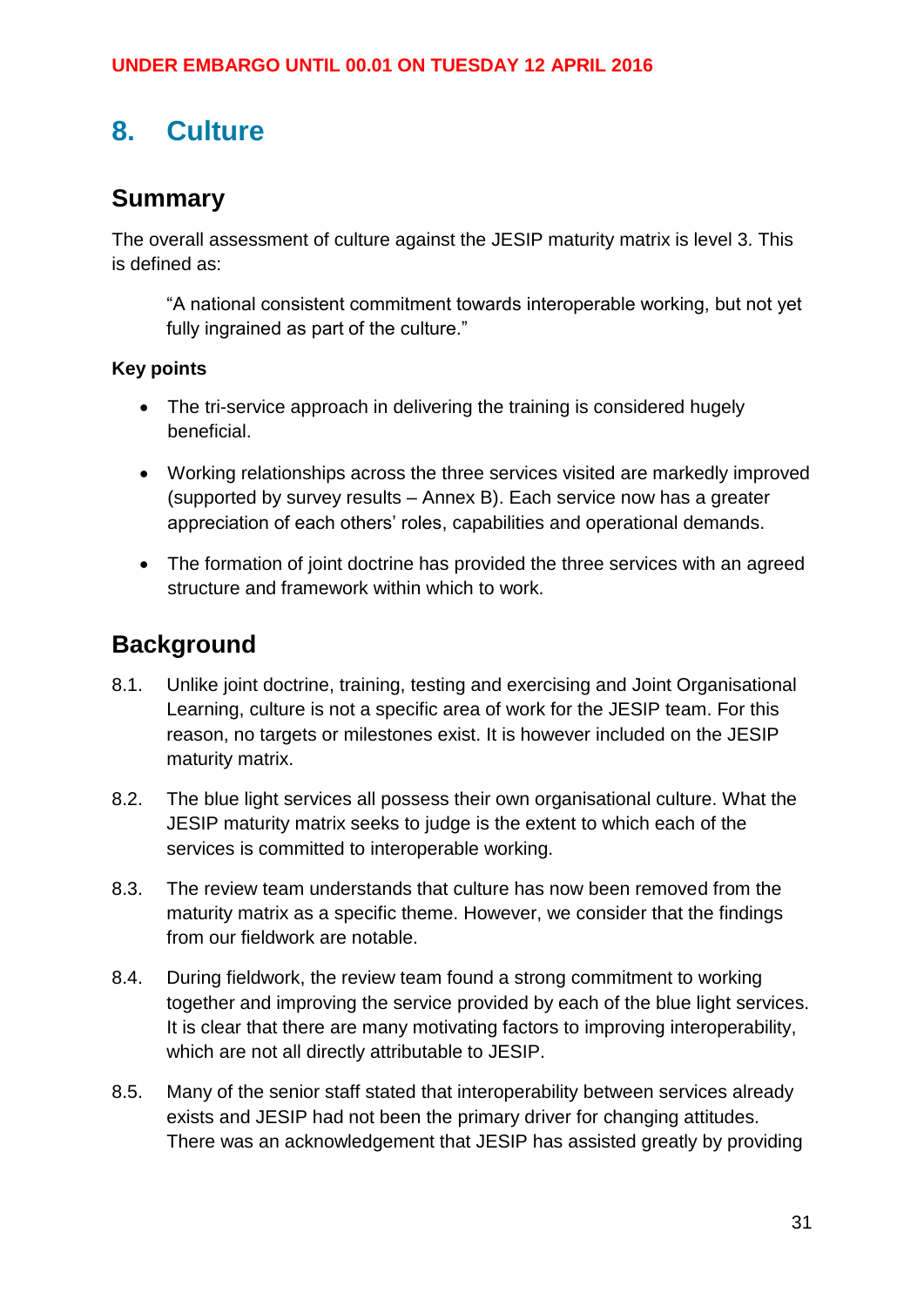a focus. The formation of joint doctrine centrally enabled services to develop a consistent language and framework within which to work.

- 8.6. Joint training of operational and tactical commanders has also facilitated a change in culture. Staff who attended these courses spoke positively about the greater understanding of the roles, responsibilities and capabilities of their colleagues in the other services and how they could better assist each other. It was therefore unsurprising that lower ranking staff, who did not have the opportunity to attend the joint training, had less understanding of how they could work interoperably with the other services.
- 8.7. The review team also visited the devolved assemblies of Northern Ireland and Wales and found that they largely mirror what is happening across the United Kingdom with some minor differences.

### <span id="page-31-0"></span>**Key findings from the survey**

8.8. We were pleased to find from our survey that 58 percent (2,950) of all respondents felt that they had a fully ingrained culture of working with the other emergency services (figure 11). This was most pronounced in the fire service (76 percent, 585), followed by the ambulance service (62 percent, 241) and then the police service (54 percent, 2,124).

**Figure 11: Responses to the statement: "My service has a fully ingrained culture of working with other emergency services at a major incident".** 



**Please note, figures may not sum to 100 percent due to rounding.**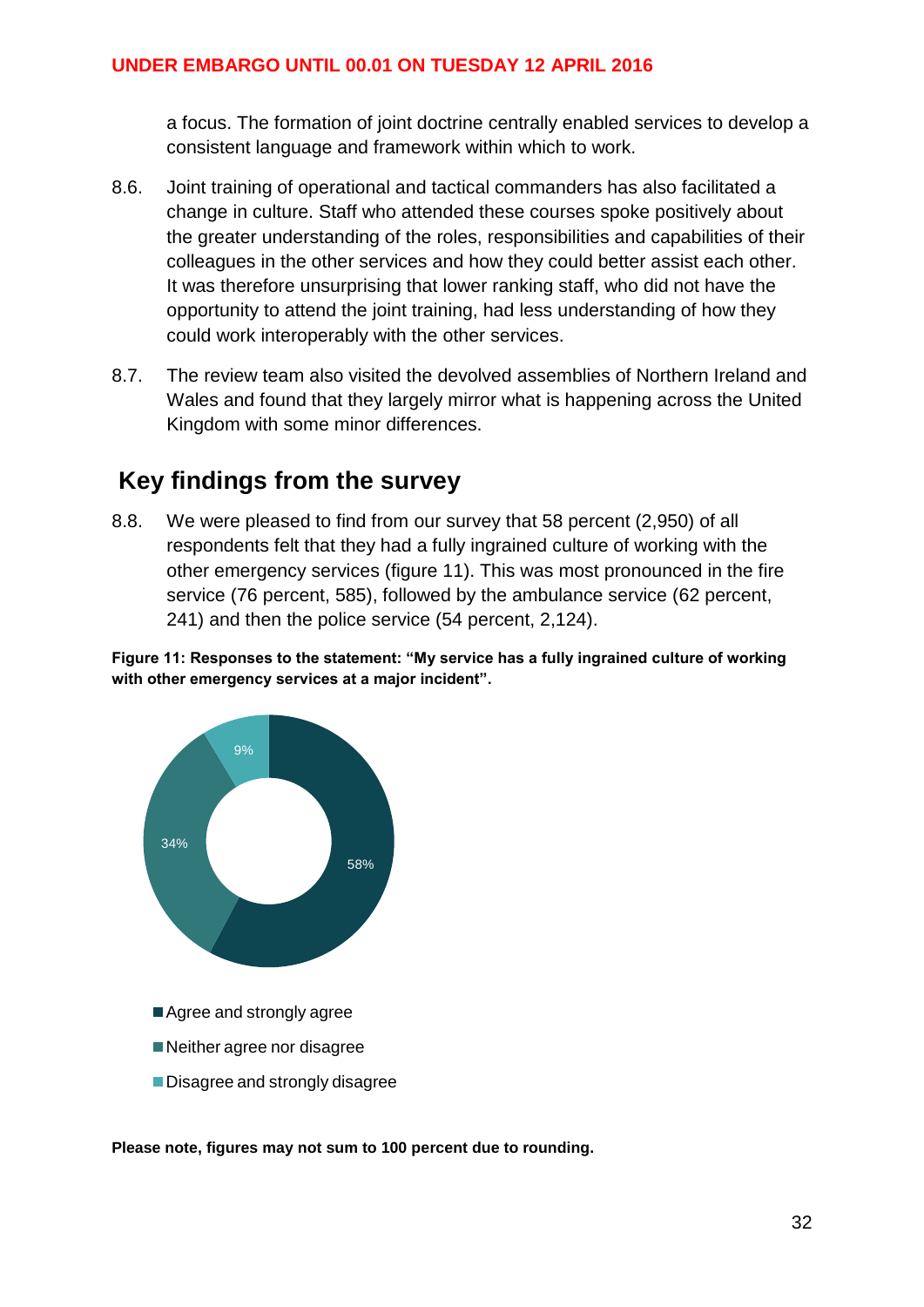8.9. Of the respondents, 31 percent (1,588) felt that their relationship with the other emergency services had got 'better' or 'considerably better' over the last 12 months, compared with only 9 percent (477) who felt it had got 'worse' or 'considerably worse' (figure 12).

Figure 12: The characterisation by survey respondents of the nature of their service's **relationship with the other emergency services over the last 12 months.**



#### **Please note, figures may not sum to 100 percent due to rounding.**

8.10. These proportions change considerably when looking at the subset of respondents who have experienced joint training or joint training and exercising. The proportion of respondents who believe they have a fully engrained culture of working with the other services increases substantially (figure 13).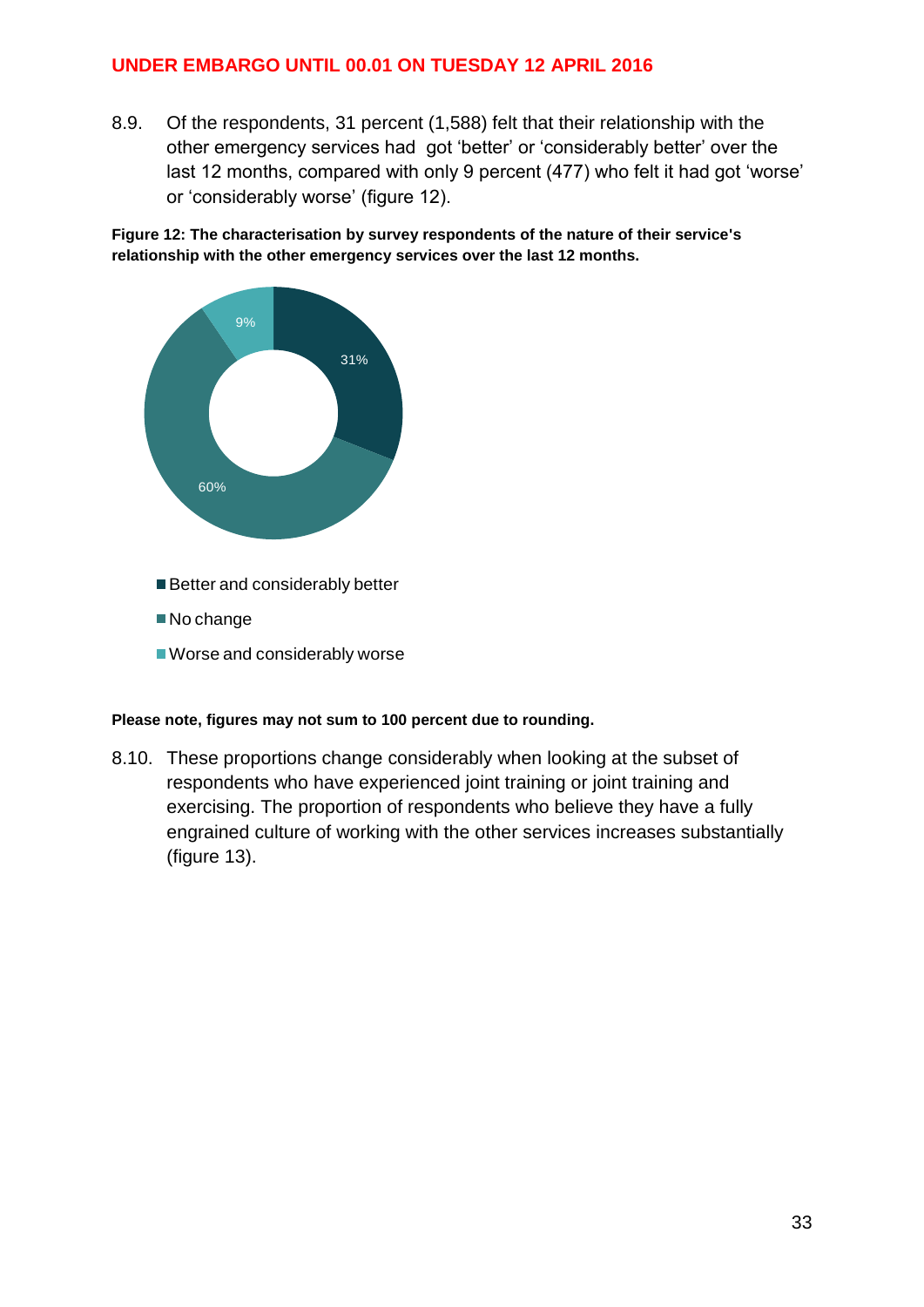**Figure 13: Responses to the statement "My service has a fully ingrained culture of working with other emergency services at a major incident" for respondents who had experienced joint training or joint testing and exercising.**



**Please note, figures may not sum to 100 percent due to rounding.**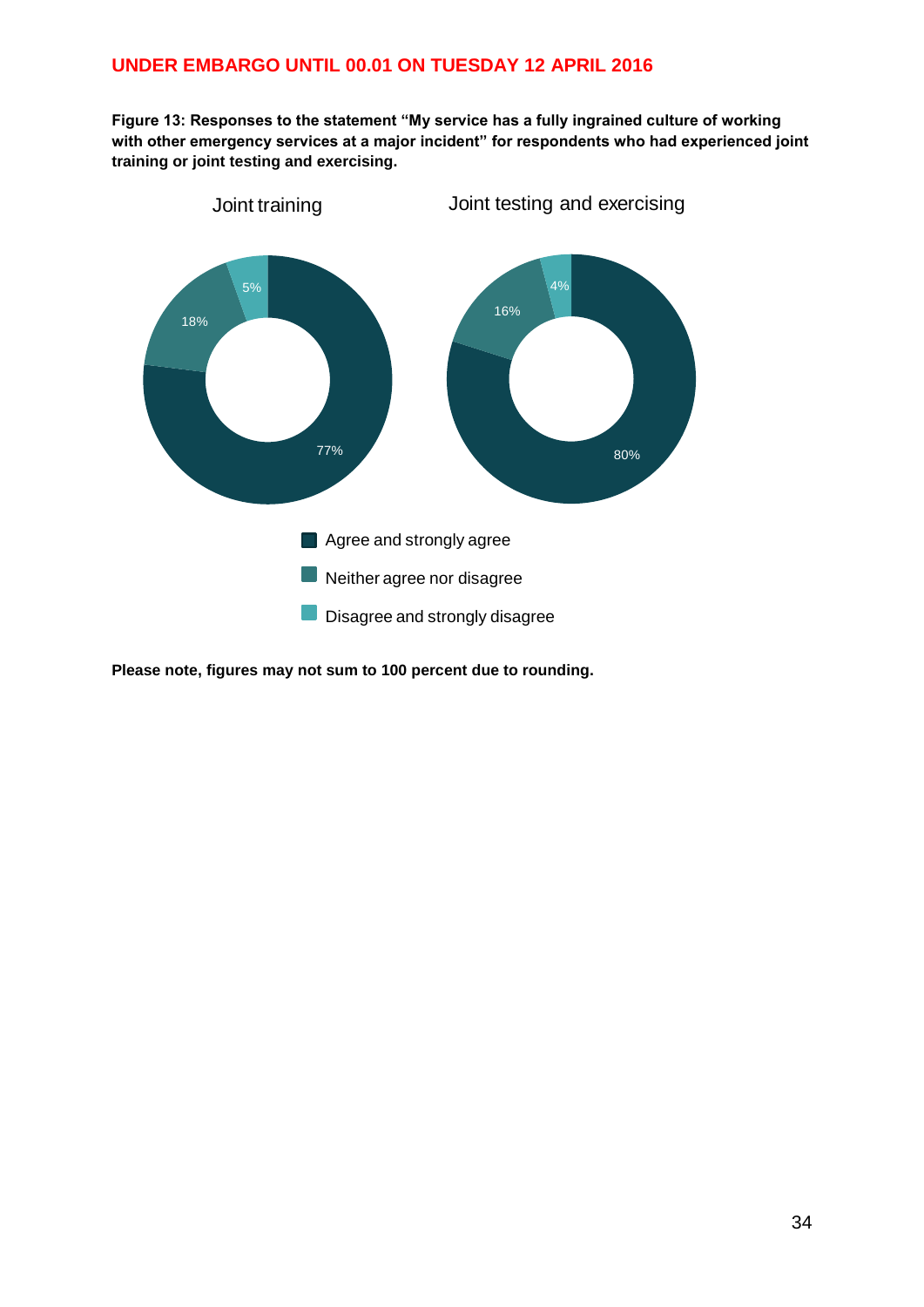### <span id="page-34-0"></span>**9. Governance**

- 9.1. During the fieldwork it became quite clear that the organisations visited often considered that JESIP, as a programme, had delivered products and training by deadlines all supported from the centre. All the emergency services visited had welcomed this drive and support which provided a focus for all. It also became clear during the fieldwork that many organisations consider that they have reached the finishing line and the emphasis within those organisations has switched elsewhere with different organisational pressures.
- 9.2. Continued oversight is necessary at the highest level to ensure that all blue light services remain focused on improving interoperability and embeddedness of the principles. Without this scrutiny there is clear risk that progress achieved to date will be lost.

### <span id="page-34-1"></span>**Recommendation**

#### **Recommendation 6**

Ministerial oversight of JESIP must continue to ensure the focus remains firmly around improving interoperability across the three services beyond major and complex incidents and into business as usual especially given competing priorities. This should be underpinned by a programme of assurance to assess progress against the revised maturity matrix.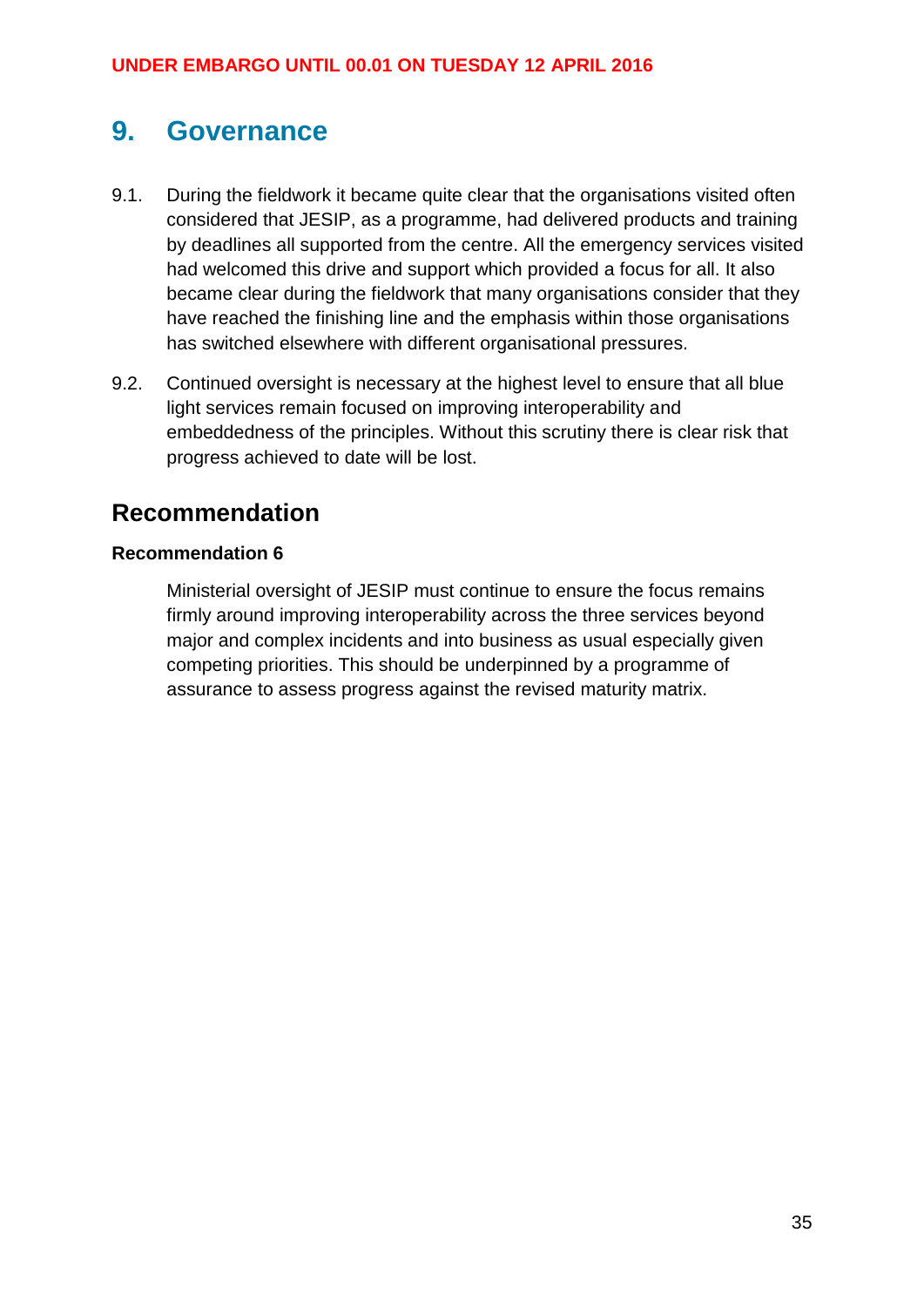# <span id="page-35-0"></span>**10. Additional observations**

- 10.1. The JESIP Interoperability Board should be clear on the parameters for JESIP success in achieving level 4 on the maturity matrix, in accordance with the agreed strategy, by 2020. The maturity matrix will need to be revised so that progress can be accurately assessed. This will enable the JESIP team to plan and consider resources required to further embed JESIP.
- 10.2. For this to be achieved, central guidance and direction, with the ultimate aim of achieving full embeddedness of JESIP by 2020, is essential. There is a clear danger that without this, competing priorities and financial pressures will cause JESIP to lose momentum and drive, and that the good work achieved so far will be lost. In addition the senior leadership across the blue light services must continue to support the embedding of the principles, testing and exercising, including the use of Airwave.
- 10.3. It is imperative that all three services continue to fully adjust their doctrine, plans, policies and procedures to incorporate JESIP. This will continue to embed JESIP at all levels through the services and improve joint working in preparation and response to incidents.
- 10.4. There is a significant role for the JESIP team in maintaining momentum, refresher training and extending JESIP to the wider responder community. Consideration should be given to revised roles and responsibilities, including any funding requirements to deliver this.
- 10.5. The JESIP team still have to provide a quantity of Joint Organisational Learning training and establish this process across services. As the Joint Organisational Learning process develops it will require a significant infrastructure, which could become resource intensive both for the JESIP team and the JESIP Interoperability Board. This needs to be carefully managed in terms of resourcing, finances and expectations.
- 10.6. Further JESIP training should continue to be provided in a tri-service format. The benefits of this training have been widely recognised and are considered invaluable. Consideration should be given to extending the tri-service approach into all areas of training (including testing and exercising). This will provide clear benefits in efficiency and effectiveness as well as ongoing consistency in the training and improved working relationships.
- 10.7. JESIP is viewed as enabling greater collaboration and interoperability across the emergency services. Consideration should be given to developing the HMIC-led tri-service review process, which is recognised as an efficient, effective and innovative model for providing assurance. Undoubtedly,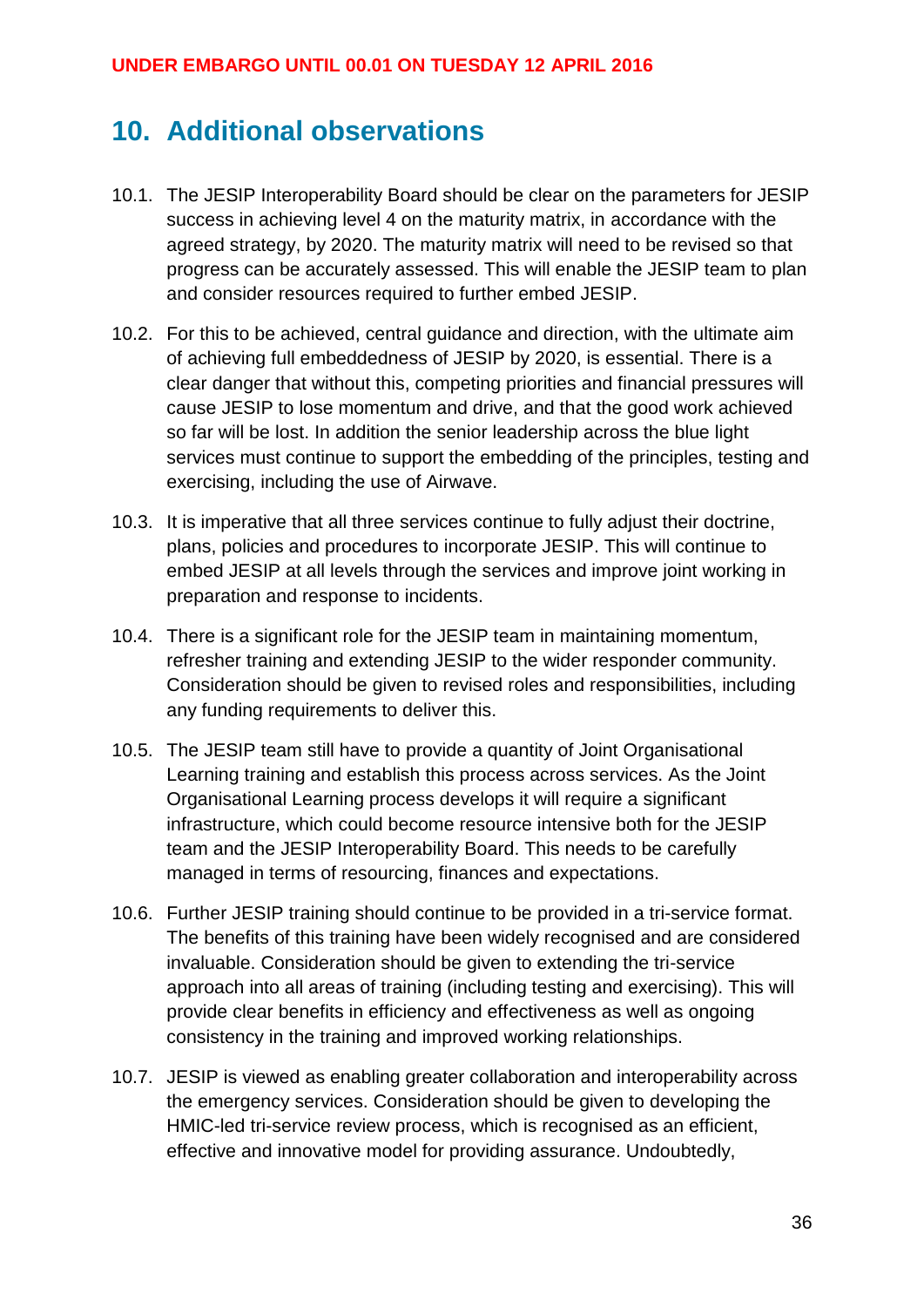ministers will require on-going assurance on the success of JESIP and emergency service collaboration.

10.8. The College of Policing, the Fire Service College and the Emergency Planning College have crucial roles in embedding JESIP. They all provide excellent opportunities for future collaborative arrangements in regard to tri-service training and the review team is aware that discussions are already taking place. The need for a coherent and cohesive approach to provide ongoing support to JESIP is vital.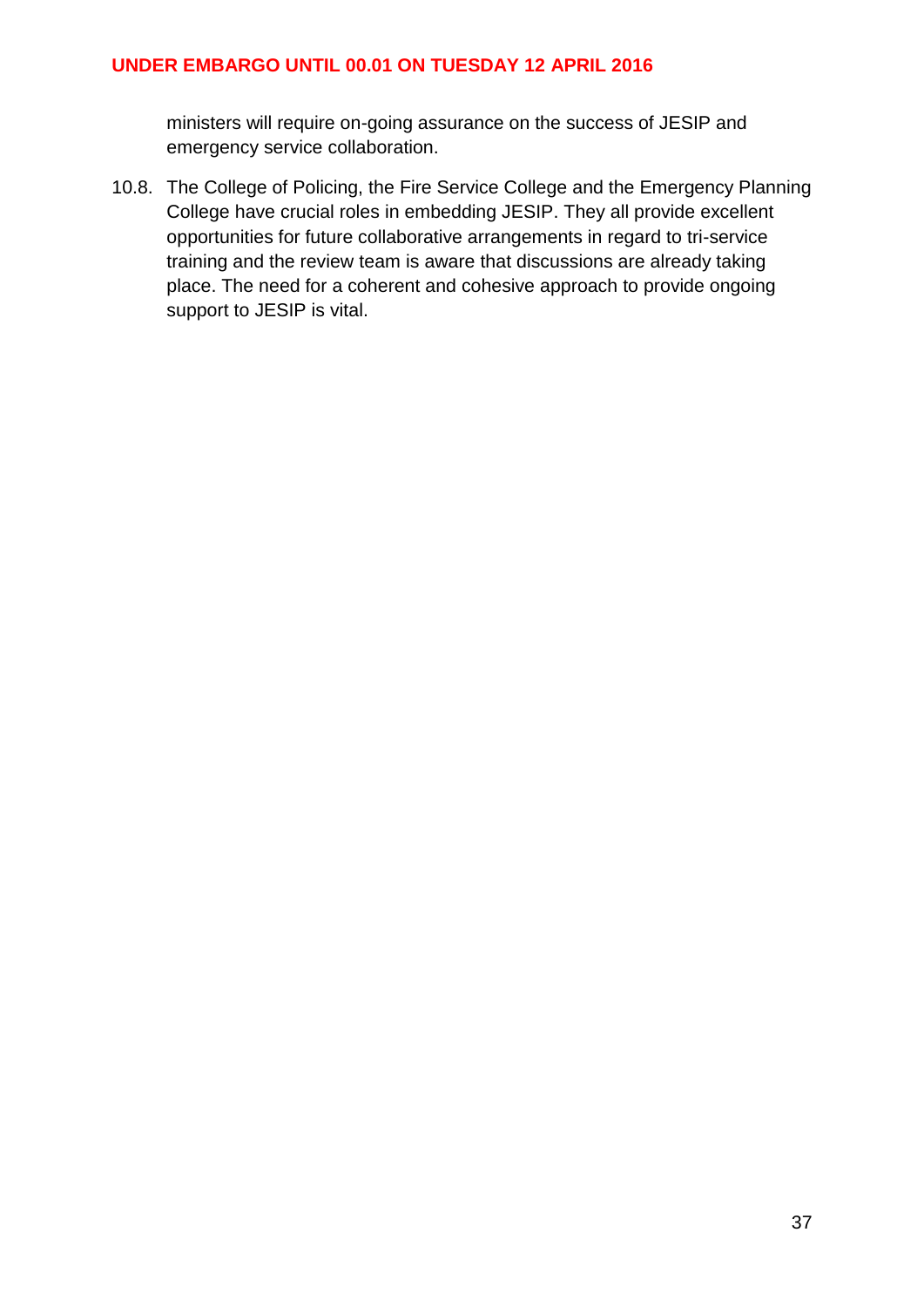# <span id="page-37-0"></span>**Recommendations**

### <span id="page-37-1"></span>**Training**

### **Recommendation 1**

All operational staff across the blue light services likely to attend operational incidents need at the very least to have an awareness of JESIP regardless of rank or grade.

### **Recommendation 2**

The blue light services need to develop a programme for delivering future JESIP tri-service training. This should incorporate refresher training, initial training for newly promoted commanders and awareness for new recruits. It should also be extended to Local Resilience Forums and other category 1 and 2 responders.

### <span id="page-37-2"></span>**Testing and exercising (including Airwave)**

### **Recommendation 3**

Multi-agency testing and exercising programmes need to be better coordinated and risk-based beyond Local Resilience Forum Community Risk Registers/National Risk Assessments. These should be supported by a discrete budget allocation. The benefits for each service and trust need to be made clear at the design stage. The exercising programme should include Issues identified through the Joint Organisational Learning process.

#### **Recommendation 4**

There needs to be a greater knowledge and understanding of the capabilities of Airwave and the use of the interoperable channels at incidents.

### <span id="page-37-3"></span>**Joint Organisational Learning**

#### **Recommendation 5**

The blue light services need to have more effective processes in place for learning and embedding lessons locally and, for sharing the learning with staff. The knowledge and understanding of how the Joint Organisational Learning process is used to identify and record multi-agency lessons which are to be shared and escalated across services, needs to be greatly improved.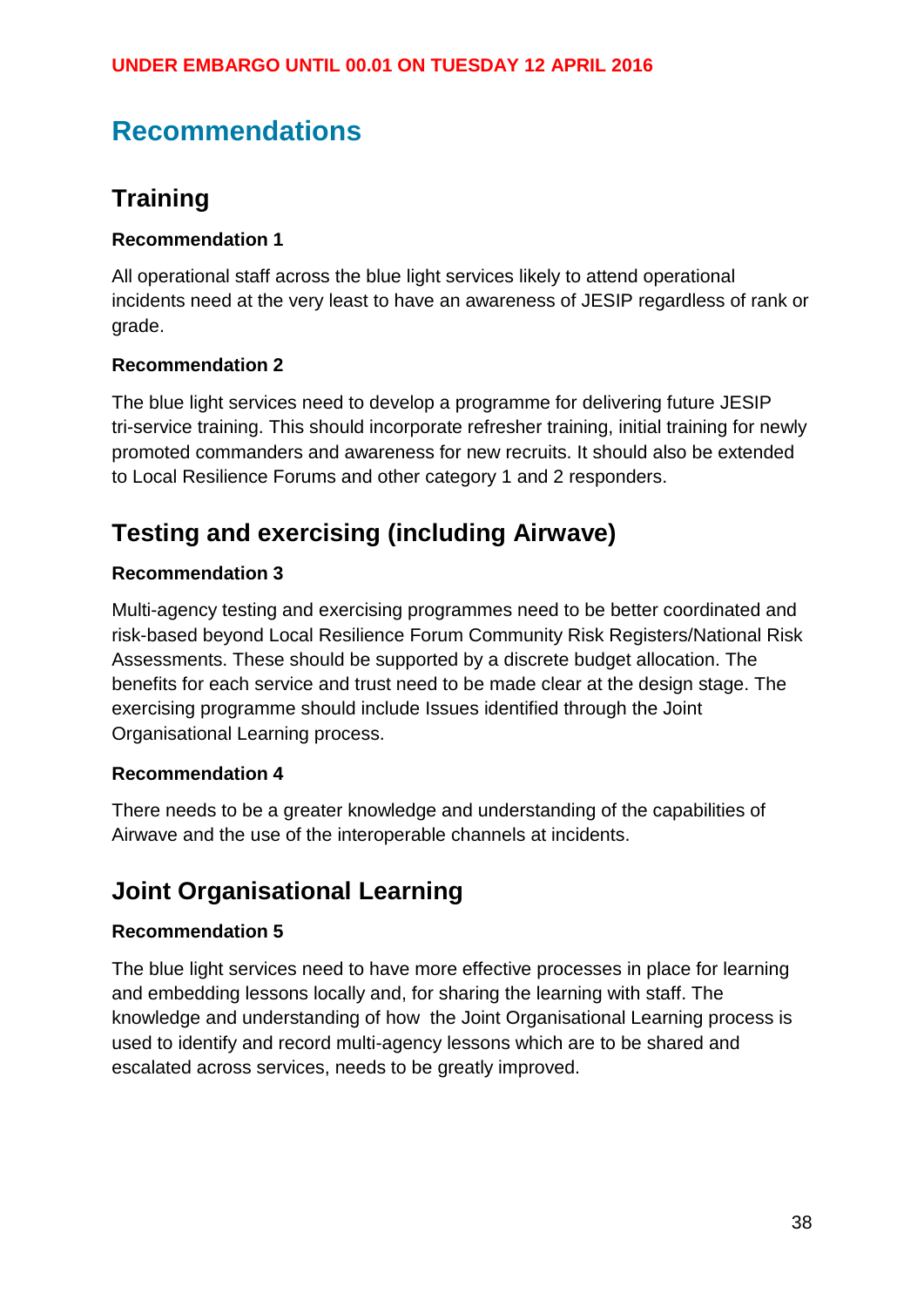### <span id="page-38-0"></span>**Governance**

### **Recommendation 6**

Ministerial oversight of JESIP must continue to ensure the focus remains firmly around improving interoperability across the three services beyond major and complex incidents and into business as usual especially given competing priorities. This should be underpinned by a programme of assurance.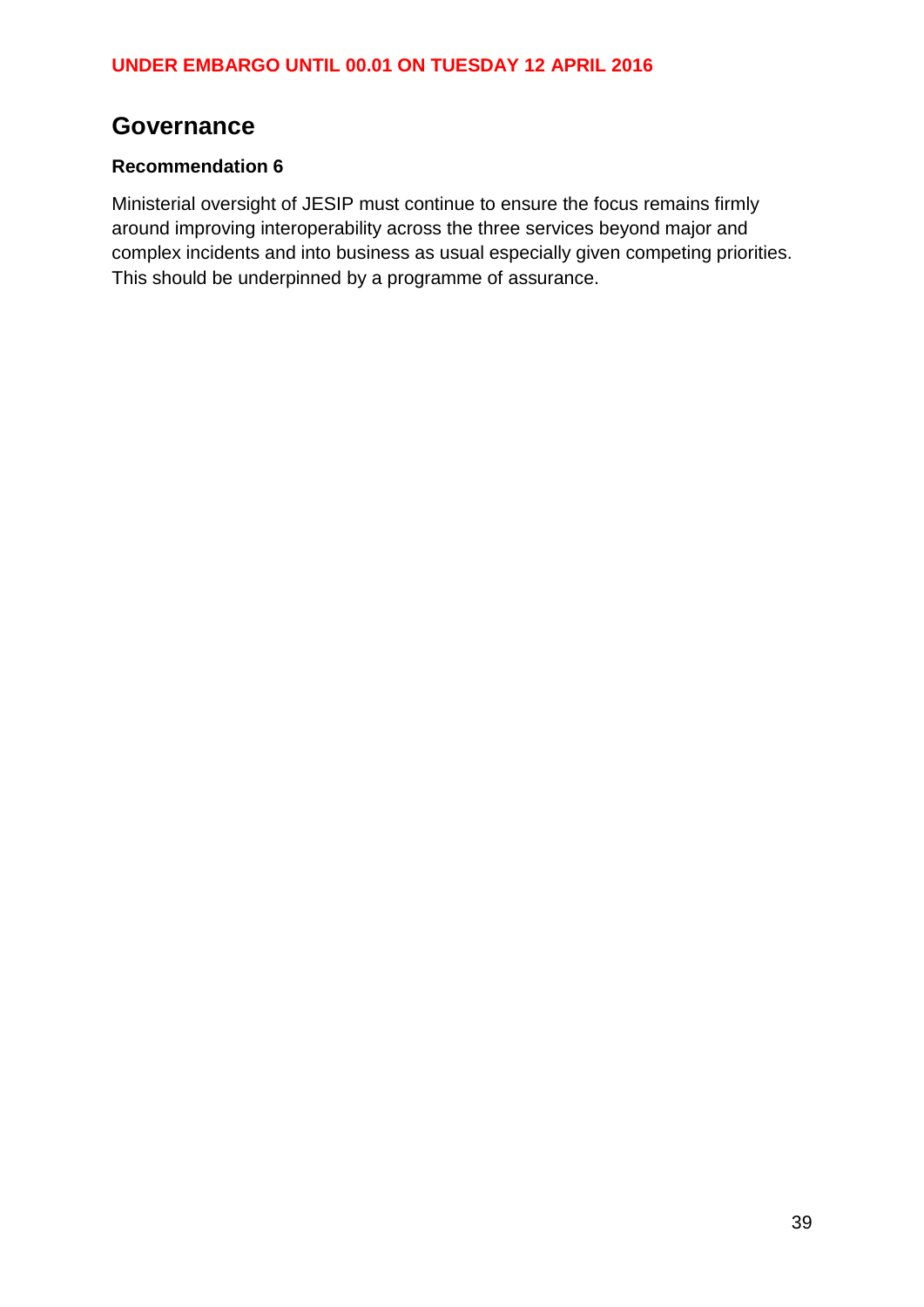# <span id="page-39-0"></span>**Annex A – Organisations reviewed or consulted**

# **Blue light services**

| Merseyside Police                     | Merseyside Fire and Rescue<br>Service           | North West Ambulance<br>Service                   |
|---------------------------------------|-------------------------------------------------|---------------------------------------------------|
| Northumbria Police                    | Tyne and Wear Fire and Rescue<br>Service        | North East Ambulance<br>Service                   |
| South Yorkshire                       | South Yorkshire Fire and                        | <b>Yorkshire Ambulance</b>                        |
| Police                                | <b>Rescue Service</b>                           | Service                                           |
| <b>Lincolnshire Police</b>            | Lincolnshire Fire and Rescue<br>Service         | East Midlands Ambulance<br>Service                |
| <b>Norfolk Police</b>                 | <b>Norfolk Fire and Rescue Service</b>          | East of England Ambulance<br>Service              |
| <b>Kent Police</b>                    | Kent Fire and Rescue Service                    | <b>South East Coast</b><br><b>Ambulance Trust</b> |
| Hampshire                             | Hampshire Fire and Rescue                       | South Central Ambulance                           |
| Constabulary                          | Service                                         | Service                                           |
| <b>Staffordshire Police</b>           | <b>Staffordshire Fire and Rescue</b><br>Service | <b>West Midlands Ambulance</b><br>Service         |
| Devon and                             | Devon and Somerset Fire and                     | South West Ambulance                              |
| <b>Cornwall Police</b>                | <b>Rescue Service</b>                           | Service                                           |
| <b>Metropolitan Police</b><br>Service | London Fire Brigade                             | <b>London Ambulance Service</b>                   |

### **Other agencies**

| <b>Health and Safety Executive Wales</b> | Northern Ireland                  |
|------------------------------------------|-----------------------------------|
| College of Policing                      | <b>Emergency Planning College</b> |
| Local Resilience Forum Representatives   | <b>British Transport Police</b>   |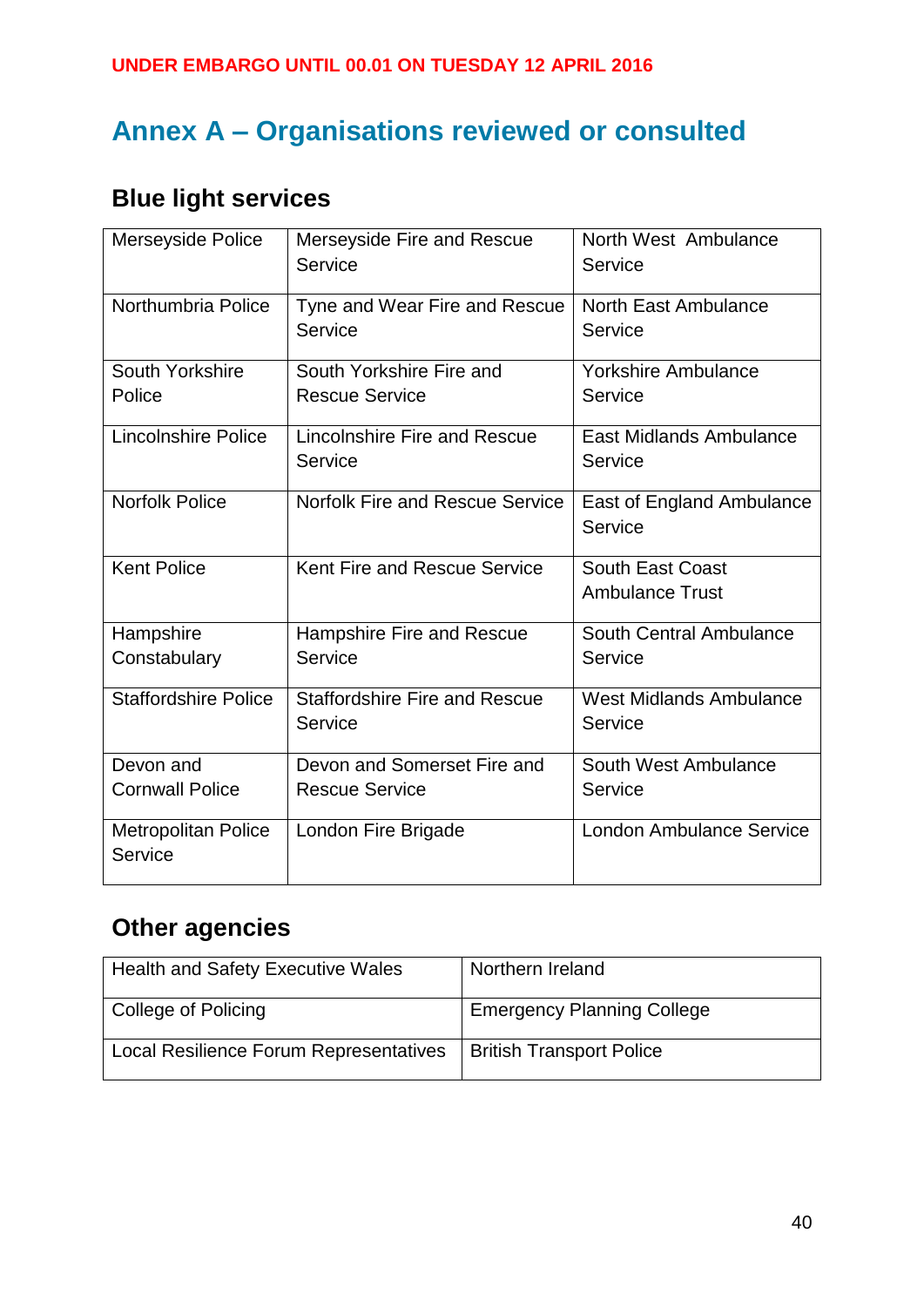# <span id="page-40-0"></span>**Annex B – HMIC survey**

### **Joint Emergency Services Interoperability Principles (JESIP): HMIC survey**

#### **Methodology**

HMIC designed a survey to gather the views of personnel across the three blue-light services, based around review criteria to assess how well embedded the principles of JESIP were across the emergency services, and ran it online between 22 June 2015 and 24 July 2015.

HMIC sent the survey to all police forces, fire and rescue services and ambulance services/trusts across England and Wales, with a request that they circulate it to all personnel within their organisation.

HMIC received over 5,000 responses, comprising 3,947 members of the police force, 770 members of the fire and rescue service, and 390 members of the ambulance service.

Because the survey was not designed to be statistically representative, the results need to be considered with the following points in mind:

- completing the survey was voluntary, so there is a risk that those with biased opinions feature disproportionately;
- HMIC does not know how the survey was promoted by forces or to whom it was sent, so there is a risk that those with particular opinions feature disproportionately;
- response rates varied considerably between the 105 services; and
- as with all surveys, we cannot quarantee the integrity of each response. In particular, it is possible some respondents completed it several times or answered untruthfully. As such, the results should be taken as indicative of what is felt by personnel in the blue-light services, but are not statistically representative.

#### **Definitions**

Operational cohort definition: up to the rank of Sergeant (police), Watch Manager (fire) or Paramedic (ambulance), and including call-handlers and dispatchers in the control rooms.

Middle management cohort definition: from the rank of Inspector (police), Station Manager A (fire) or Advanced Paramedic (ambulance), up to the rank of Chief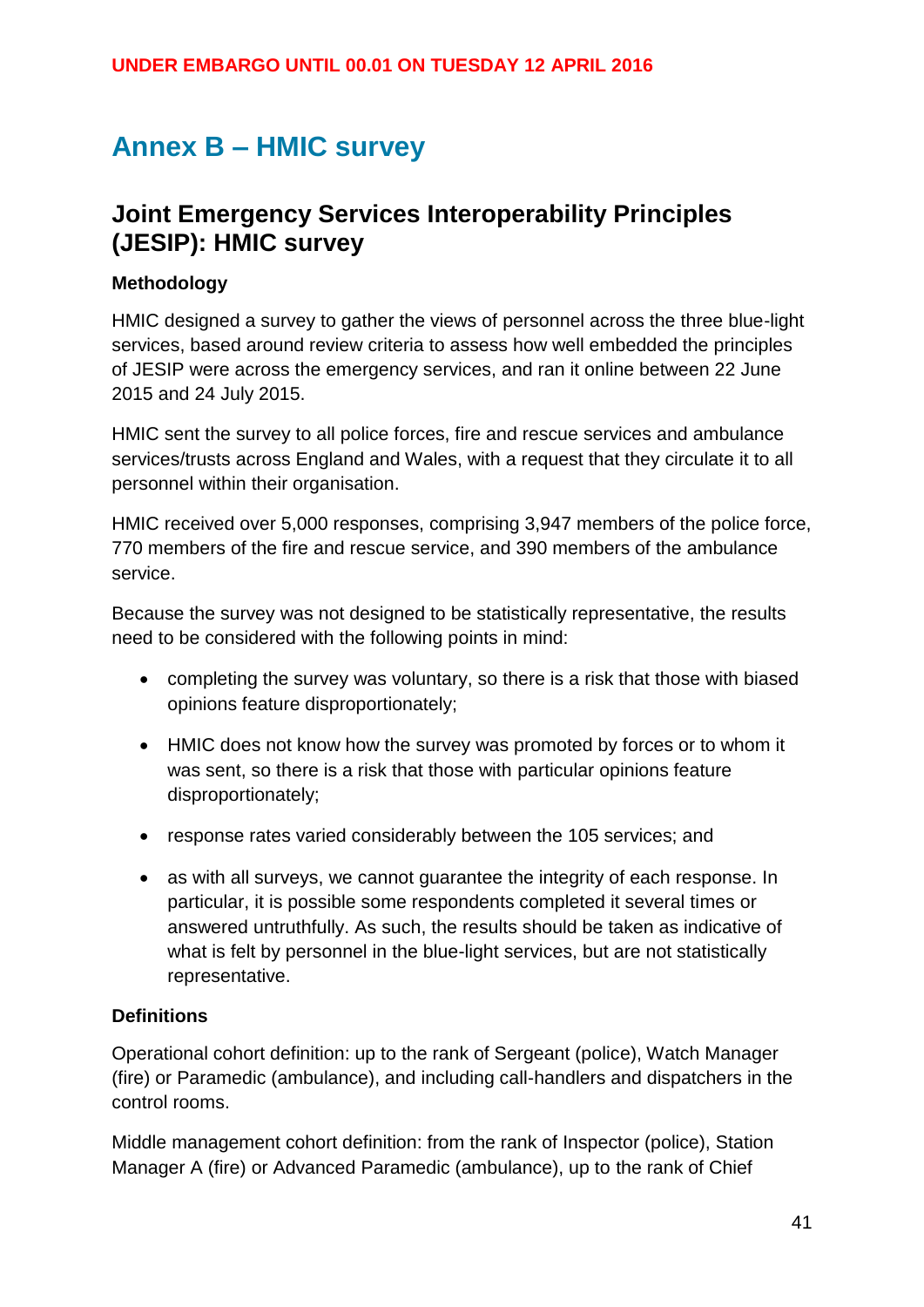Inspector (police), Station Manager B (fire) or Operational Manager (ambulance), and including control room managers and supervisors.

Senior and strategic management cohort definition: the rank of Superintendent (police), Group manager (fire), or Divisional Manager (ambulance) and above, and including Divisional Manager for Controls.

Other cohort definition: predominantly comprising staff, including those in administrative, human resources, clerical, financial, estates management and technical roles.

Some discretion has been used to assign respondents to the different cohorts above; as such, the associated results should be taken as indicative of what is felt by blue light personnel at different levels of seniority, but not statistically representative.





In the training, and testing and exercising sections, we looked at a large subset of the total respondents to the survey, excluding the 'other' cohort as those less likely to use JESIP principles in their day-to-day work. This subset amounts to around 93 percent of the total respondents (4,752).

### <span id="page-41-0"></span>**Doctrine: findings from survey**

Of the 5,107 respondents across the services only 59 percent (3,011) reported that they positively knew that their service had adopted JESIP joint doctrine. The picture was not consistent across services, however, with 51 percent (2,007) of respondents from the police aware that their service had adopted the joint doctrine, compared with 72 percent (282) and 94 percent (722) of ambulance and fire respondents, respectively.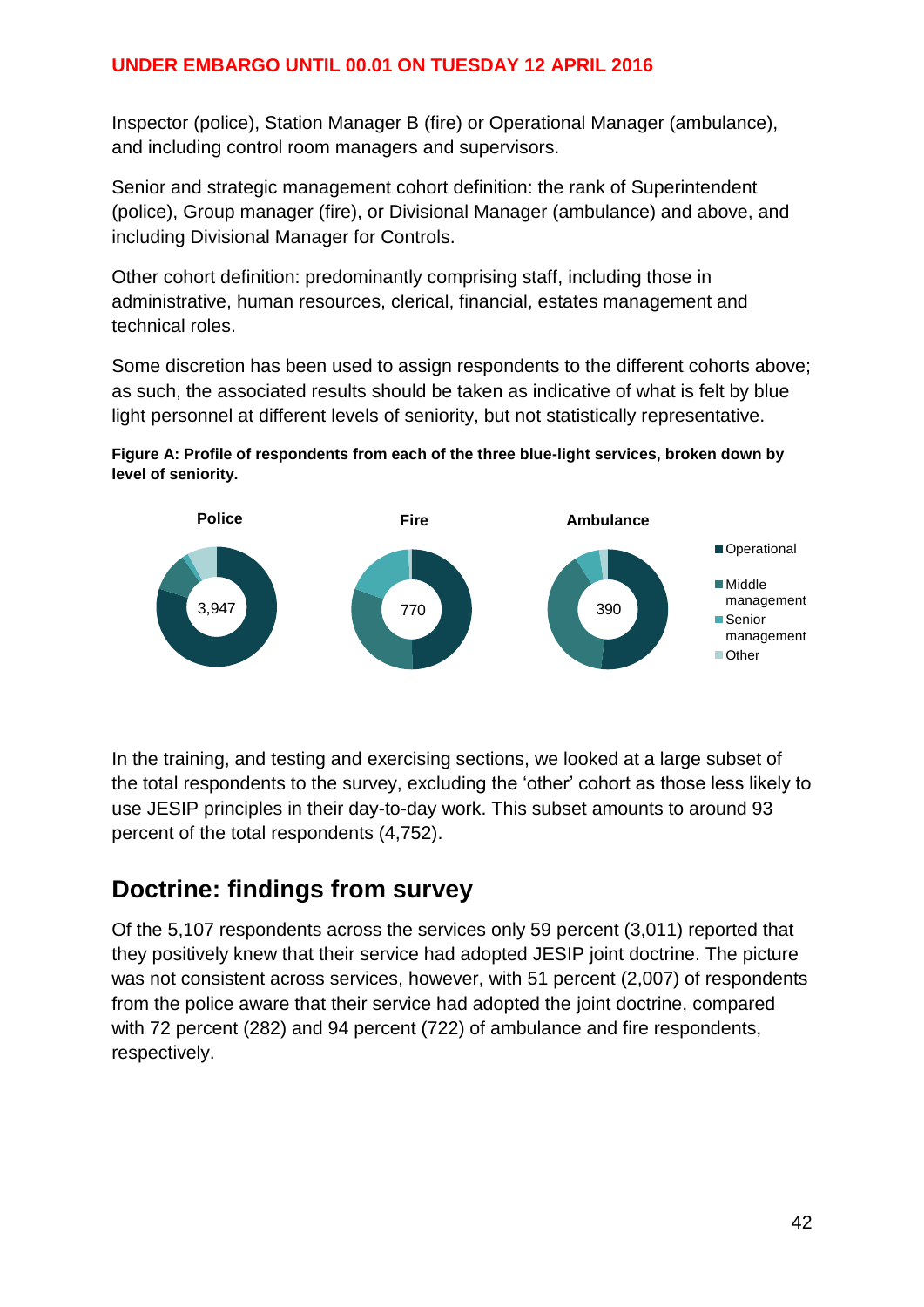**Figure B: The proportion of respondents from each of the blue light services who were aware that their service had adopted JESIP joint doctrine.**



This has to be viewed, however, in light of the fact that the profile of respondents at different levels of seniority for each service varied (see methodology), and the proportion of respondents aware their service had adopted JESIP doctrine was not consistent across those levels of seniority. Unsurprisingly, a higher proportion of respondents at more senior ranks were aware of their service's adoption of JESIP joint doctrine. This disparity is particularly marked for police and ambulance.

**Figure C: The proportion of respondents within the three services who were aware that their service had adopted JESIP joint doctrine, by level of seniority (middle and senior management aggregated due to small volumes of respondents at a service level).**

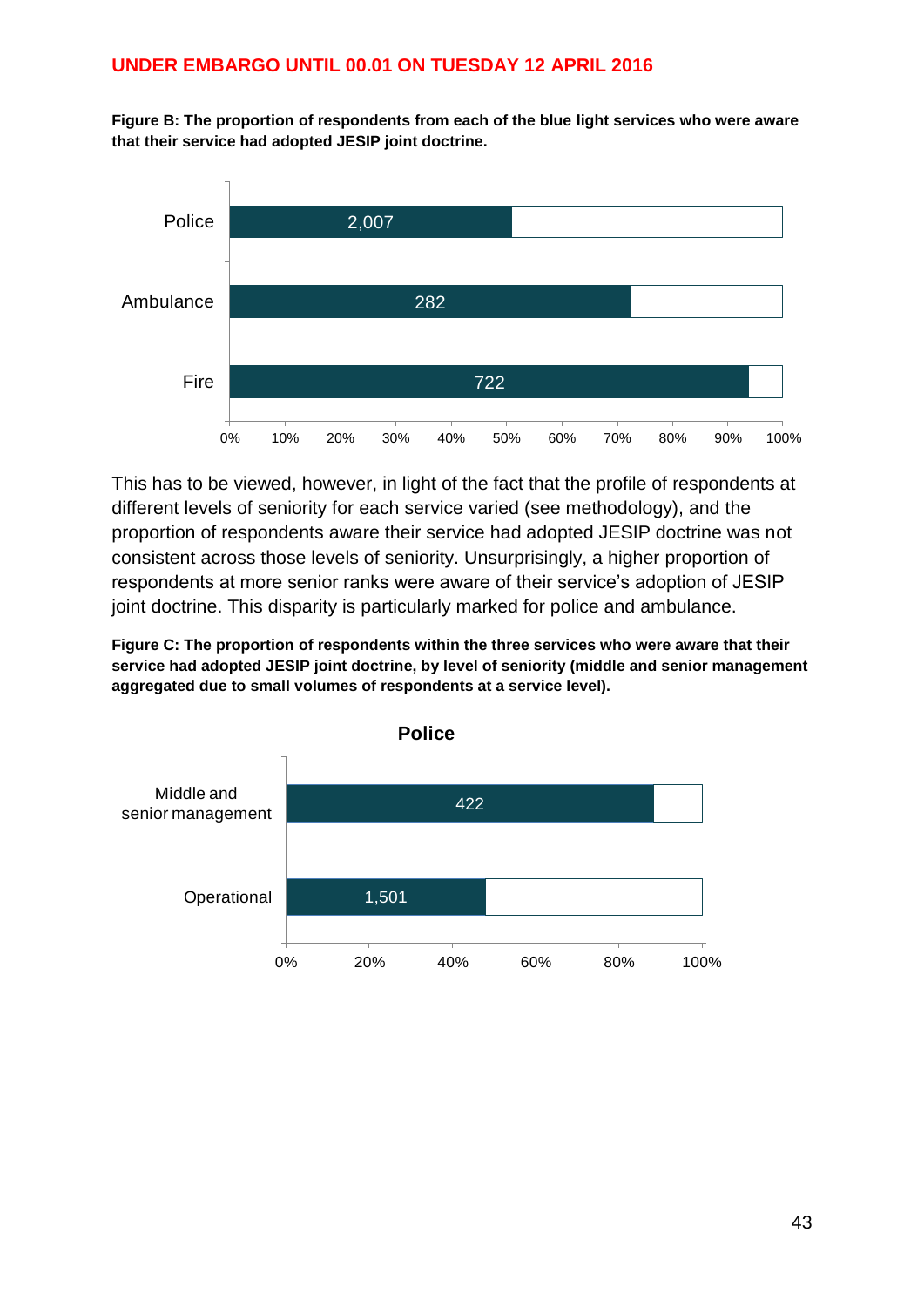

There were a number of respondents across the three services who did not know that their service had adopted joint doctrine, but were aware that their service uses the mnemonic METHANE (12 percent of all respondents) or were aware of the Joint Decision Model (8 percent of all respondents), suggesting that services may have embedded the principles into their core policies as opposed to having separate JESIP documents.

Of all respondents, 61 percent (3,121) were aware that their service uses METHANE to pass information about a major incident, and 55 percent (2,801) were aware of the Joint Decision Model. It was of some concern that of those who responded that they knew their service used the METHANE model or the Joint Decision Model, a number reported that they did not feel confident in using these methods at the scene of an incident; this amounted to a considerable proportion of respondents at lower ranks.

**Figure D: Proportion of those respondents who were both aware that their service uses METHANE and confident using it to establish shared situational awareness at the scene of a major incident. Responses are split by service and level of seniority. <sup>1718</sup>**

1

Since the volumes of survey respondents at a breakdown by service and seniority can be small, where they number less than 100 we ask readers to be aware that small changes to the number may have a large effect on proportions.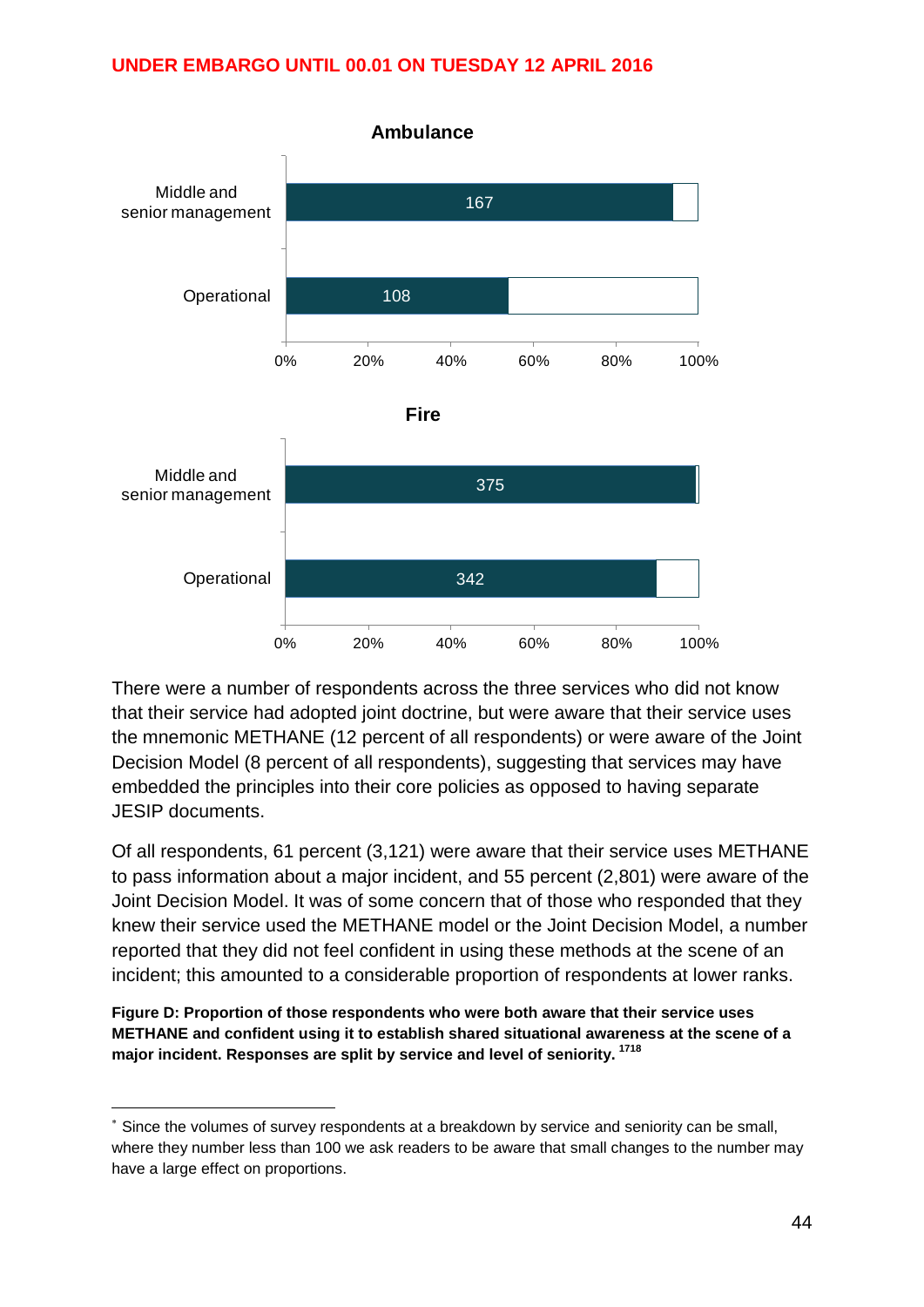

1

<sup>\*\*</sup> Since the volumes of survey respondents at a breakdown by service and seniority can be small, where they number less than 50 we have excluded proportions from any figure, as they may be misleading.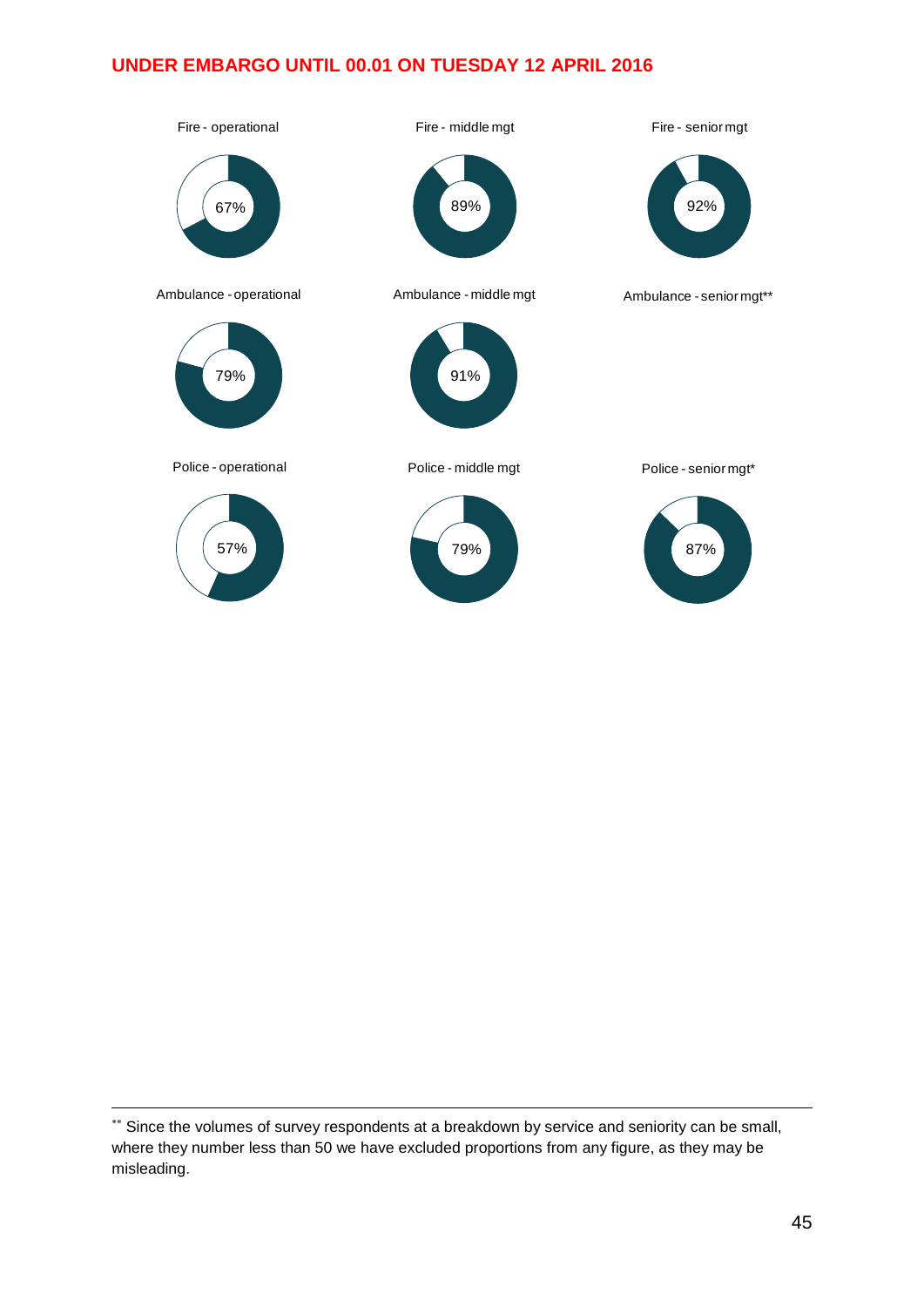**Figure E: Proportion of those respondents who were both aware of the Joint Decision Model and confident in using it at the scene of a major incident. Responses are split by service and level of seniority.<sup>1920</sup>**

![](_page_45_Figure_2.jpeg)

### **Training: findings from survey**

1

In the training section, we look at a large subset (93 percent, 4,752) of the total respondents to the survey, excluding those less likely to use JESIP principles in their day-to-day work, for example, HR staff.

Of this subset of the survey, 48 percent (2,265) stated that they had received some form of JESIP training or awareness, highlighting the fact that more needs to be done to make sure that everyone who is likely to attend a major incident, or to interact directly with those attending, has a basic awareness at the very least.

Since the volumes of survey respondents at a breakdown by service and seniority can be small, where they number less than 100 we ask readers to be aware that small changes to the number may have a large effect on proportions.

<sup>\*\*</sup> Since the volumes of survey respondents at a breakdown by service and seniority can be small, where they number less than 50 we have excluded proportions from any figure, as they may be misleading.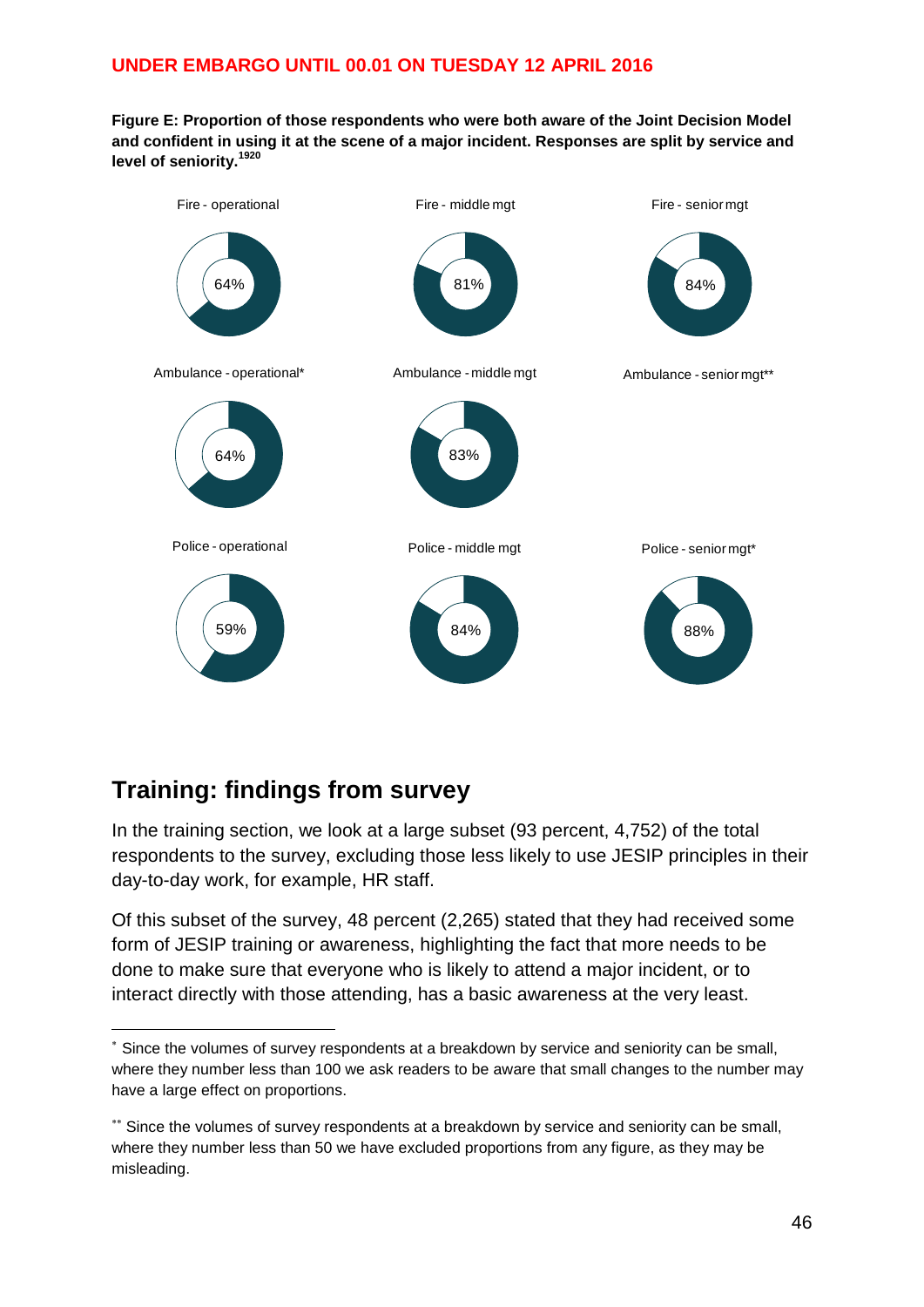However, we found the take up of training across levels of seniority varied considerably, with only 37 percent (1,383) of respondents at an operational level having received some form of JESIP training, compared with 85 percent (677) and 88 percent (205) at a middle management and senior management level, respectively.

**Figure F: The proportion of survey respondents from the three blue-light services who have received some form of JESIP training, by level of seniority.**

![](_page_46_Figure_3.jpeg)

When asked if those who had attended training believed that their training needs had been met, we found a number of respondents (526) who either disagreed or strongly disagreed. This was less pronounced in those that had undertaken joint training.

**Figure G: Responses from all three blue-light services on whether or not they felt all their training needs had been met to prepare them to work effectively across services at the scene of a major incident. The data is split by those who received their training joint with other services (1,225), and those who did not (1,040).**

![](_page_46_Figure_6.jpeg)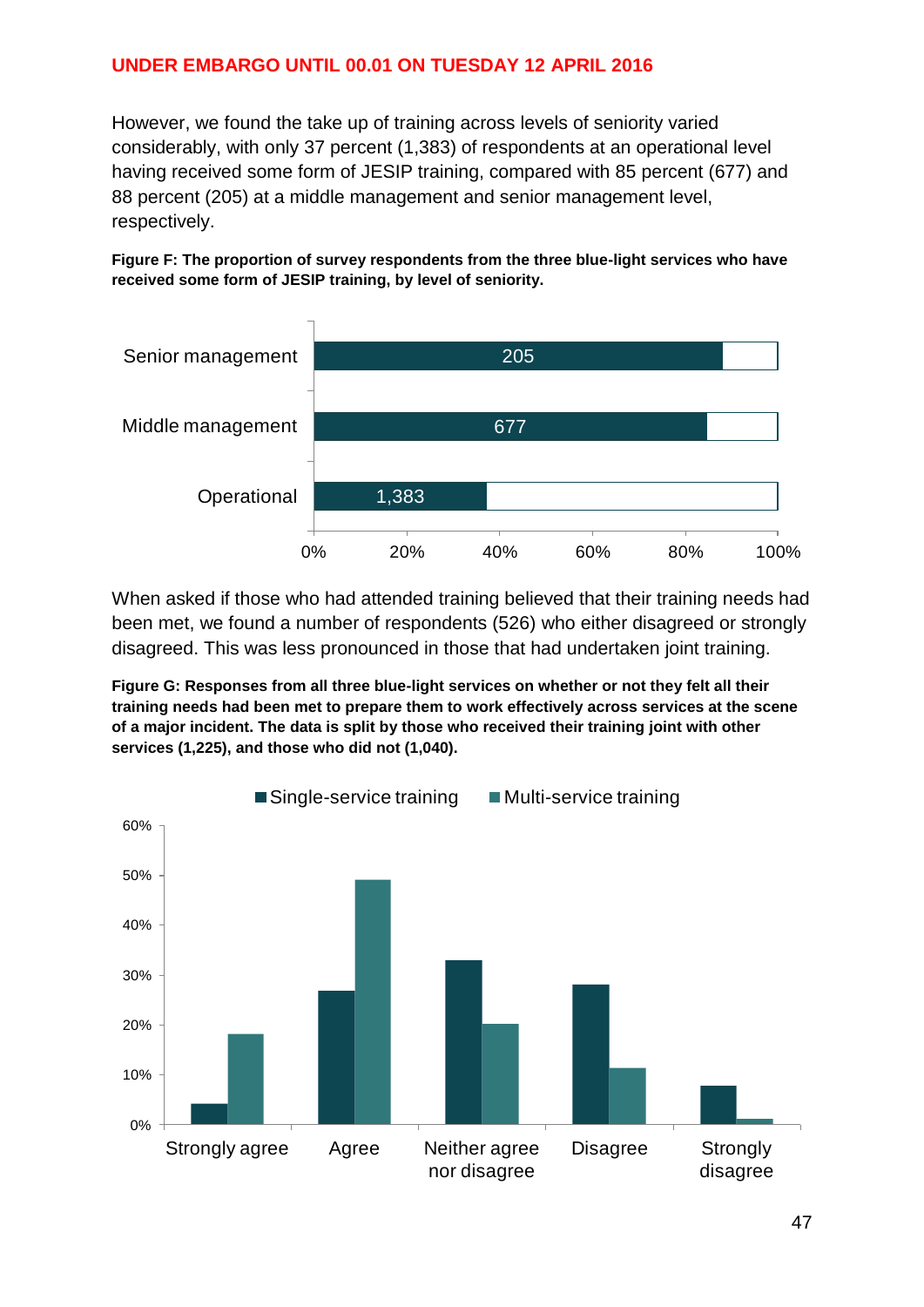Of the survey respondents, a higher proportion of those at a higher level of seniority within the services believed that their training needs had been met.

**Figure H: Responses from all three blue-light services on whether or not they felt all their training needs had been met to prepare them to work effectively across services at the scene of a major incident, by level of seniority.**

![](_page_47_Figure_3.jpeg)

### <span id="page-47-0"></span>**Testing and exercising: findings from survey**

In the testing and exercising section, we look at a large subset (93 percent, 4,752) of the total respondents to the survey, excluding those less likely to use JESIP principles in their day-to-day work, for example, HR staff.

In this subset of the survey, 19 percent (922) of all those respondents likely to be involved in or responsible for testing and exercising replied that they had undertaken testing and exercising of the response to a major incident in the last 12 months. Only 13 percent (467) of those respondents at an operational level had completed testing and exercising, compared with 38 percent (301) at a middle management level and 66 percent (154) at a senior management level.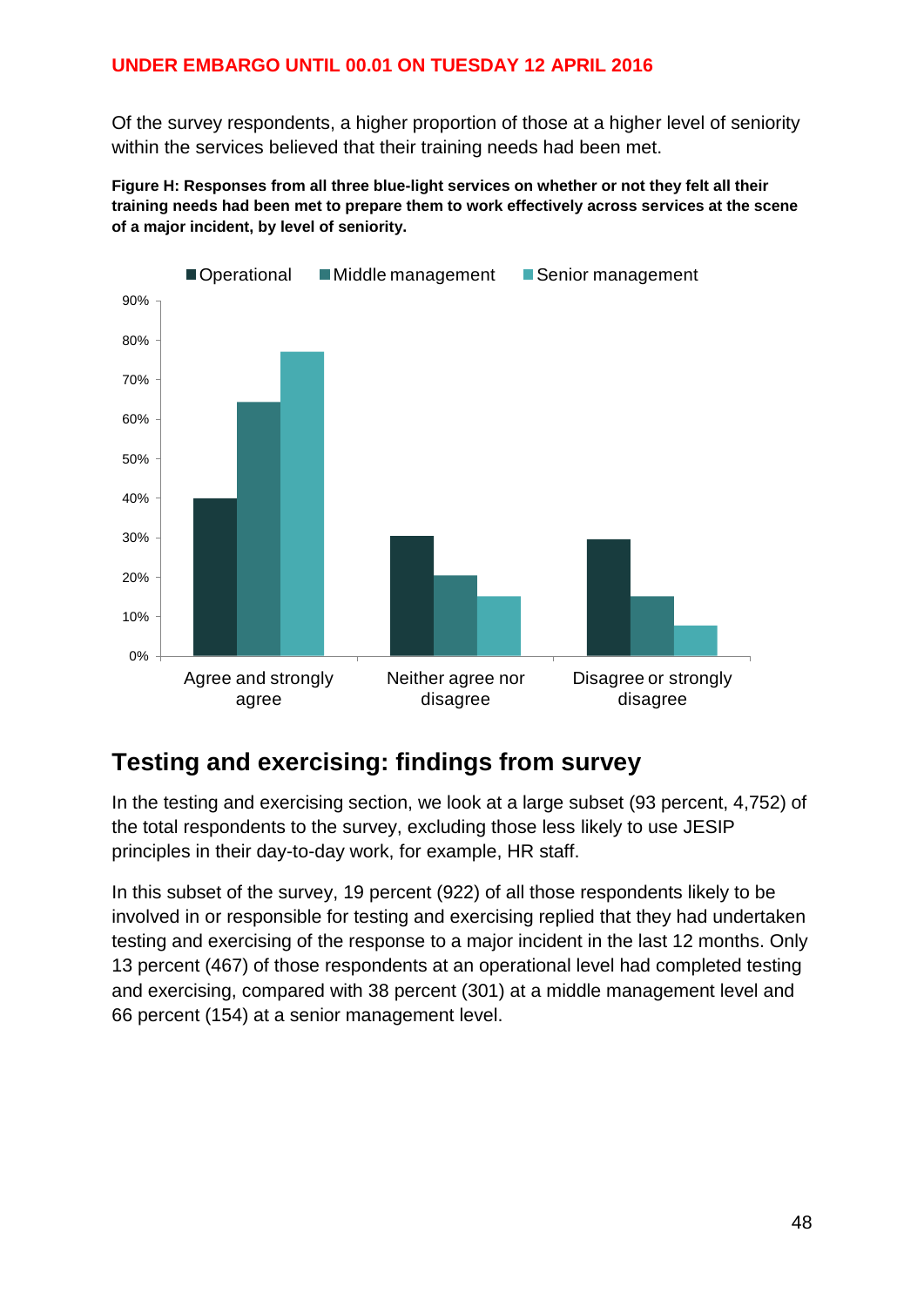**Figure I: The proportion of respondents likely to be involved in or responsible for testing and exercising within the three services who have taken part in testing and exercising of the response to a major incident in the last 12 months, by level of seniority.**

![](_page_48_Figure_2.jpeg)

Of those respondents who had taken part in testing and exercising in the past 12 months, 48 percent (439) had been trained to JESIP operational commander level and above (operational commanders course, tactical commanders course, and multi-agency gold incident commander (MAGIC) training); this corresponds to 51 percent of all respondents trained to that level having been involved in testing and exercising within the last 12 months.

It was pleasing to find that the majority (89 percent) of the testing and exercising that the survey respondents took part in over the last 12 months was conducted with colleagues from the other services: in 96 percent of instances for the fire service, 91 percent for the ambulance service, and 83 percent for the police service.

### <span id="page-48-0"></span>**Joint Organisational Learning: findings from survey**

Over half of respondents (53 percent, 2,720) were aware that their service had a process for identifying lessons following a major incident. Unsurprisingly, those individuals that fell into the more junior ranks and were therefore likely to be first responders had the least knowledge of their service's lessons process.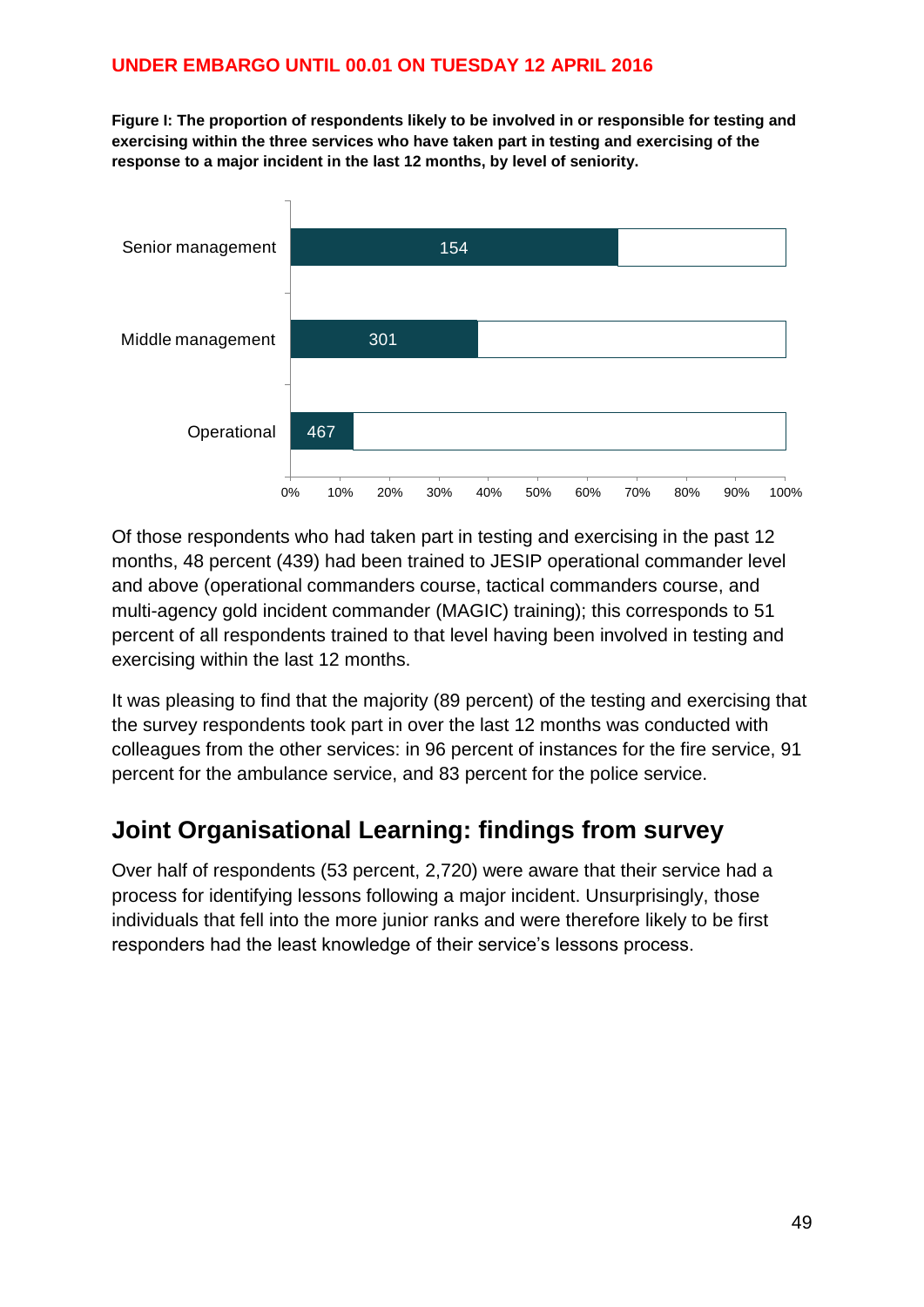**Figure J: The proportion of respondents who were aware that their service has a process for identifying lessons following major incidents, by level of seniority.**

![](_page_49_Figure_2.jpeg)

Of those respondents who were aware of such a process, 47 percent (1,278) believed the process was conducted jointly with the other emergency services.

Around two thirds (66 percent, 1,792) of those respondents who were aware of the process for identifying lessons within their service characterised their service's ability to learn lessons it identified itself as 'good' or 'very good' (73 percent for fire, 62 percent for ambulance, and 64 percent for police). The picture was very similar among those who believed their lessons process is conducted jointly with the other services, with 65 percent (826) characterising their service's ability to learn lessons identified by other emergency services as 'good' or 'very good' (67 percent for fire, 57 percent for ambulance, and 64 percent for police).

### <span id="page-49-0"></span>**Culture: findings from survey**

We found that 58 percent (2,950) of all respondents felt that they had a fully ingrained culture of working with the other emergency services ('agree' or 'strongly agree'). This was most pronounced in the fire service (76 percent, 585), followed by the ambulance service (62 percent, 241) and then the police service (54 percent, 2,124).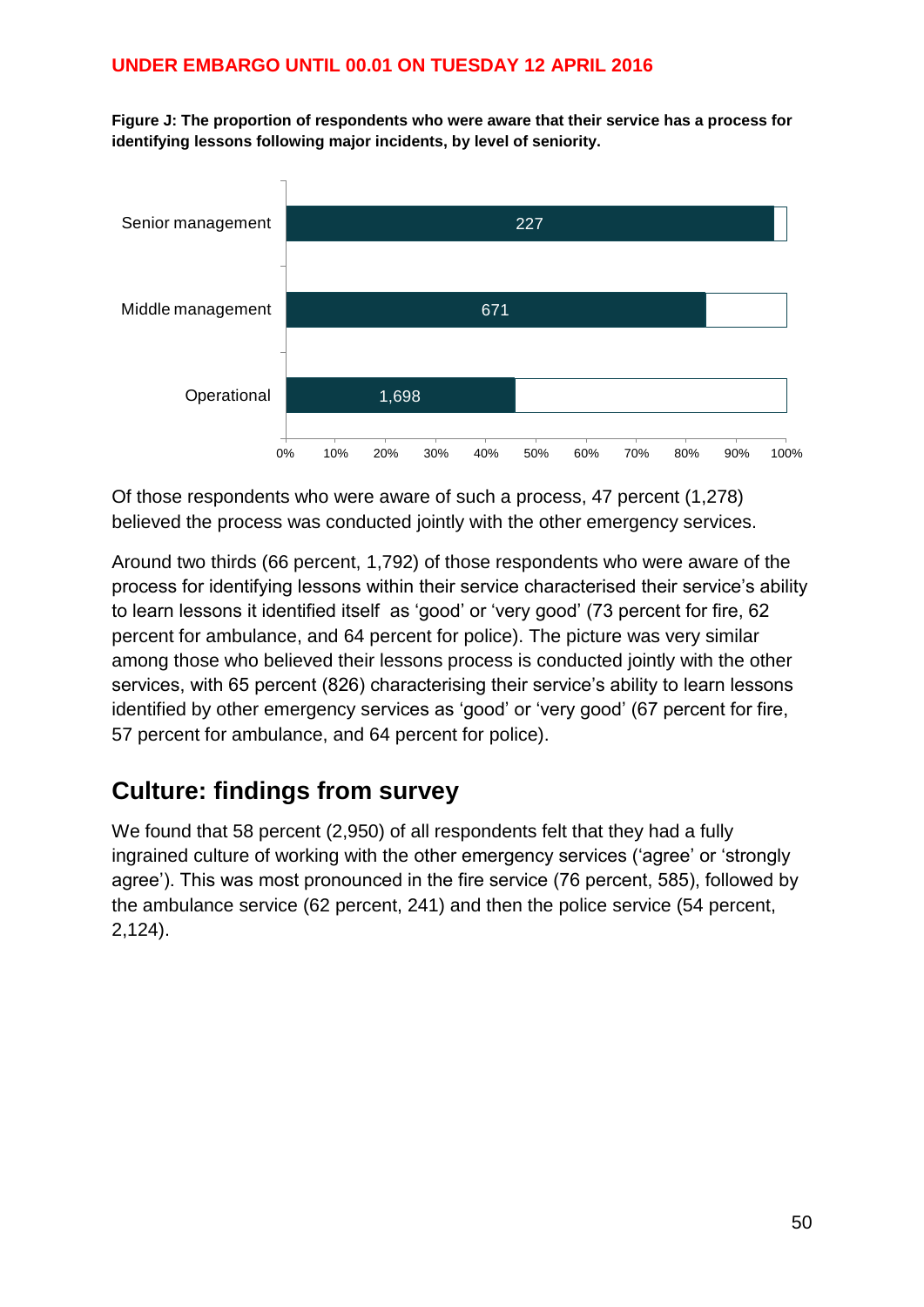**Figure K: Responses to the statement: "My service has a fully ingrained culture of working with other emergency services at a major incident"**

![](_page_50_Figure_2.jpeg)

#### **Please note, figures may not sum to 100 percent due to rounding.**

Of the respondents, 31 percent (1,588) felt that their relationship with the other emergency services had got 'better' or 'considerably better' over the last 12 months, compared with only 9 percent (477) who felt it had got 'worse' or 'considerably worse'.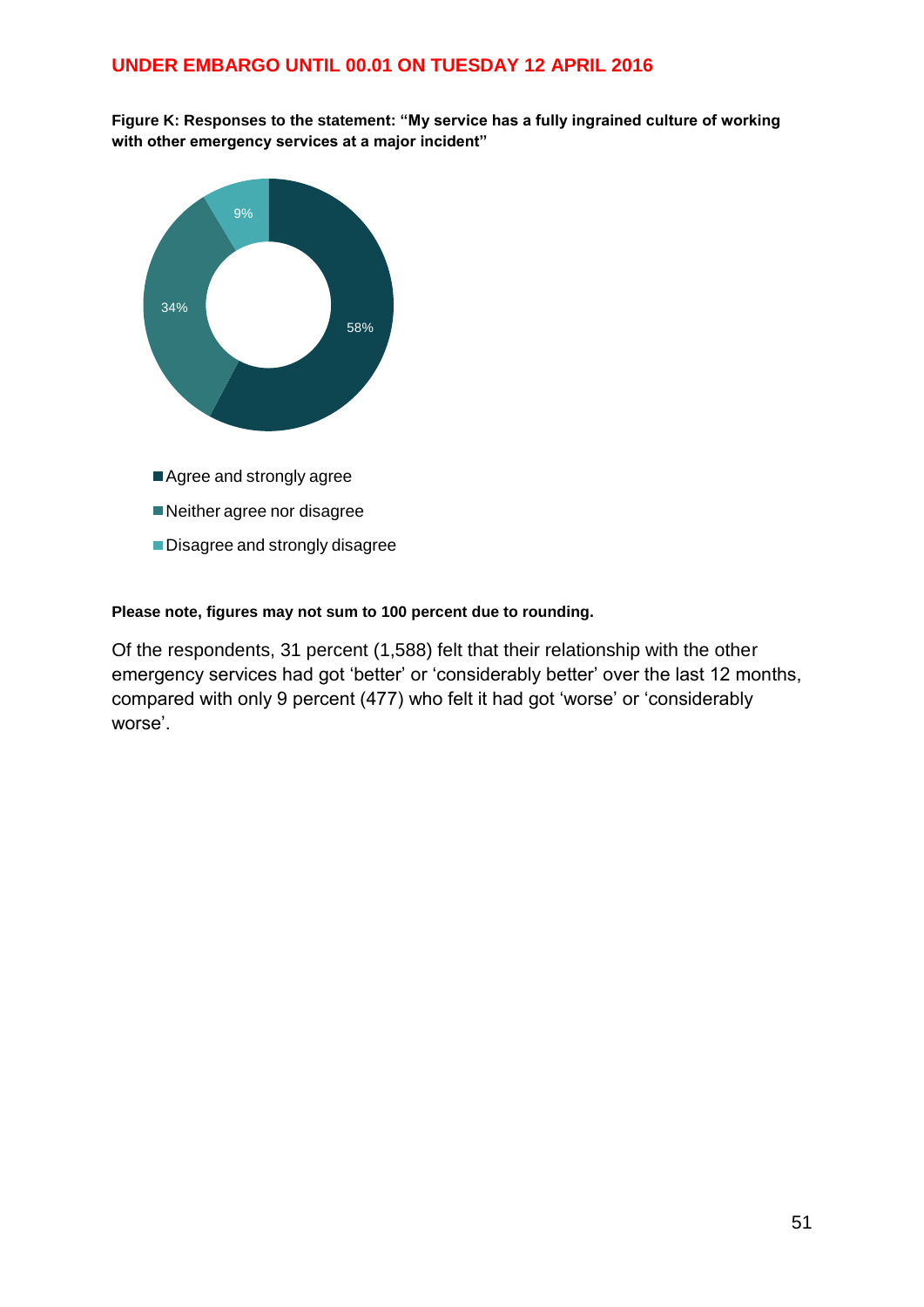Figure L: The characterisation by survey respondents of the nature of their service's **relationship with the other emergency services over the last 12 months.**

![](_page_51_Figure_2.jpeg)

#### **Please note, figures may not sum to 100 percent due to rounding.**

These proportions change considerably, however, when looking at those subsets of the survey respondents who had either experienced joint training with other emergency services or joint testing and exercising with the other emergency services in the last 12 months.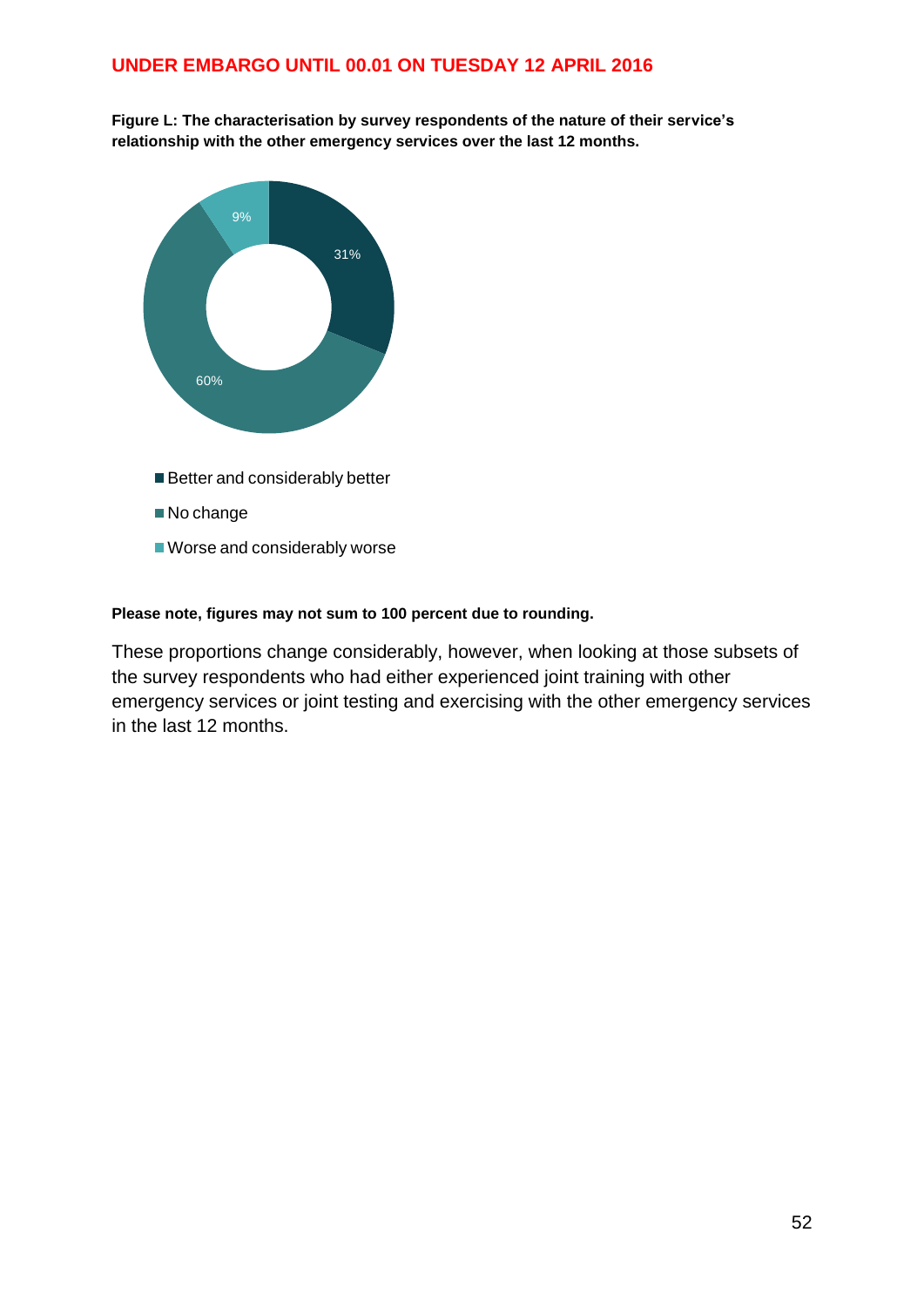**Figure M: Responses to the statement: "My service has a fully ingrained culture of working with other emergency services at a major incident" for respondents who had experienced joint training or joint testing and exercising.**

![](_page_52_Figure_2.jpeg)

**Please note, figures may not sum to 100 percent due to rounding.**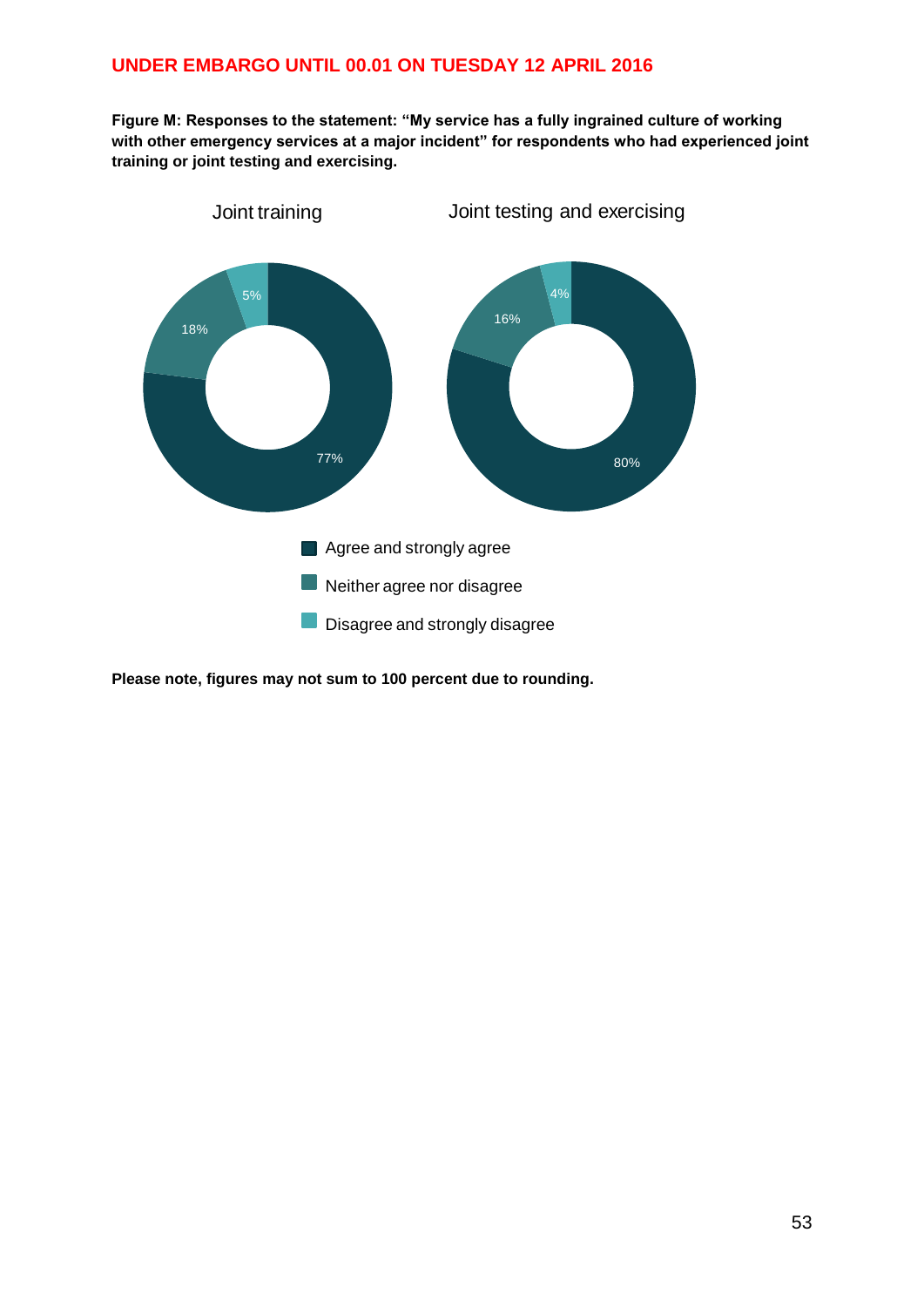Figure N: The characterisation by survey respondents of the nature of their service's **relationship with the other emergency services over the last 12 months for respondents who had experienced joint training or joint testing and exercising.**

![](_page_53_Figure_2.jpeg)

#### **Please note, figures may not sum to 100 percent due to rounding.**

It was surprising to find that only 22 percent of all respondents (1,103) knew who their JESIP champion was, suggesting that any increases in positive sentiment about the other emergency services, as seen above, may not be as a result of overt action by the JESIP champion.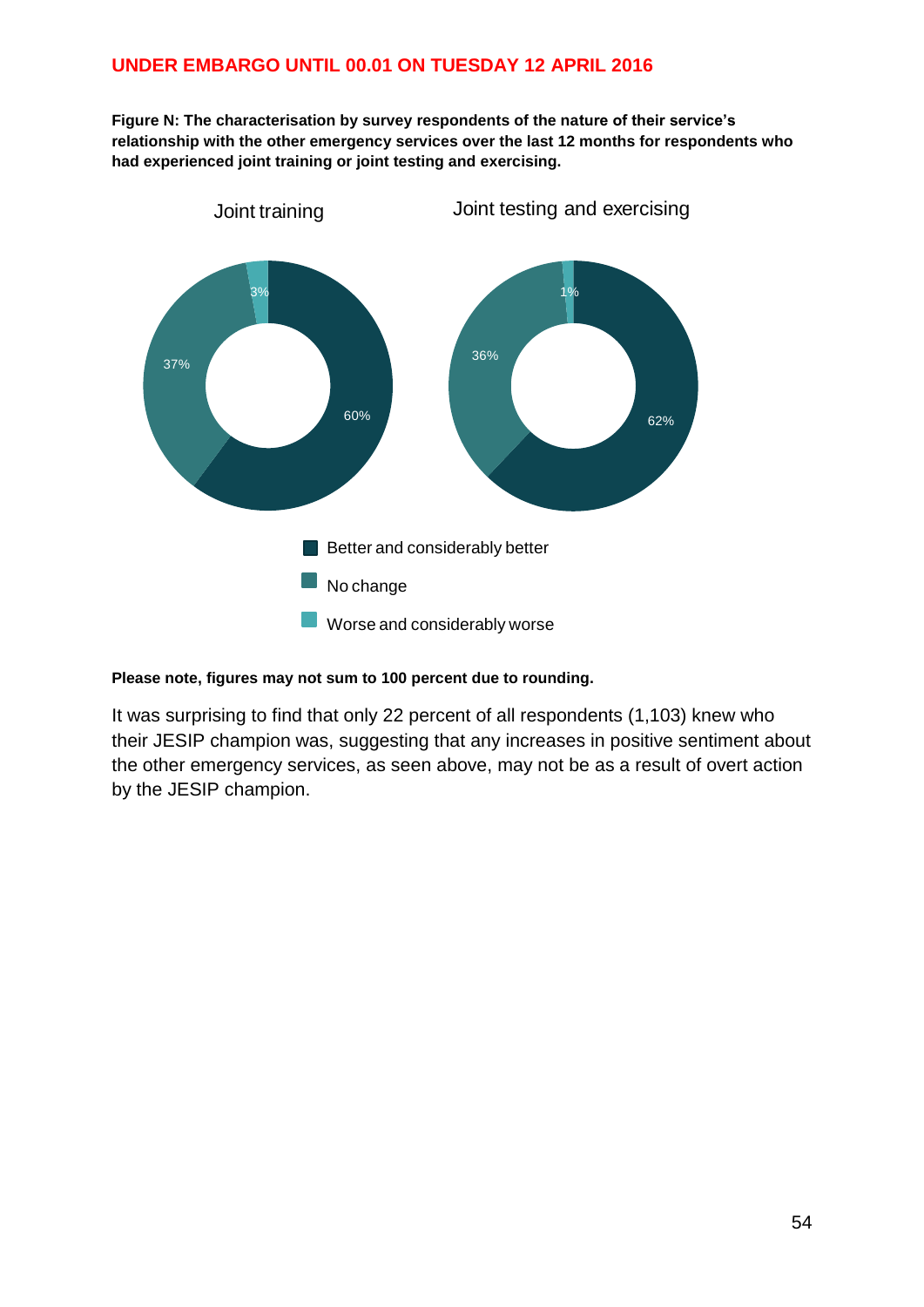# <span id="page-54-0"></span>**Annex C – Category 1 and 2 responders**

(According to the Civil Contingencies Act 2004)

### **Category 1 responders**

- Local authorities
- Police forces, including the British Transport Police
- Fire services
- Ambulance services
- HM Coastguard
- NHS hospital trusts, NHS foundation trusts (and Welsh equivalents), NHS England and Public Health England
- Port health authorities
- The Environment Agency, the Scottish Environment Protection Agency and Natural Resources Wales

### **Category 2 responders**

**Utilities** 

- Electricity distributors and transmitters
- Gas distributors
- Water and sewerage undertakers
- Telephone service providers (fixed and mobile)

#### **Transport**

- Network Rail
- Train operating companies (passenger and freight)
- London Underground
- Transport for London
- Highways England
- Airport operators